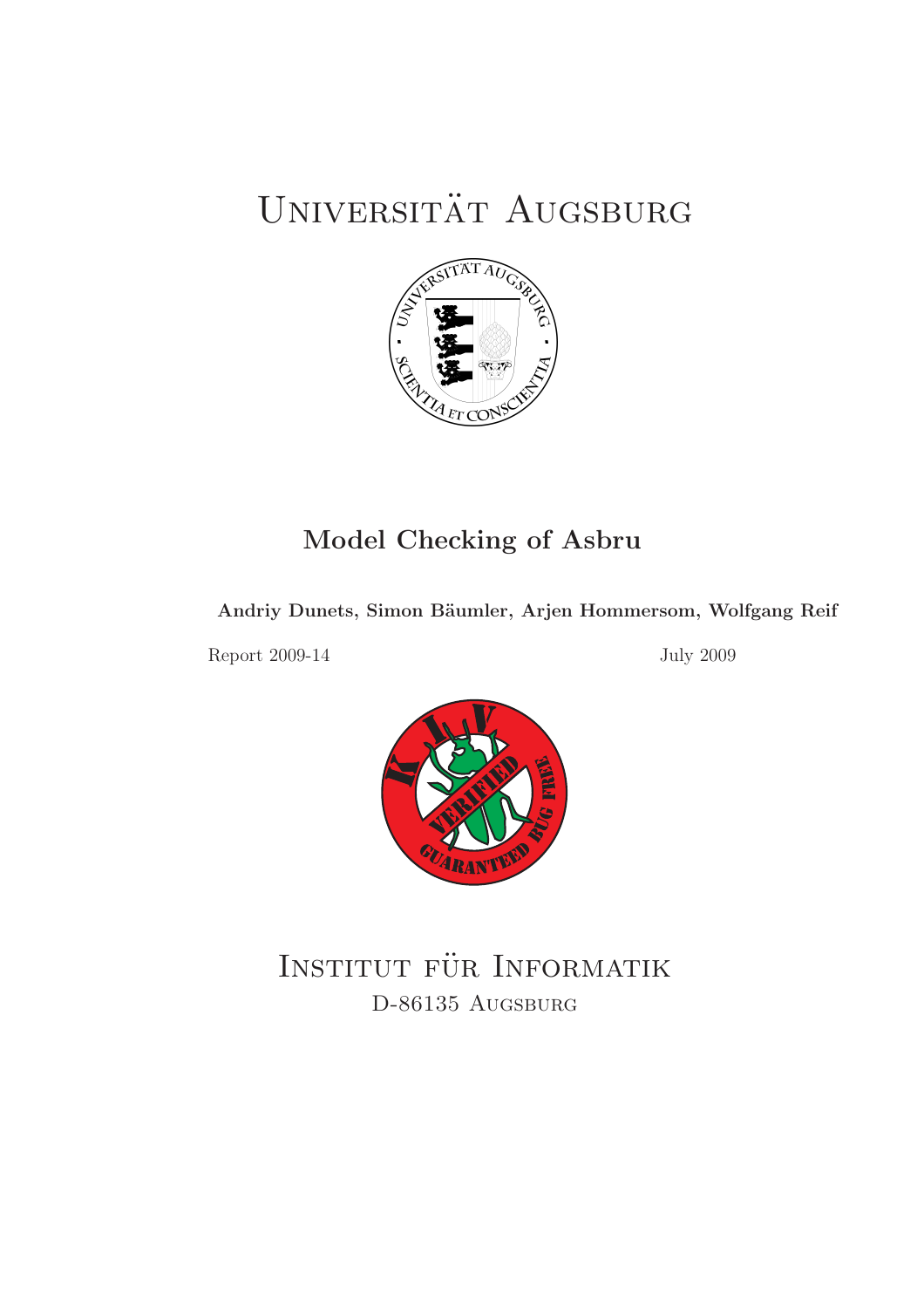Copyright © Andriy Dunets, Simon Bäumler, Arjen Hommersom, Wolfgang Reif Institut für Informatik Universität Augsburg D–86135 Augsburg, Germany http://www.Informatik.Uni-Augsburg.DE  $\overline{\phantom{a}}$  all rights reserved  $\overline{\phantom{a}}$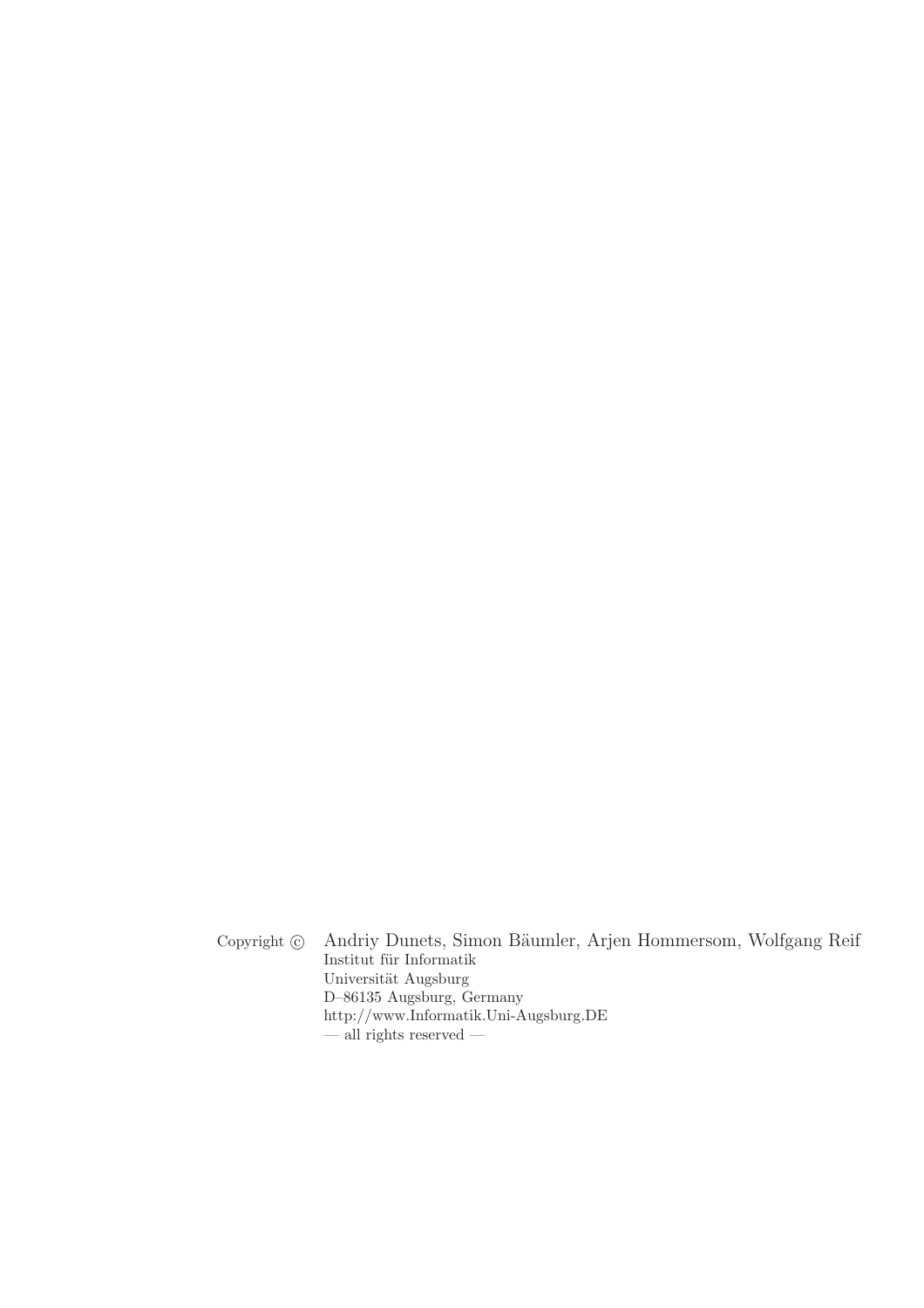## Abstract

Model checking is known as an automatic verification technique which can be applied very efficiently. Formalisation of medical guidelines in Asbru enables us to apply formal verification on medical guidelines. In this deliverable we show, how model checking can be applied to Asbru plans. After a short survey, which model checking techniques are suitable for verification of Asbru, we show how a finite state model can be constructed from Asbru plans and how they can automatically compiled. Further, we discuss what kind of properties can be verified with model checking.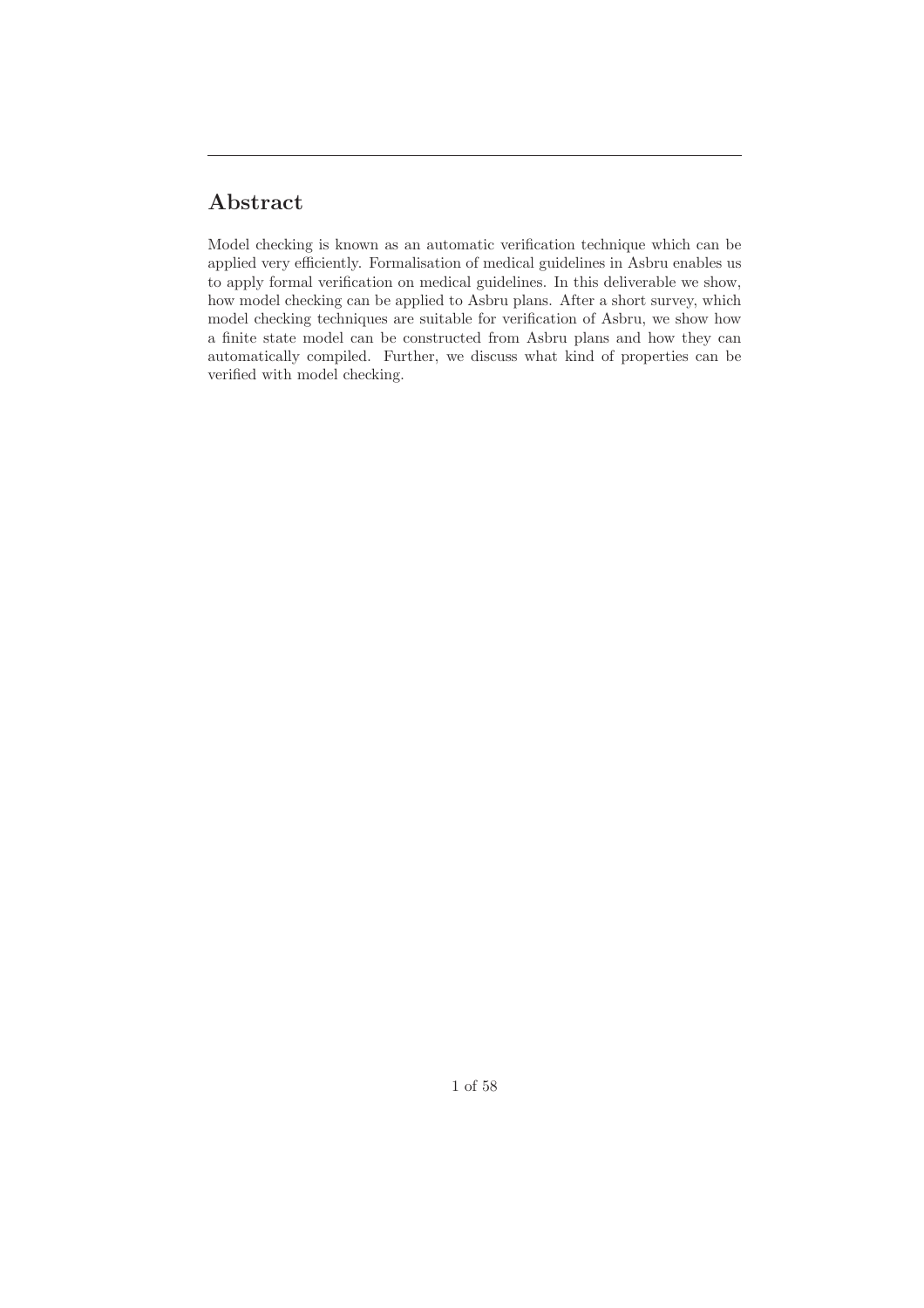# **Contents**

|     |                                         | $\overline{\mathbf{4}}$          |
|-----|-----------------------------------------|----------------------------------|
|     |                                         | 6                                |
| 2.1 | Branching-time Logic                    | 6                                |
| 2.2 |                                         | 7                                |
| 2.3 |                                         | 8                                |
|     |                                         | 10                               |
| 3.1 |                                         | 10                               |
| 3.2 | Automata based Model Checking           | 11                               |
| 3.3 |                                         | 11                               |
| 3.4 |                                         | 12                               |
| 3.5 |                                         | 13                               |
| 3.6 |                                         | 13                               |
| 3.7 | Suitable Model Checking Tools for Asbru | 14                               |
|     |                                         | 15                               |
| 4.1 |                                         | 16                               |
| 4.2 | Environment, macro- and micro-steps     | 23                               |
|     |                                         |                                  |
|     |                                         | 25                               |
|     |                                         | 27                               |
| 6.1 |                                         | 28                               |
| 6.2 | Structure of the SMV document           | 29                               |
| 6.3 |                                         | 31                               |
|     |                                         | Model Checking Complexity Issues |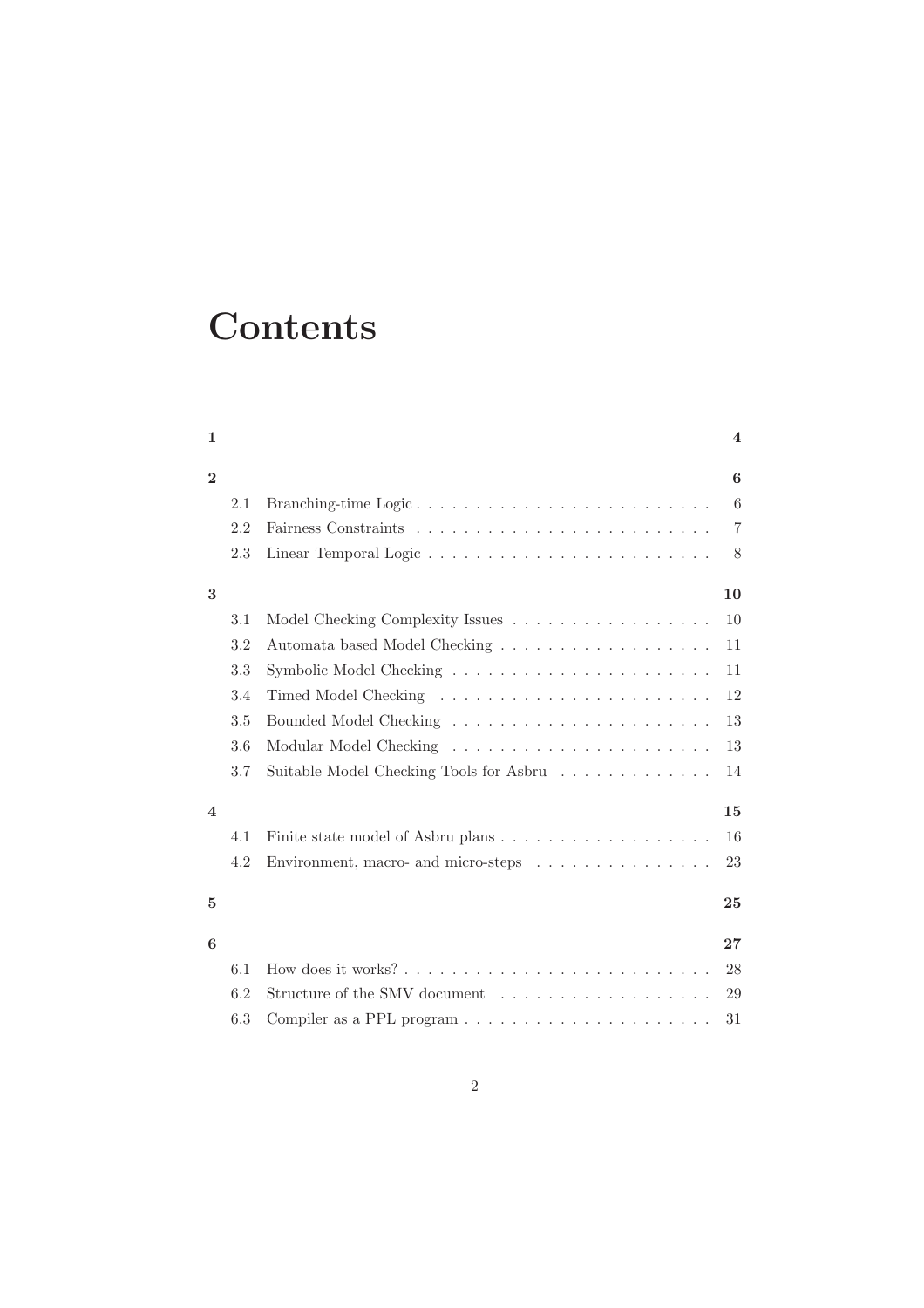| 7         |     |          |                                                                                                                                    | 33 |  |  |
|-----------|-----|----------|------------------------------------------------------------------------------------------------------------------------------------|----|--|--|
|           | 7.1 |          |                                                                                                                                    |    |  |  |
|           |     | 7.1.1    |                                                                                                                                    | 34 |  |  |
|           |     | 7.1.2    | Formalisation as SMV-Properties                                                                                                    | 34 |  |  |
|           | 7.2 |          |                                                                                                                                    |    |  |  |
|           |     | 7.2.1    | Overview of GDL properties and the translation into KIV                                                                            | 37 |  |  |
|           |     | 7.2.2    | Direct GDL-to-SMV translation pattern $\dots \dots \dots$                                                                          | 39 |  |  |
|           |     | 7.2.3    | Indirect GDL-to-SMV translation pattern using the GDL-<br>to-KIV pattern $\ldots \ldots \ldots \ldots \ldots \ldots \ldots \ldots$ | 40 |  |  |
|           |     | 7.2.4    | Example for indirect GDL-toKIV translation $\ldots \ldots$                                                                         | 41 |  |  |
| 8         |     |          |                                                                                                                                    | 44 |  |  |
| 8.1       |     |          |                                                                                                                                    | 44 |  |  |
|           | 8.2 |          |                                                                                                                                    | 45 |  |  |
| 9         |     |          | Model Checking with Background Knowledge                                                                                           | 47 |  |  |
| 10        |     |          |                                                                                                                                    | 49 |  |  |
| ${\bf A}$ |     | Compiler |                                                                                                                                    | 51 |  |  |
|           |     |          |                                                                                                                                    |    |  |  |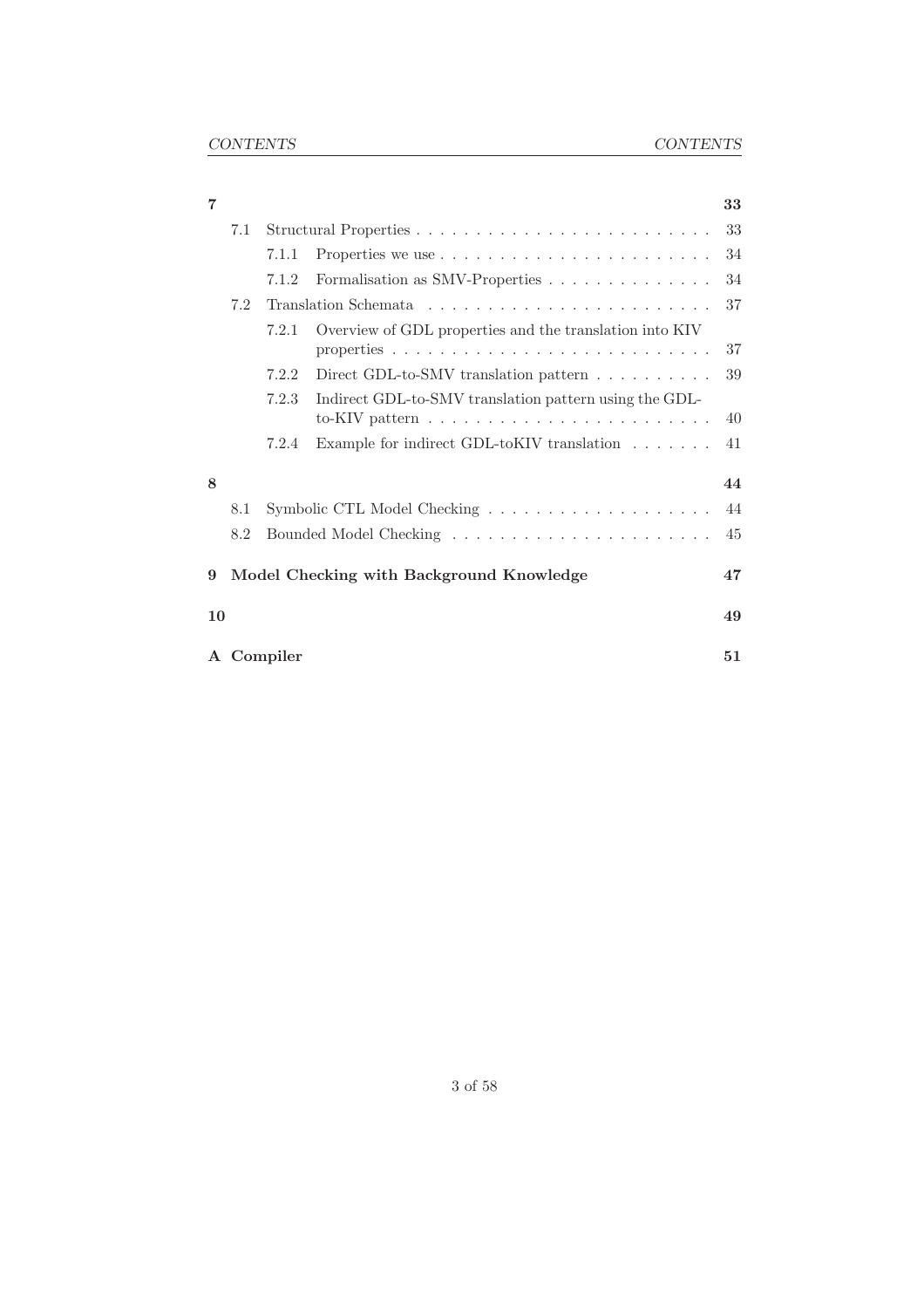## Chapter 1

## Introduction

Model checking is a verification technique, which is used to verify that a given finite state model satisfies a property specified as temporal logic formula. In contrast to interactive verification this technique is usually fully automatic, i.e. the verification process itself needs no user interaction. Since its introduction 1986 by Clarke, Emerson and Sistla[1], model checking has evolved to a successful and reliable verification technique, which is further developed by a big research community.

In the Protocure I project we were developing only the interactive verification of Asbru. After this project was accomplished and we gained much experience with the verification of Asbru, we decided to investigate the use of alternative verification techniques. Although, interactive verification is the central theme of our research within the scope of the Protocure II project, investigating other alternative verification techniques is also a topic for the Protocure II project. According to the formal semantics of Asbru, hierarchical plans that model the protocol are represented by state charts. State charts are hierarchical state transition systems and are highly suitable for model checking. Also both interactive theorem proving and model checking are using linear temporal logic for the formulation of properties. Therefore, the idea of applying model checking to the verification of Asbru models seems a logical choice. In the beginning we decided to realize a flexible and a pragmatic solution in order to evaluate these approach. Already first experiments with model checking of Asbru produced very promising results. So, we decided to go even further and apply model checking to the verification of a wide range of properties, i.e. structural and medical properties. Further, we also applied model checking for critiquing of medical guidelines. In this technical report we will deliver a detailed insight in the different aspects of model checking technique used for the verification of Asbru. Parts of this work were previously published in [2] and [3].

In Section 2 we will give an introduction to temporal logic which builds the basis for the verification of Asbru. Section 3 compares different model checking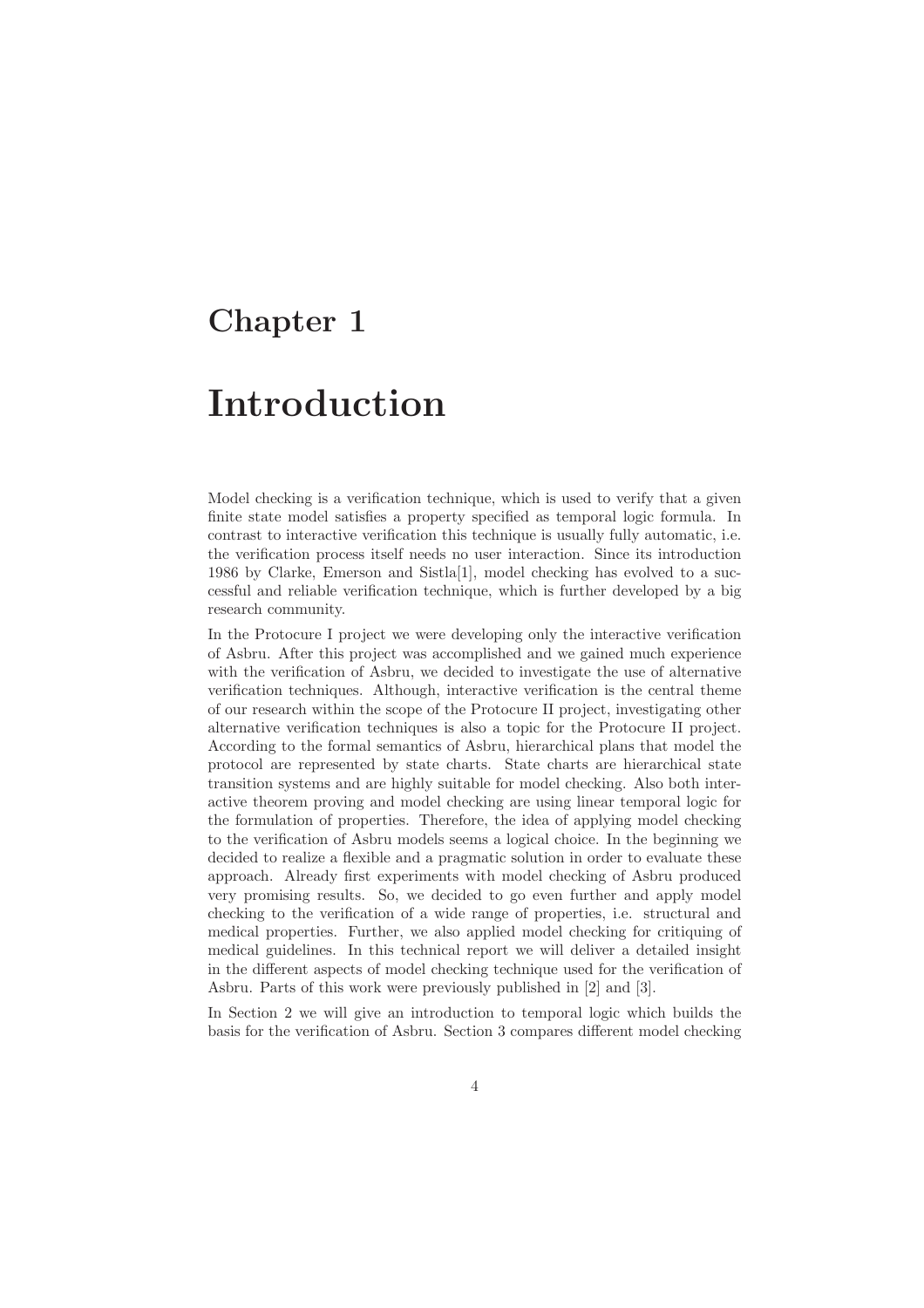techniques and their tools, which are potentially suitable for the verification of Asbru. The choice of an appropriate model checking tool is the most crucial decision in the whole process. It is particularly difficult to make because there are so many tools for this popular verification technique.

The key to the verification by model checking is the construction of a finite state model of the verified system. Section 4 gives a detailed description of this process and discusses the correctness of results. In many cases the construction of semantically equivalent finite state model for an Asbru model is done automatically and is not an expensive step. Nevertheless, Asbru makes it possible to construct models which are infinite in state space and can not be straightly mapped on a finite state transition system. In this case another level of abstraction is needed. Section 5 discusses the implications on the verification process done by the application of an abstraction to the original model. The well known counter example guided abstraction refinement (CEGAR) process is shortly discussed and the link to the verification of Asbru properties is established. Section 6 explains how the compiler works and Section 7 describes the main classes of properties we considered for the verification by model checking (important parts of this are also discussed in deliverable D4.2c of the Protocure II project). Section 8 summarizes the general results we achieved by implementing this approach. Section 9 explains how the whole approach of model checking of Asbru can be enhanced by considering medical background knowledge. During the verification of many medical properties we have made experiences showing how important it is to consider the additional medical knowledge during the verification. Section 10 summarizes this deliverable.

All of the model checking verification results, which are a big part of workpackage 4.3, are presented in Deliverable 4.2c [4] together with the verification results of the interactive verification.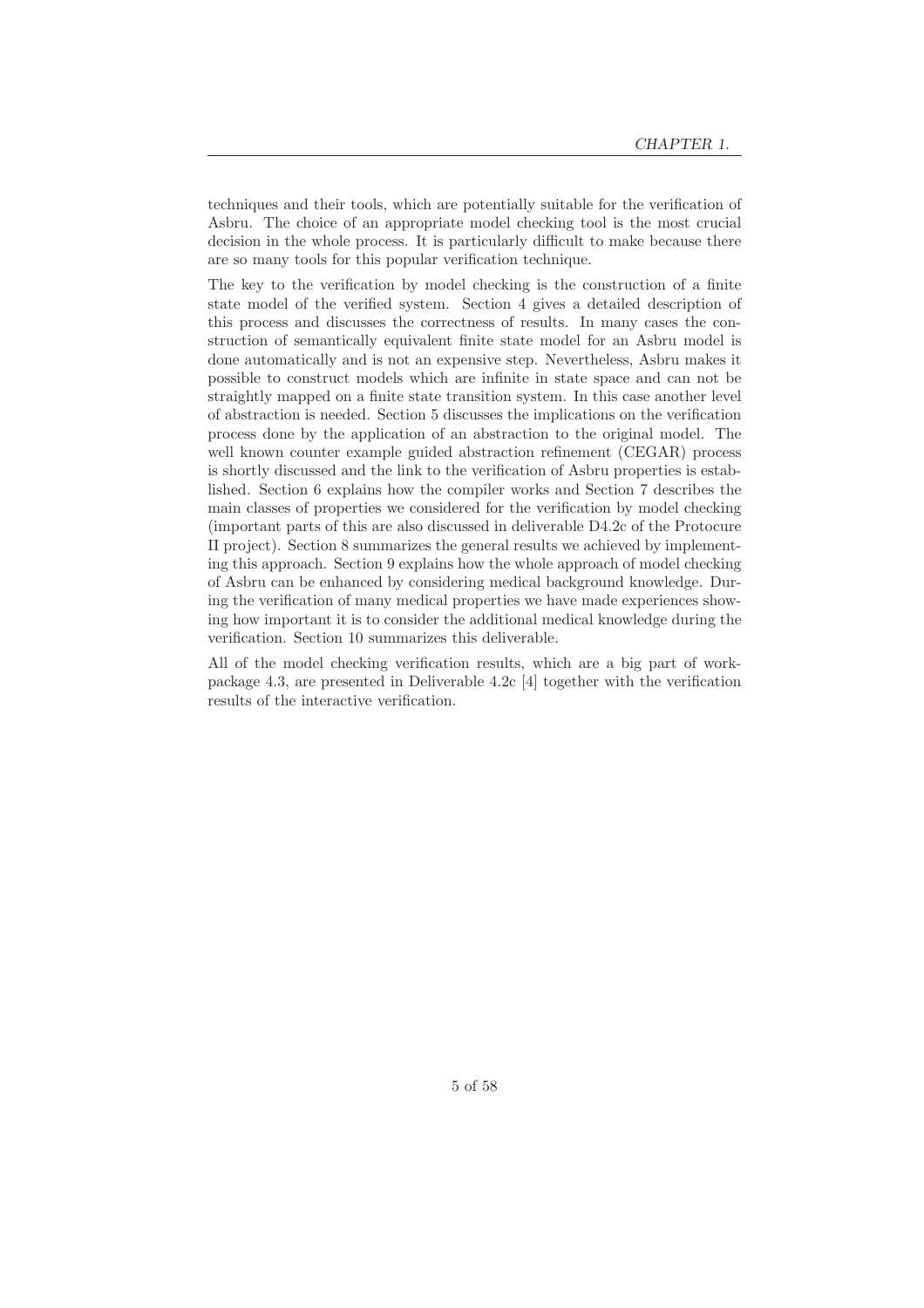## Chapter 2

# Temporal Logic

As medical management is a time-oriented process, diagnostic and treatment actions described in guidelines are performed in a temporal setting. It has been shown previously that the step-wise, possibly iterative, execution of a guideline can be described precisely by means of temporal logic [5]. This is a modal logic, where relationships between worlds in the usual possible-world semantics of modal logic is understood as time order.

Medical guidelines can be interpreted as a Kripke structure M over a set of atomic propositions AP, which formally is defined as a four tuple  $M = (S, S_0, R, L)$ where

- $S$  is a finite set of states.
- $S_0 \subseteq S$  is the set of initial states.
- $R \subseteq S \times S$  is a transition relation that must be total, i.e., for every  $s \in S$ there is a state  $s' \in S$  such that  $R(s, s')$ .
- $L : S \to 2^{AP}$  is a function that labels each state with the set of atomic propositions true in that state.

A path in the model M from a state s is an infinite sequence  $\pi = s_0 s_1 s_2 \dots$  such that  $s_0 = s$  and  $R(s_i, s_{i+1})$  holds for all  $i \geq 0$ . With  $\pi^i$  we denote the suffix of  $\pi$  starting at  $s_i$ .

### 2.1 Branching-time Logic

The logic typically used for specifying properties of the Kripke structures is branching-time logic or Computation Tree Logic (CTL) [6, 7, 8]. This logic uses atomic propositions and Boolean connectives (e.g.,  $\neg, \vee, \wedge$ ) to build up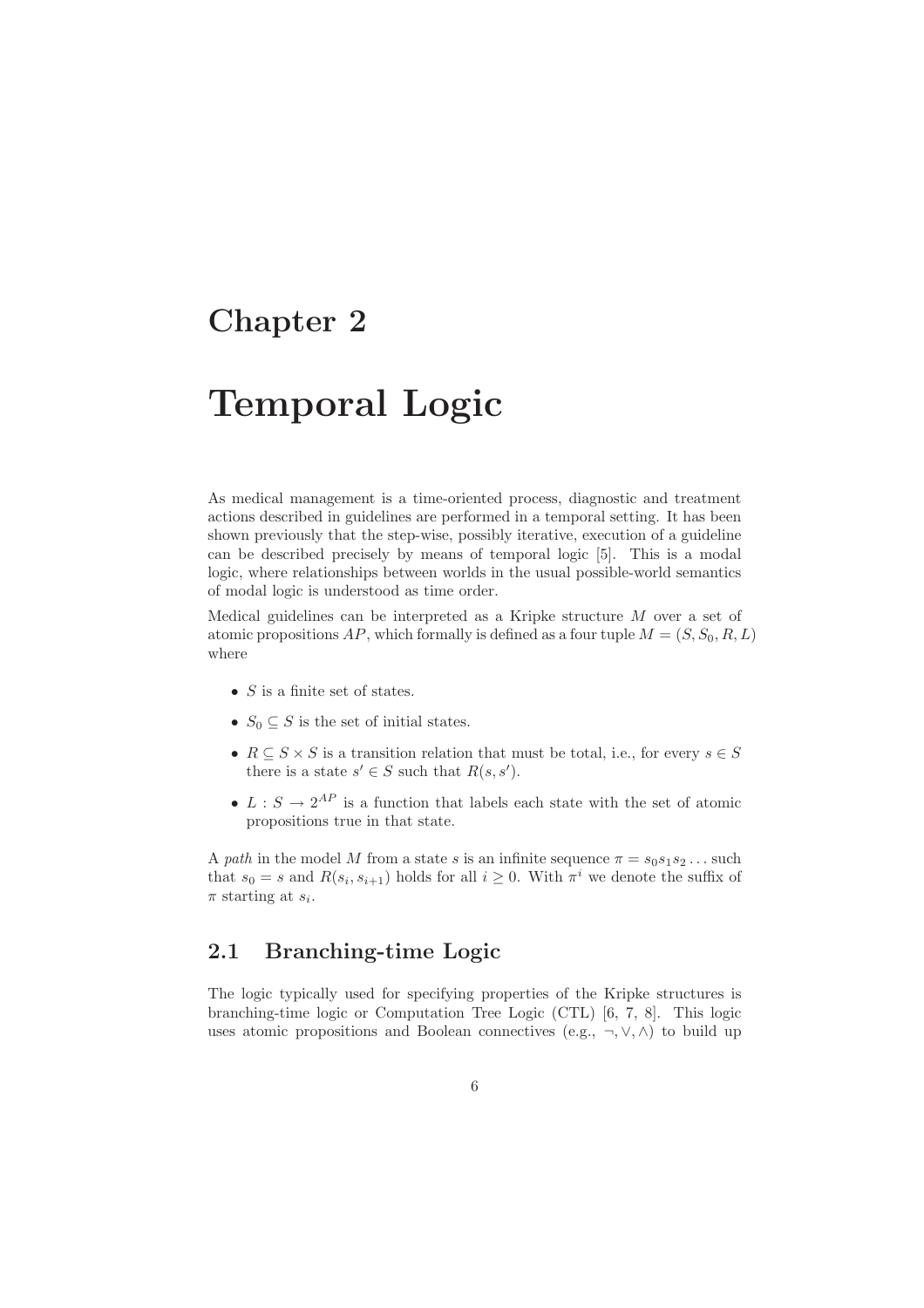more complicated expressions for describing properties of states. Furthermore, CTL formulas can be composed of path quantifiers and temporal operators for describing properties of *computation trees*, i.e., the tree that is formed by designating a state in the Kripke structure as the initial state and then unwinding the structure into an infinite tree according to the transition relation  $R$  with the initial state as root. The path quantifiers are  $A$  and  $E$  to specify that all of the paths or some of the paths starting at a specific state have some property. The temporal operators describe properties of a path through the tree. The five temporal operators used are **X**, **G**, **F**, **U**, and **R**. With  $\mathbf{X}\varphi$  being true if  $\varphi$  holds in the next state,  $\mathbf{G}\varphi$  if  $\varphi$  holds in the current state and all future states,  $\mathbf{F}\varphi$  if  $\varphi$  holds in some state in the future (or is true in the current state),  $\varphi U \psi$  if  $\varphi$ holds until  $\psi$  holds, i.e., there is a state on the path where  $\psi$  holds and in every preceding state  $\varphi$  holds, and  $\varphi \mathbf{R} \psi$  if  $\psi$  holds along the path up to and including the first state where  $\varphi$  holds, however  $\varphi$  is not required to hold eventually.

In CTL there are two types of formulas: *state formulas*, which are true in a specific state, and *path formulas*, which are true along a specific path. The syntax of state and path formulas is defined as follows:

- Each atomic proposition is a state formula.
- If f and q are state formulas, then  $\neg f$ ,  $f \vee q$ , and  $f \wedge q$  are state formulas.
- If f is a path formula, then  $Ef$  and  $Af$  are state formulas.
- If f and g are state formulas, then  $Xf$ ,  $Gf$ ,  $Ff$ ,  $fUg$ , and  $fRg$  are path formulas.

The semantics of CTL is defined with respect to a Kripke structure  $M$ . Given a state formula f, the notation  $M, s \models f$  denotes that f holds in state s of the Kripke structure M. Assuming that  $f_1$  and  $f_2$  are state formulas and  $g_1$  and  $g_2$ are path formulas, the relation  $\models$  can be defined inductively as shown in Figure 2.1.

#### 2.2 Fairness Constraints

Additionally to the choice of CTL or LTL, one also has to consider the issue of fairness. In the case of medical guidelines, we are only interested in the correctness along fair computation paths. This means that we assume that medical actions that depend on a manual interaction with a physician are not ignored indefinitely by the physician. For example, obtaining the value of a medical quantity or initiating a medical action. Such properties cannot be directly specified in CTL. In case we need to deal with fairness in CTL, we modify the semantics as given in Figure 2.1 slightly and refer to the logic by fair semantics. A fairness constraint can be an arbitrary set of states, usually represented by a logical formula. A fair path is then a path that contains an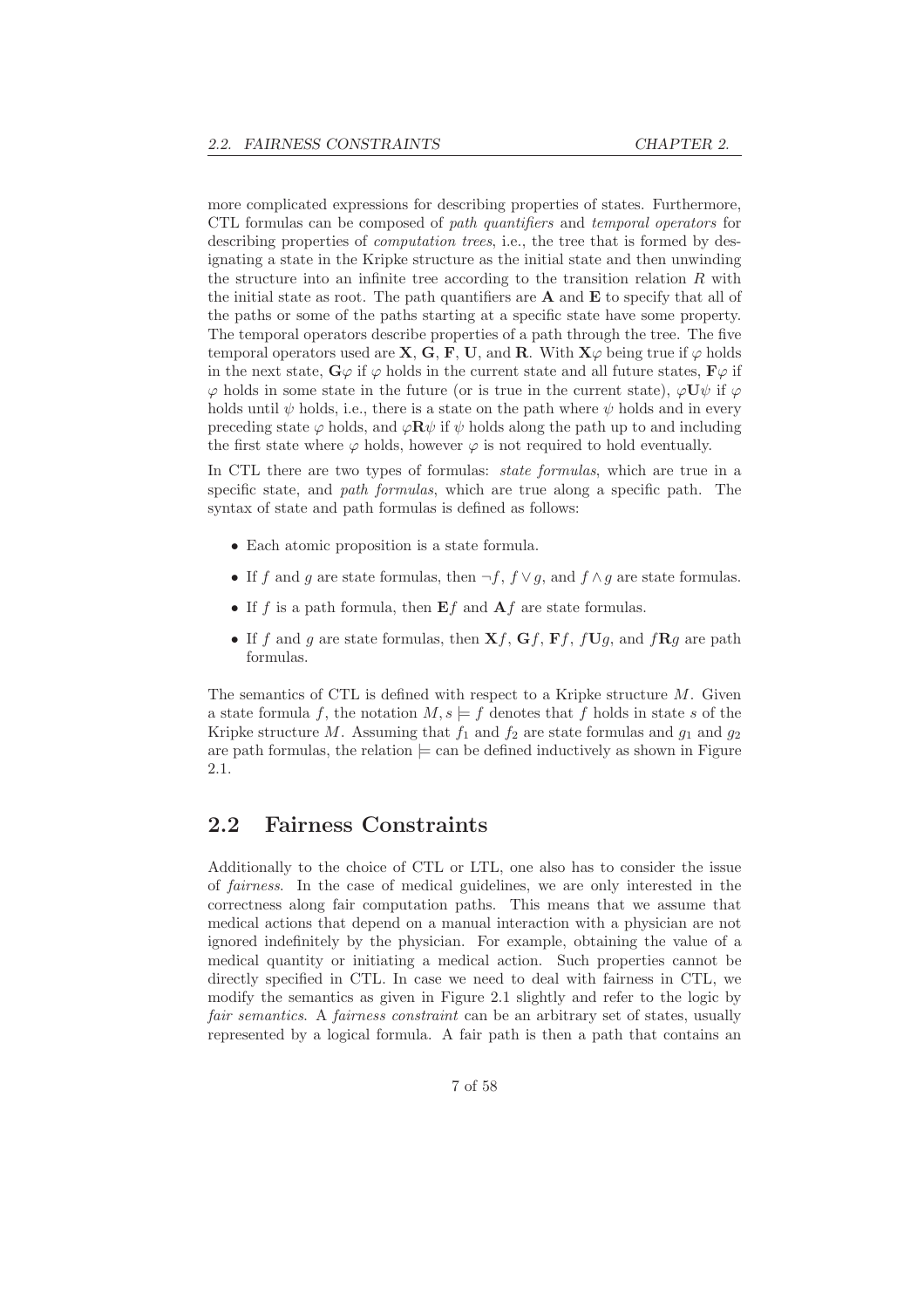| $M, s \models p$                                      |                   | $\Leftrightarrow$ $p \in L(s)$                                       |
|-------------------------------------------------------|-------------------|----------------------------------------------------------------------|
| $M, s \models \neg f_1$                               |                   | $\Leftrightarrow M, s \not\models f_1$                               |
| $M, s \models f_1 \vee f_2$                           |                   | $\Leftrightarrow M, s \models f_1 \text{ or } M, s \models f_2$      |
| $M, s \models f_1 \wedge f_2$                         |                   | $\Leftrightarrow$ $M, s \models f_1 \text{ and } M, s \models f_2$   |
| $M, s \models \mathbf{E} g_1$                         | $\Leftrightarrow$ | there is a path $\pi$ from s such that $M, s \models g_1$            |
| $M, s \models \mathbf{A} g_1$                         | $\Leftrightarrow$ | for every path $\pi$ starting from s such that $M, s \models g_1$    |
| $M, \pi \models f_1$                                  | $\Leftrightarrow$ | s is the first state of $\pi$ and $M, s \models f_1$                 |
| $M, \pi \models \neg q_1$                             |                   | $\Leftrightarrow M, \pi \not\models g_1$                             |
| $M, \pi \models g_1 \vee g_2$                         |                   | $\Leftrightarrow M, \pi \models g_1 \text{ or } M, \pi \models g_2$  |
| $M, \pi \models g_1 \land g_2$                        |                   | $\Leftrightarrow$ $M, \pi \models g_1 \text{ and } M, s \models g_2$ |
| $M, \pi \models \mathbf{X} g_1$                       |                   | $\Leftrightarrow M, \pi^1 \models q_1$                               |
| $M, \pi \models \mathbf{F} q_1$                       | $\Leftrightarrow$ | there exists a $k \geq 0$ such that $M, \pi^k \models g_1$           |
| $M, \pi \models \mathbf{G}g_1 \qquad \Leftrightarrow$ |                   | for all $k \geq 0, M, \pi^k \models g_1$                             |
| $M, \pi \models g_1 \mathbf{U} g_2$                   | $\Leftrightarrow$ | there exists a $k \geq 0$ such that $M, \pi^k \models q_2$ and       |
|                                                       |                   | for all $0 \leq j < k, M, \pi^j \models q_1$                         |
| $M, \pi \models g_1 \mathbf{R} g_2$                   | $\Leftrightarrow$ | there exists a $k \geq 0$ such that $M, \pi^k \models g_1$ and       |
|                                                       |                   | for all $0 \leq j < k, M, \pi^j \models g_2$                         |

Figure 2.1: Semantics of CTL with  $f_1$  and  $f_2$  representing state formulas and  $g_1$  and  $g_2$  representing path formulas

element of each fairness constraint infinitely often. The path quantifiers are restricted to fair paths. We write  $M, s \models_F f$  to indicate that the state formula f is true in state  $s$  in the Kripke structure  $M$  under the fair semantics. For the fairness semantics, only the first, fifth, and sixth clause in Figure 2.1 are modified into:

 $M, s \models_F p \qquad \Leftrightarrow \quad$  there exists a fair path starting from s and  $p \in L(s)$  $M, s \models_F \mathbf{E} g_1 \Leftrightarrow$  there exists a fair path  $\pi$  from s such that  $M, s \models_F g_1$  $M, s \models_F \mathbf{A} g_1 \Leftrightarrow$  for all fair paths  $\pi$  starting from s such that  $M, s \models_F g_1$ 

### 2.3 Linear Temporal Logic

Linear Temporal Logic (LTL) provides operators for describing events along a single computation path. Each formula is of the form  $\mathbf{A}f$ , with f being a path formula, which is either an atomic proposition or inductively defined as  $\neg f$ ,  $f \vee g$ ,  $f \wedge g$ ,  $\mathbf{X}f$ ,  $\mathbf{F}f$ ,  $\mathbf{G}f$ , or  $f\mathbf{R}g$  with  $f, g$  formulas.

The semantics of LTL with respect to a Kripke structure  $M$  is shown in Figure 2.2. The notation  $M, s \models f$  means that f holds at state s in the Kripke structure M. Similarly, in case f is a path formula,  $M, s \models f$  means that f holds along path  $\pi$  in the Kripke structure M. A path  $\pi$  in M is defined as an infinite sequence  $\pi = s_0 s_1 s_2 \dots$  such that  $s_0 = s$  and  $R(s_i, s_{i+1})$  holds for all  $i \geq 0$ .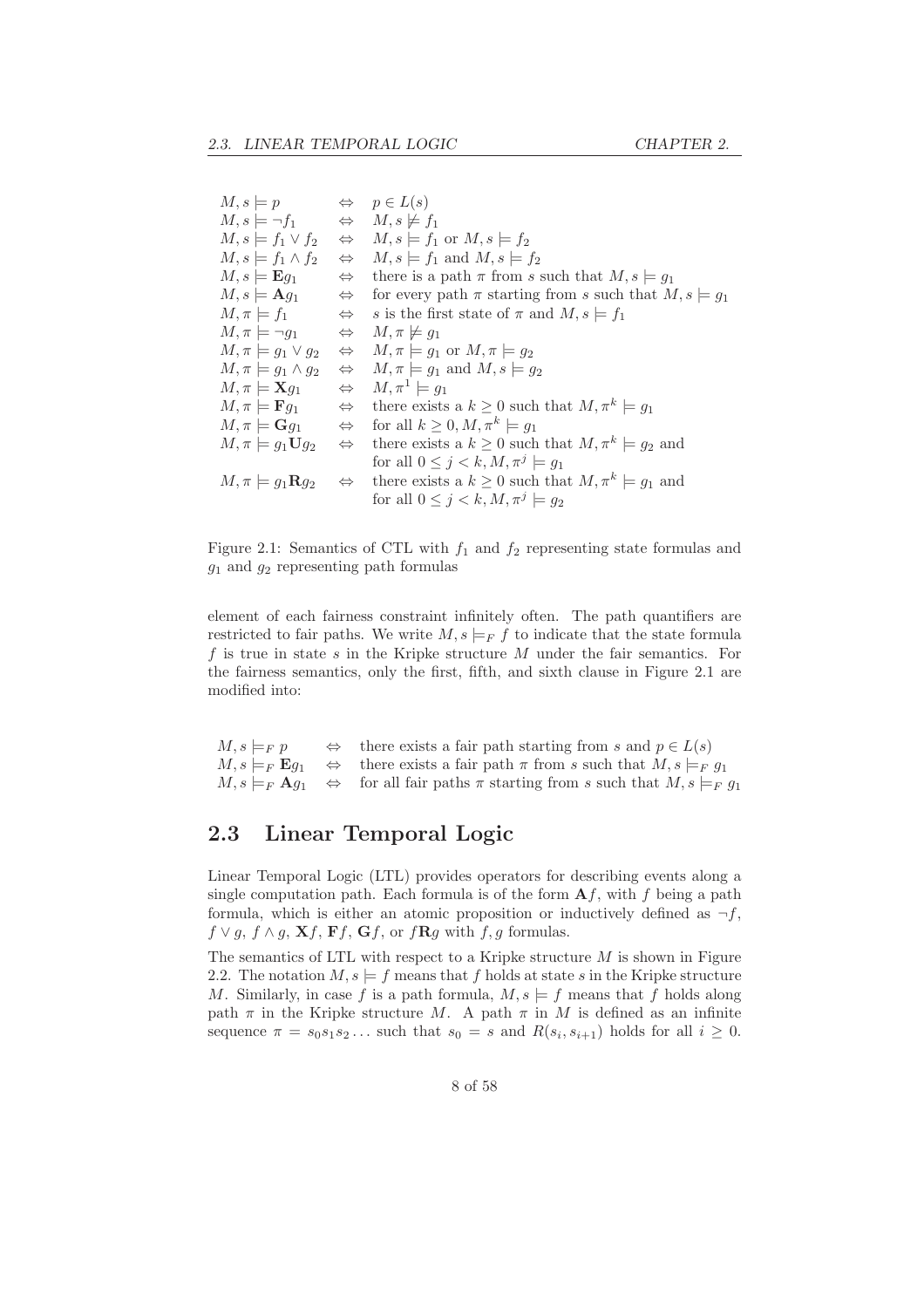$\begin{array}{ll}\n\pi \models p \quad & \Leftrightarrow \quad s \text{ is the first state of } \pi \text{ and } p \in L(s) \\
\pi \models \neg f_1 \quad & \Leftrightarrow \quad \pi \not\models f_1\n\end{array}$  $\Leftrightarrow \quad \pi \not\models f_1$  $\pi \models f_1 \lor f_2 \quad \Leftrightarrow \quad \pi \models f_1 \text{ or } \pi \models f_2$  $\pi \models f_1 \land f_2 \quad \Leftrightarrow \quad \pi \models f_1 \text{ and } \pi \models f_2$  $\pi \models \mathbf{X} f_1 \qquad \Leftrightarrow \quad \pi^1 \models f_1$  $\pi \models \mathbf{F} f_1 \qquad \Leftrightarrow \quad \text{there exists a } k \geq 0 \text{ such that } \pi^k \models f_1$  $\pi \models \mathbf{G} f_1 \qquad \Leftrightarrow \quad \text{for all } k \geq 0, \pi^k \models f_1$  $\pi \models f_1 \mathbf{U} f_2 \quad \Leftrightarrow \quad \text{there exists a } k \geq 0 \text{ such that } \pi^k \models f_2 \text{ and }$ for all  $0 \leq j < k, \pi^j \models f_1$  $\pi \models f_1 \mathbf{R} f_2 \quad \Leftrightarrow \quad \text{there exists a } k \geq 0 \text{ such that } \pi^k \models f_1 \text{ and }$ for all  $0 \leq j < k, \pi^j \models f_2$ 

Figure 2.2: Semantics of LTL

With  $\pi^i$  we denote the suffix of  $\pi$  starting at  $s_i$ . We will often shorten  $M, s \models f$ to  $s \models f$  as the model M is clear from the context.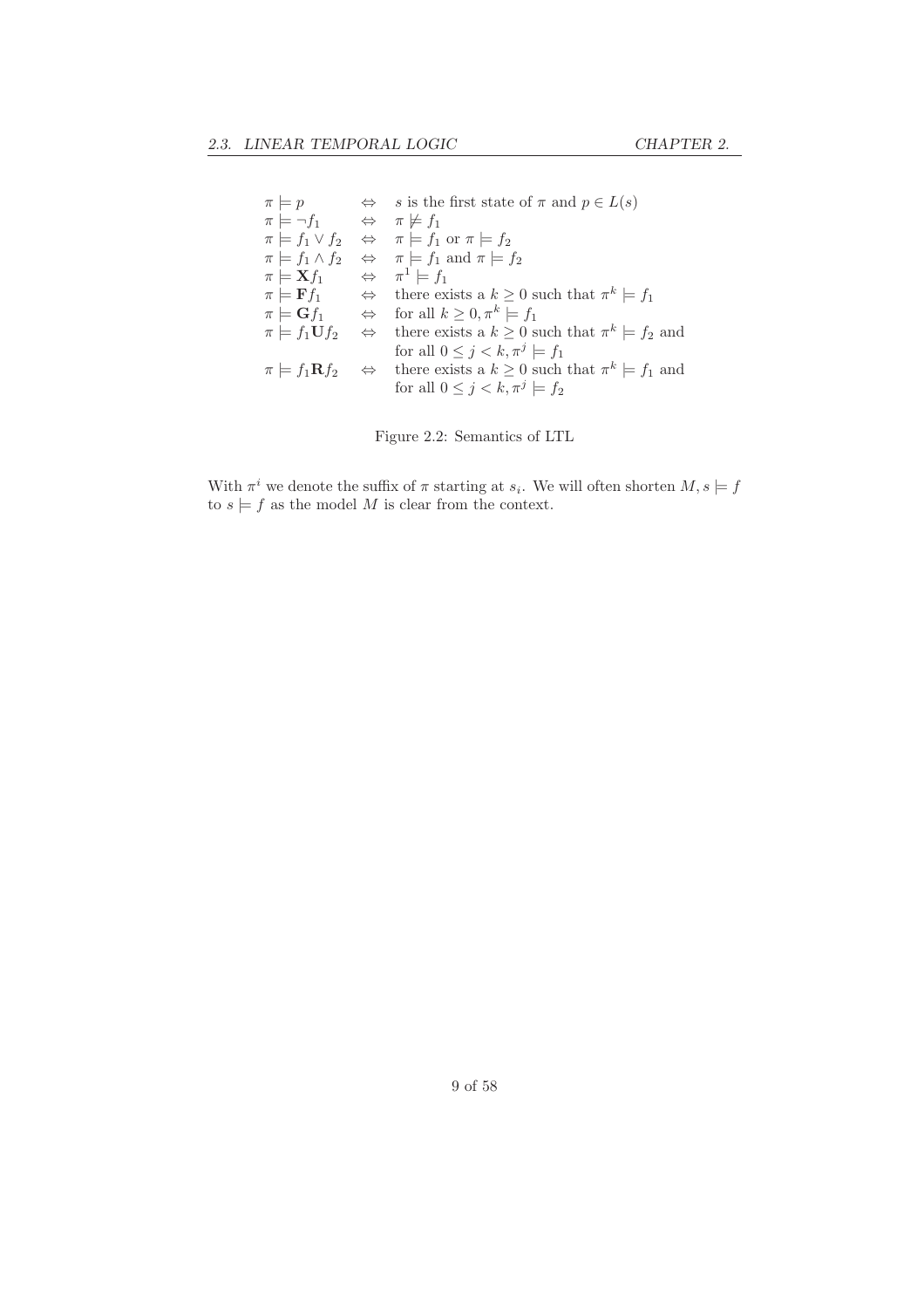## Chapter 3

# Comparison of Model Checking Techniques and Tools

To verify a property practically all model checking algorithms compute the whole state space of the model. The need of this computation is usually the main disadvantage of model checking compared to other verification techniques, as the state space can grow exponentially to the number of used variables or concurrent components (this problem is also called state explosion problem).

There are various newer model checking techniques that reduce the run-time complexity of the verification and therefore help to counter the state explosion problem. On the other hand, to our knowledge no existing technique is capable of eliminating this problem entirely. In Section 3.1 we compare complexity issues of LTL and CTL model checking. The following Sections 3.2 to 3.6 discuss some different model checking techniques and tools. The chapter concludes in Section 3.7 with a comparison of the applicability of different model checking tools with respect to Asbru. For more details about model checking in general we recommend [9].

### 3.1 Model Checking Complexity Issues

The complexity of model-checking with LTL and CTL formulas is well understood. Suppose we are given a program of size  $n$  and temporal specification of size m. For a CTL formula, model checkers run in  $O(mn)$  [1], whereas, for LTL formulas, the complexity is  $O(n2^m)$  [10]. The latter (probably) cannot be improved as model checking with LTL has been found to be PSPACEcomplete. The linear-branching model checking problem has been found to be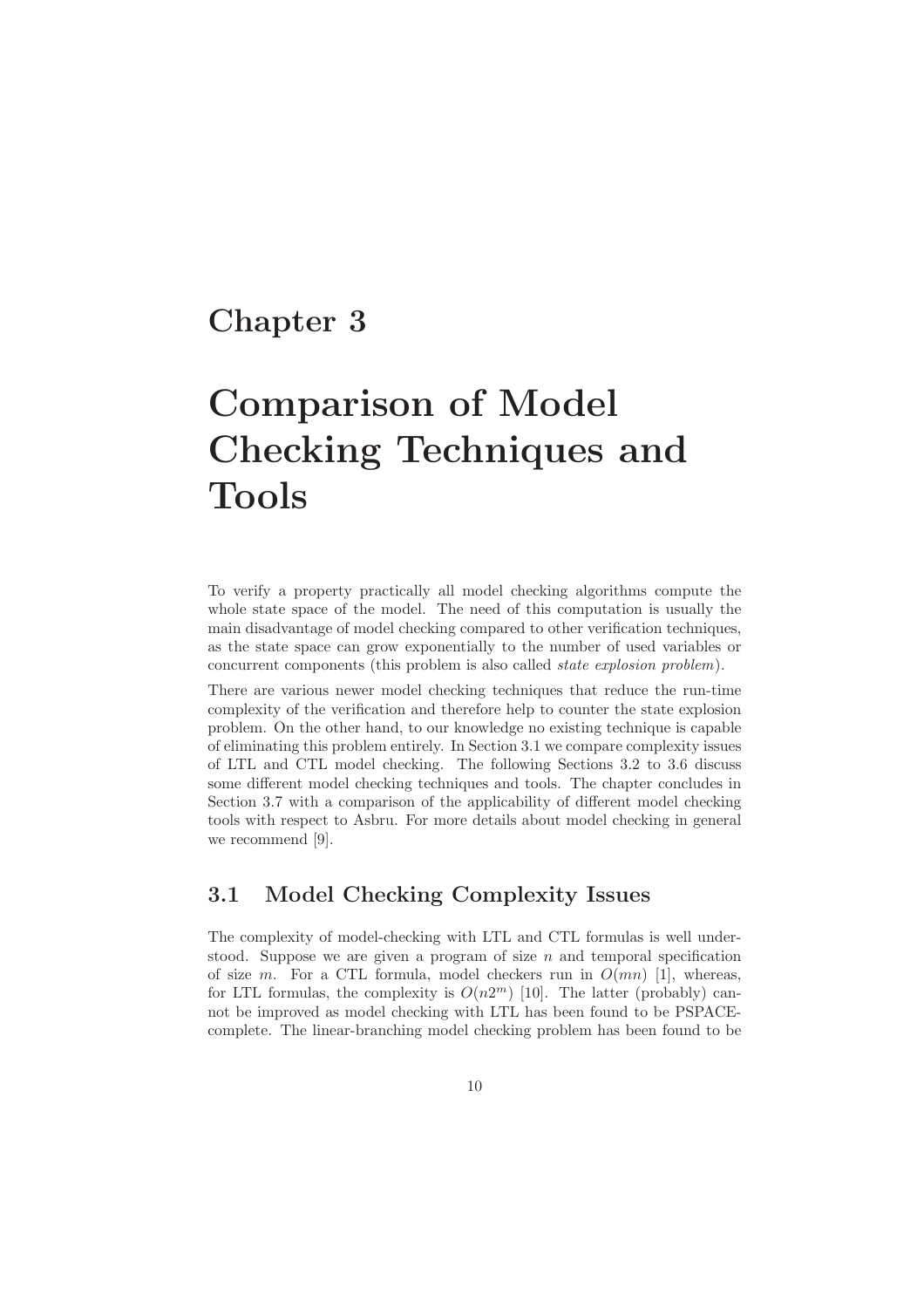EXPSPACE-hard [11], making it strictly more difficult than model checking LTL formulas alone. Note that this result heavily relies on the blowup of LTL formulas to automata, which suggests that it would be possible to find a better result if one restricts the form of LTL formulas.

The relative low computational complexity of CTL has made it the industrial standart for model checking for decades. However, the discussion whether to use CTL or linear-time temporal logic (LTL) for model checking is far from over, as LTL is usually more intuitive and is better suited as a specification language. For example, recently, Vardi [12] revived this discussion by summing up the advantages of linear-time frameworks in terms of expressiveness, compositionality, property-specific abstractions, uniformity and the use of bounded model checking (cf. Section 3.5).

Clearly, LTL is not the only alternative logic that can be applied for model checking. For example, alternating time temporal logic [13, 14] has been studied in the context of model checking for open systems and games in which there is an alternation between moves. However, a complete overview of alternative logics is beyond the scope of this deliverable.

### 3.2 Automata based Model Checking

Automata based model checking is usually used to verify LTL properties. It uses Büchi-Automatons [15], which are in principle an extension of finite state automata to use infinite words as input. The principle of automata based model checking is to compute an Büchi-Automaton for the system and another for the negated LTL property[16]. The check, whether the property is valid is then reduced to the check, whether the intersection of both automata is empty. This technique can be further enhanced by heuristics such as partial order reduction and by exploiting symmetry to reduce the state explosion.

One of the most popular automata based model checking tools is SPIN [17] which was developed by Holzmann and Peled at Bell Laboratories since 1980 and is freely available since 1991. SPIN makes use of partial order reduction and is mainly used for verification of asynchronous systems and in particular communication protocols. It features a rich C-like input language called PROMELA which explicitly supports channel and message passing. SPIN is able, beside verifying LTL properties, to detect deadlocks and unreachable code.

### 3.3 Symbolic Model Checking

Symbolic Model Checking was invented around 1987 and is commonly considered as a breakthrough in model checking techniques [18, 19]. The idea behind symbolic model checking is to use a boolean encoding for the state transition system and the set of states. The size of this encoding is greatly reduced by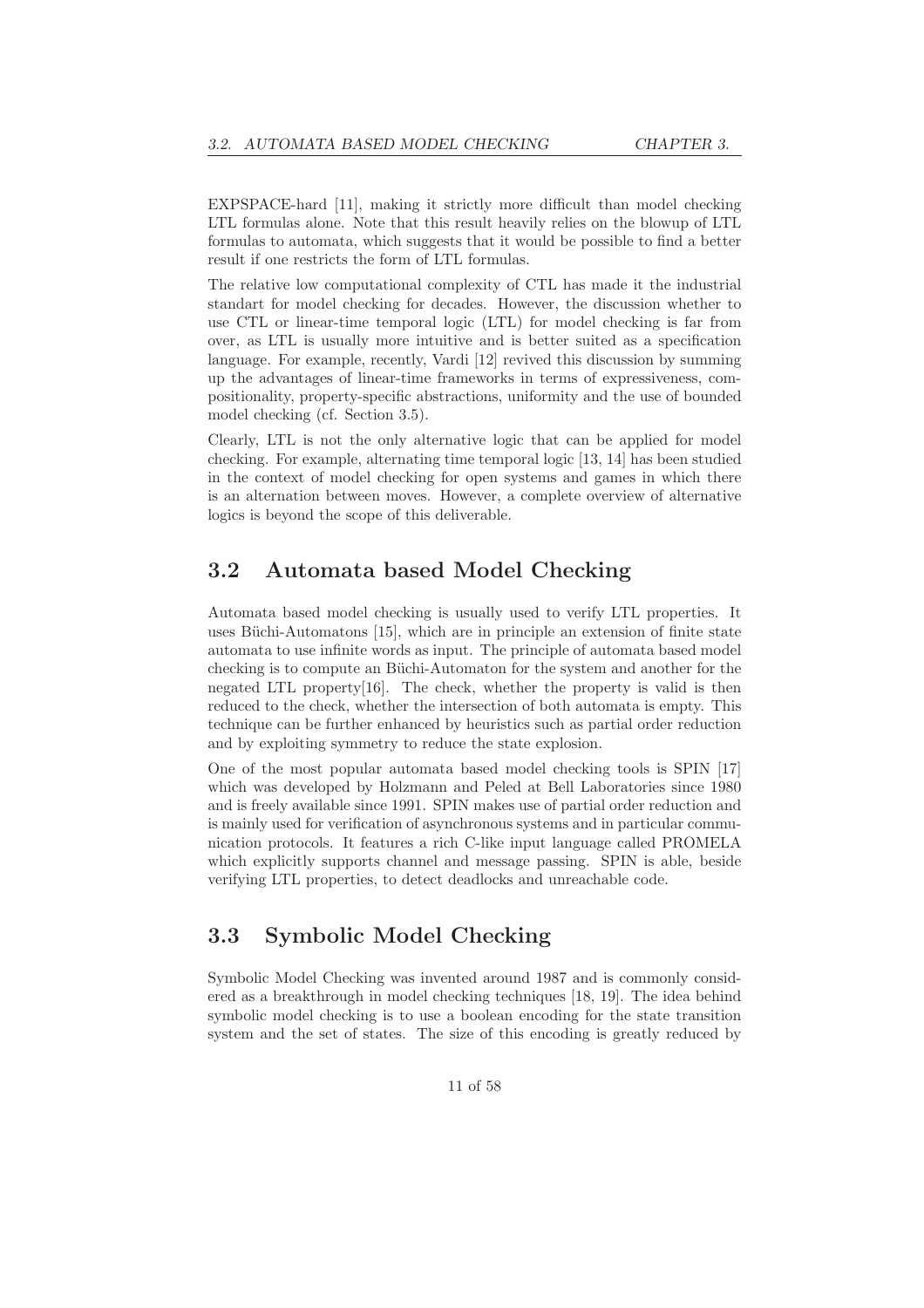representing sets of states and the state transition system by BDDs (Binary Decision Diagrams) [20], which are traditionally used to represent boolean functions. The algorithm for symbolic model checking uses fixpoint operators, which operate on the BDDs.

The introduction of symbolic model checking was very successful in the last decade in the research community as well as in industry application. It is especially common in the verification of hardware designs.

One of the most popular tools for symbolic model checking is the Symbolic Model Verifier, SMV [19]. The original SMV was developed at Carnegie Mellon University (and therefore often called CMU SMV). It is a CTL model checking tool that supports fairness and the use of modules. CMU SMV is currently not further developed, the latest update is November 2001. A branch of SMV is developed by the Cadence Berkeley Labs and is commonly called Cadence SMV. It supports CTL and LTL model checking, bounded model checking (see Section 3.5) and has a variety of special techniques, e.g. for refinement verification, temporal case splitting, symmetry reductions, data type reductions, and uninterpreted functions. Another branch of SMV is NuSMV [21]. It is also an extension of the original CMU SMV and supports features similar to Cadence SMV. All three variants support the same input language of the original CMU SMV which is described in [22].

Another model checking tool which supports symbolic model checking is SAL (Symbolic Analysis Laboratory) [23], which is developed by a cooperation of SRI International, Stanford University, UC Berkely and Verimag. Besides symbolic model checking, this tool supports explicit-state model checking, witnessproducing model checking (not discussed here), and bounded model checking (see Section 3.5).

### 3.4 Timed Model Checking

Timed model checking is used for the verification of real-timed systems where time and timing issues play an important part. In comparison to other model checking techniques, where all variables can only have discreet values, timed model checking has to deal with continuous time values. This increases complexity and difficulty of the model checking algorithms for such systems.

A popular tool for timed model checking is Uppaal [24], developed at the Universities of Uppsala and Aalborg. It uses timed automata extended with data types as bounded integers, arrays, etc. Other tools for timed model checking are Kronos, Raven and Verus.

Similar, but more general, to timed model checking is model checking of hybrid systems, which can contain both, discreet and continuous values. A model checking tool for such systems is HyTech [25], developed by Henzinger, Ho and Wong-Toi.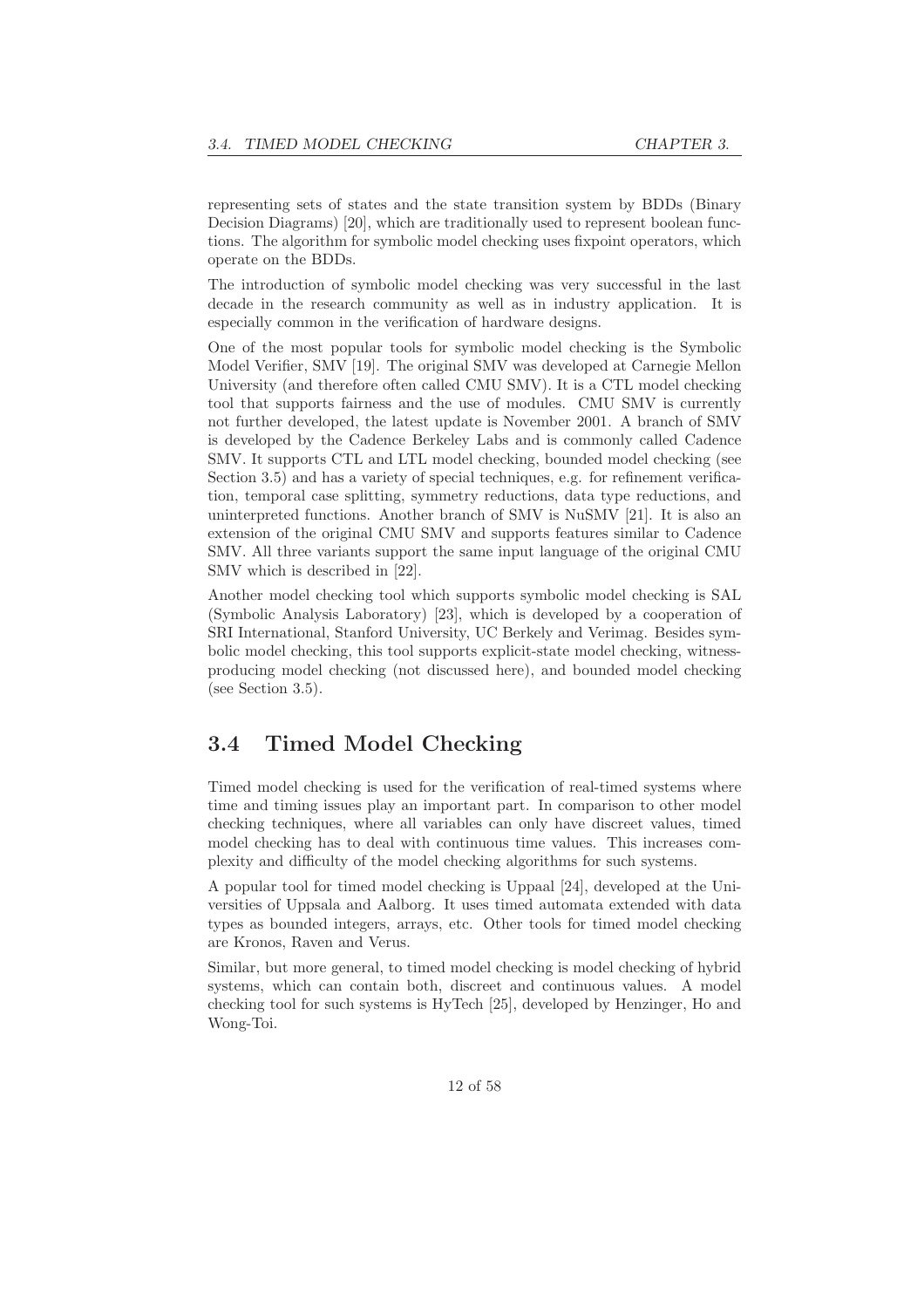### 3.5 Bounded Model Checking

As discussed in the previous Sections, symbolic model checking is often based on the use of Binary Decision Diagrams (BDD). This approach has been very successful in the last decade, which can be observed by the fact that this technique is used on a wide industrial scale. Nonetheless, BDDs may grow exponentially, which restricts the size of the model that can be verified efficiently.

An alternative technique that can be used is so-called *Bounded Model Checking* (BMC), which is based on propositional SAT solving [26]. This technique was first introduced by Biere et al. [27] in 1999. So far, it has been shown that the BMC may be used to verify systems that could not be verified with BDD techniques. However, at the same time, problems exist that can be solved more efficiently using BDD techniques.

The idea of BMC is to search for a counter-model in executions of whose length is bounded by some constant  $k$ . Typically, the model checker iterates from 0 to the pre-defined upper bound k and terminates once it has found a counter-example. As a consequence, this method is incomplete as the smallest counter-example may be beyond the upper bound provided by the user. Experiments have shown that if the counter-example can be found within a bound of around 60 or 80 cycles, depending on the SAT solver and the model, BMC outperforms BDD approaches.

Tools that support bounded model checking are for example SMV and SAL Both tools were described more closely in Section 3.3. Results of our experiments with bounded model checking are described in Section 8.2.

### 3.6 Modular Model Checking

In model checking literature, the approach of verifying a restricted part of the system (i.e., the protocol consistent with medical practice) is called *modular* verification (cf. [28]). In the assumed-guarantee paradigm, the specification of a module consists of a specification of guaranteed behavior assuming that the system behaves in a certain way, i.e., the assumed behavior. In our work, the assumed behavior is written down in a linear temporal logic and the guaranteed behavior in branching temporal logic. The assume-guarantee assertions are written down as  $\varphi M\langle\psi\rangle$ , meaning that the branching temporal formula  $\psi$ holds in the computation tree that consists of all computations of the program, described by  $M$ , that satisfy the linear temporal formula  $\varphi$ . Because we have a mixture of linear and branching formulas, this has been named the linearbranching model checking problem [11].

Modular model checking is for example supported by SMV, which is described in Section 3.3.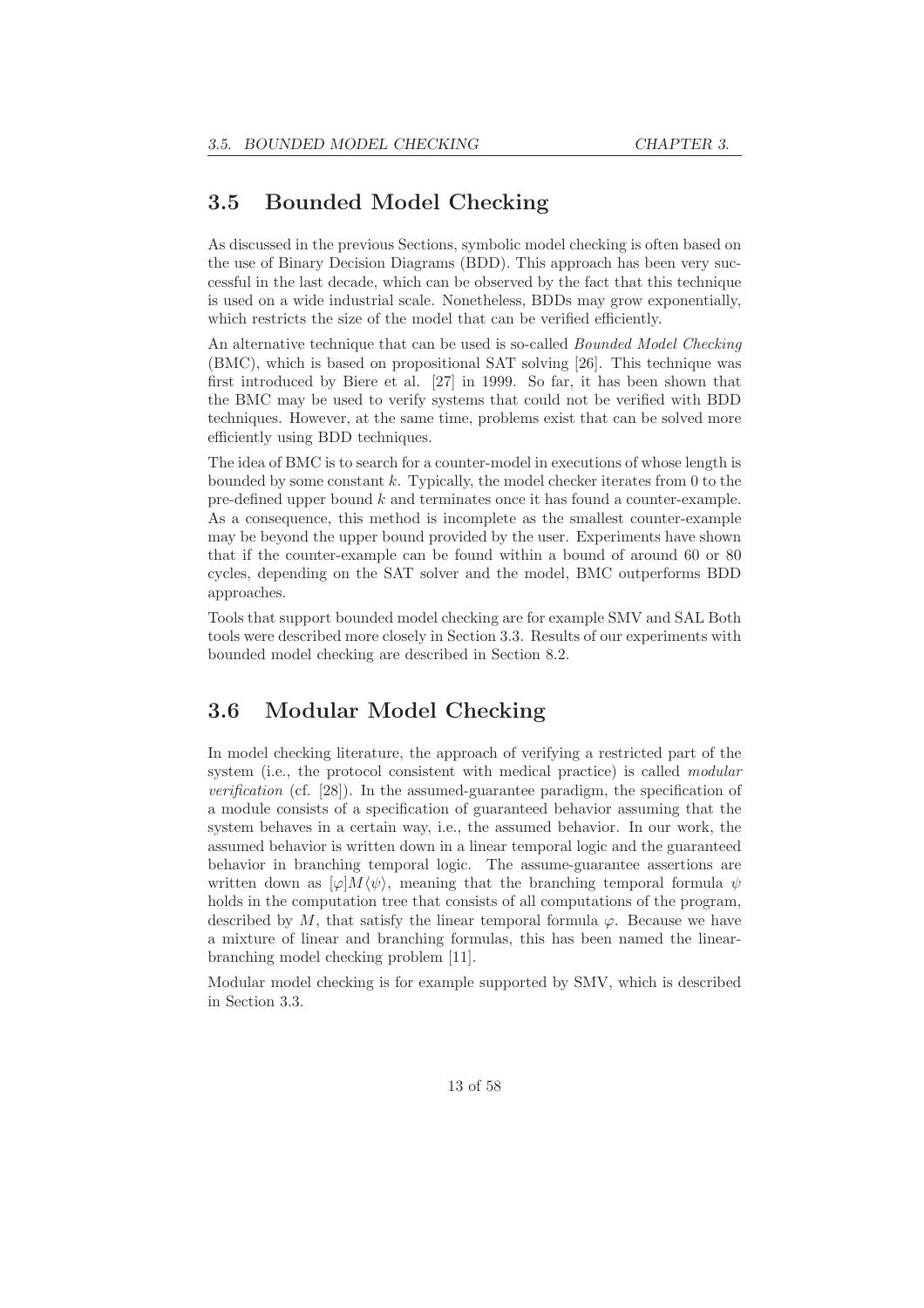### 3.7 Suitable Model Checking Tools for Asbru

To evaluate the possibilities of model checking of Asbru-plans we needed an appropriate model checking tool. Considering the work, which is necessary to find a good representation of Asbru-plans in a model checkers input language, program a compiler (which is a necessity considering the size of most practical relevant Asbru-plans) and test the model checker with practical relevant examples, we decided to concentrate in this work package on a single model checking tool. Yet, as we wanted to be as flexible as possible, we needed a tool which offered us the possibility to use many different technologies. This is especially interesting as there existed no research about model checking of clinical guidelines at the beginning of our work and it was not predictable, which techniques would be most successful and which not. Also, another requirement on the tool we used was, that it was stable and successfully tested for practical applications.

The first decision we had to make was, whether we wanted to use timed model checking or not. Timed model checking offers us the ability to check the rich time annotations, which are possible in Asbru. But on closer inspection timed model checking of Asbru plans has some problems: A disadvantage of timed model checking is, that all tools for timed model checking rely only on a single model checking technique which are specialized on timed systems. Tools like SMV or SAL offer a much broader scope of techniques and promise much better applicability for systems or properties, which are not time dependent. Also, one of our goals was to provide a fully automatic translation of Asbru models. As the evaluation of many time annotations relies on history, a suitable abstraction for the history must be found. This is hard to do generic. As time was not relevant in all properties for the breastcancer case study, which we used for this project, we decided against using timed model checking. Nevertheless, timed model checking is an interesting technique which could be very relevant for the verification of time dependent properties of Asbru models.

We chose SMV as tool for verification with Asbru. As mentioned above, it is a popular, stable and technically mature tool, which offers much flexibility, as it supports many different model checking techniques. Of all non timed tools we considered, SMV seems to us the best choice for verification of Asbru.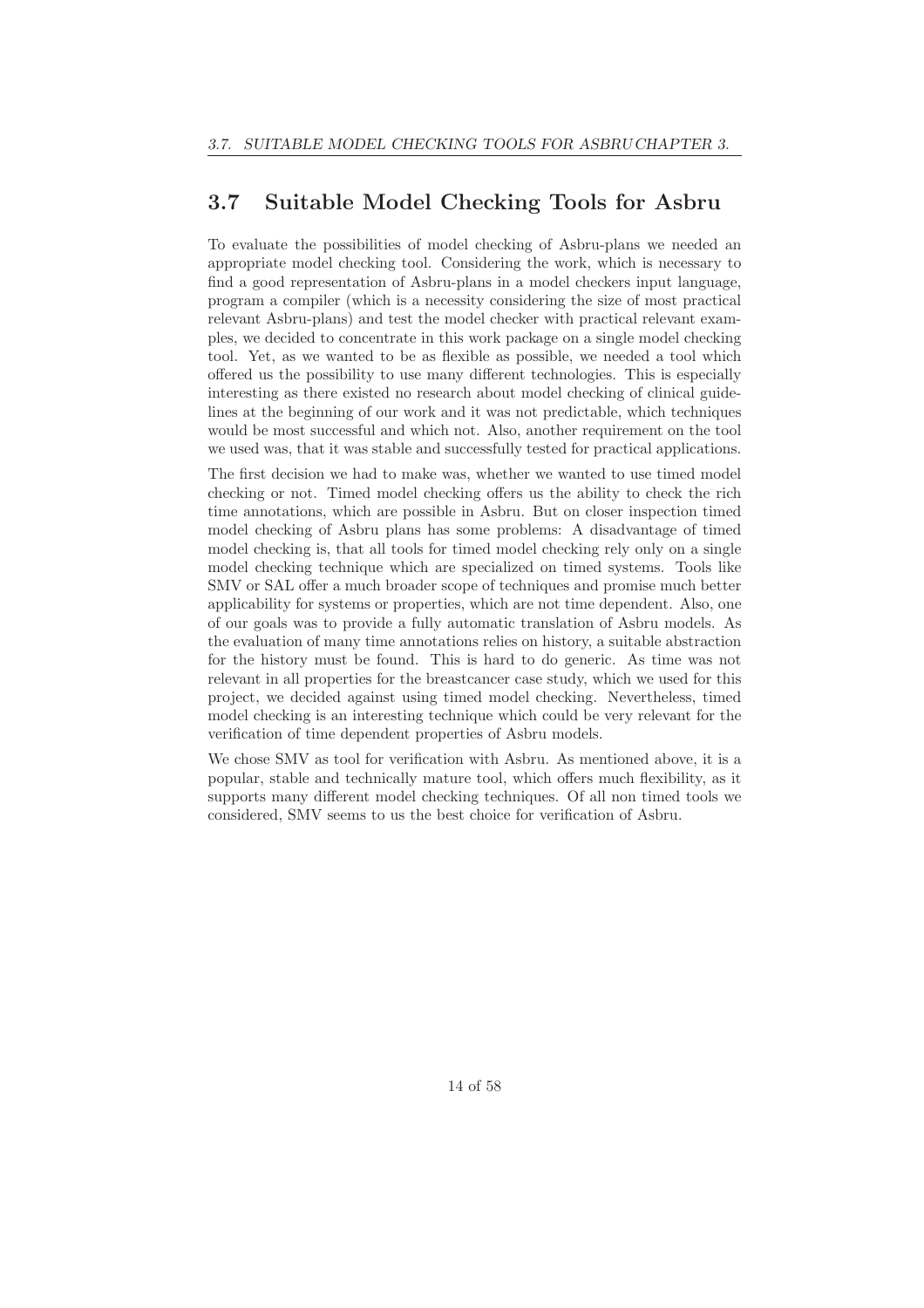## Chapter 4

# Construction of a finite state model

The crucial point in model checking and verification in general is the computation of an optimal abstraction of the examined system. Recently, much research has concentrated on tackling the state explosion problem. A variety of abstraction techniques have been developed, for example [29], [30], [31], [32] and [33]. An important observation is the basis for these investigations: there are different aspects in the concrete model that have no impact on the checked property and can be abstracted in such a way that the size of the model is drastically reduced, but the property is still safely verified, i.e. the satisfaction of a property over the abstract model implies its satisfaction over the concrete model.

Fortunately, the definition of the formal semantics of Asbru is done using state charts, see [34]. State charts are hierarchical state transition systems and therefore their semantics can be very intuitively represented by finite state transition systems. Although state charts only represent the definition of the semantics and the Asbru semantics itself is implemented in KIV using parallel programs of the dynamic logic ITL (Interval Temporal Logic)[35], the equivalence between both is guaranteed and we have not to bother about it.

The Asbru model of a medical protocol consists for the most part of the definitions of Asbru plans which model the control structure of the protocol. Their semantics is defined by means of state charts, as mentioned before, and do not represent a big problem to express using finite state transition systems (even no abstraction is needed). Nevertheless, one can ask about the patient data input during the execution of plans. In order to make verification results more general we do not restrict the Asbru model to some specific patient group or with other words we do not introduce the patient model. This means patient data input has nondeterministic nature. Although sometimes it makes sense to restrict the model by adding some medical knowledge about the behavior of patients etc.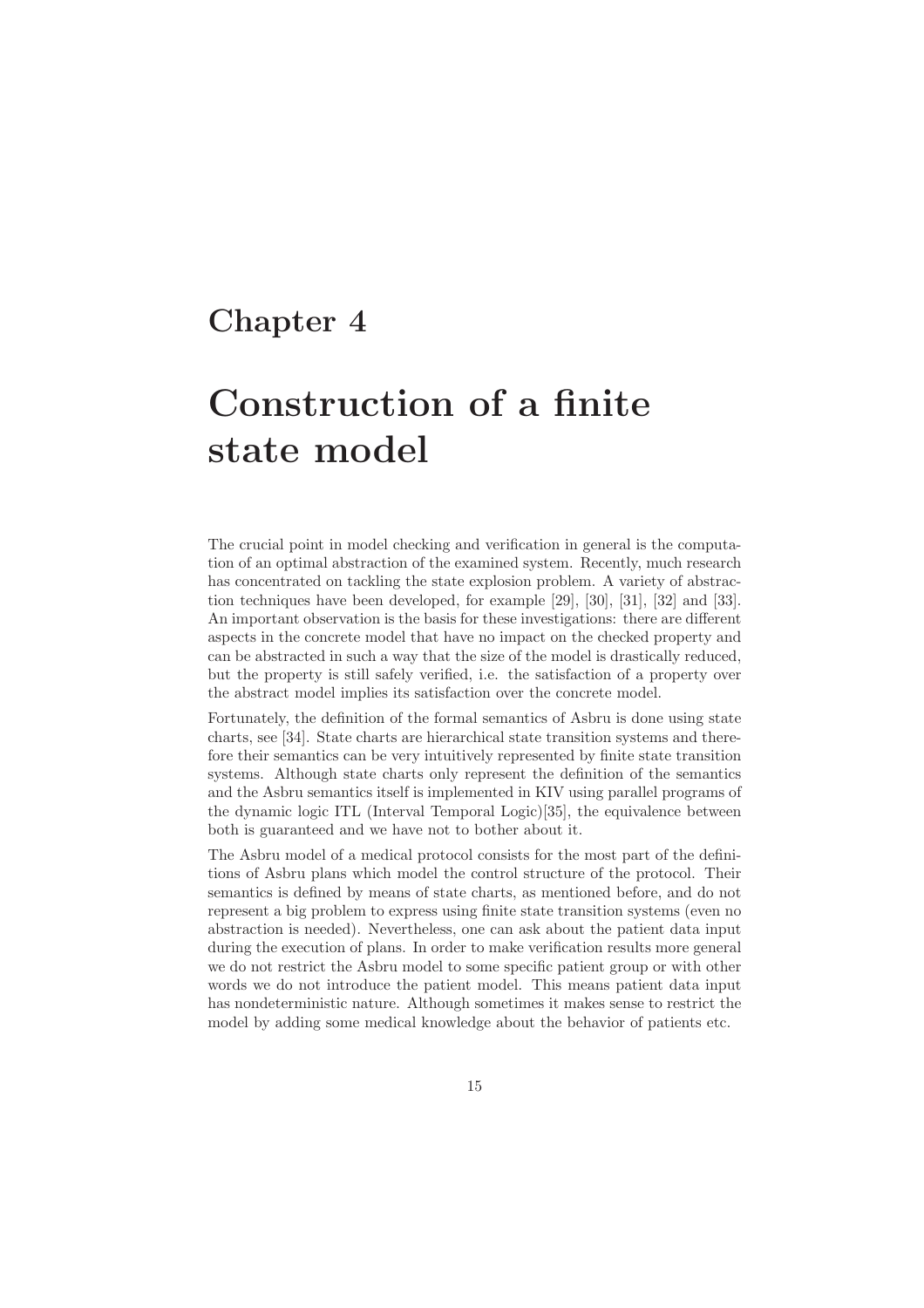Though a bit difficult to implement, the SMV model of Asbru plans is finite and no abstraction is needed in order to represent it as a finite state model. On the other hand, the patient data input, which has an impact on the execution of plans, is potentially infinite and therefore must sometimes be abstracted to make it suitable for model checking. Fortunately Asbru supports abstraction of patient data in an appropriate way. Therefore making patient data finite is not a problem. Still it can become a difficult issue if we have Asbru conditions with time annotations in the model. In this case we have to apply a generic abstraction, which is realized in the context of state charts (modeling behavior of Asbru models) using well known concept of environment. We will address issues concerning data input to Asbru plans in the section about environment.

In the following section we will consider the detailed representation of the semantics of a general Asbru plan using finite state transition system in its ultimate form, i.e. SMV notation.



Figure 4.1: Asbru plan locally-advanced-BC

### 4.1 Finite state model of Asbru plans

For the better understanding of the finite state model of Asbru plans we will also shortly review some relevant parts of the Asbru semantics, for more details on the semantics we refer to [34]. Using concrete examples from the breast cancer case study we will explain the construction of finite state model for the plan state model, different types of plan execution controls as well as modeling some special features of Asbru.

Consider an example from chapter 3 of breast cancer guideline, see Fig. 4.1. Plan locally-advanced-BC is the highest plan in the whole plan hierarchy of chapter 3. It has two sub plans *intm* and *lintm*. The plan body type of *locally*advanced-BC plans is anyorder with wait-for intm, i.e. after the plan is activated it begins to activate its children sequentially (as far as the candidates become ready) but in a nondeterministic order. According to the formal semantics of Asbru this behavior is modeled by the state chart represented on Fig. 4.2.

The hierarchical state automaton, represented in Fig. 4.2, starts in the state Inactive and switches to the state Considered as far as the signal Consider is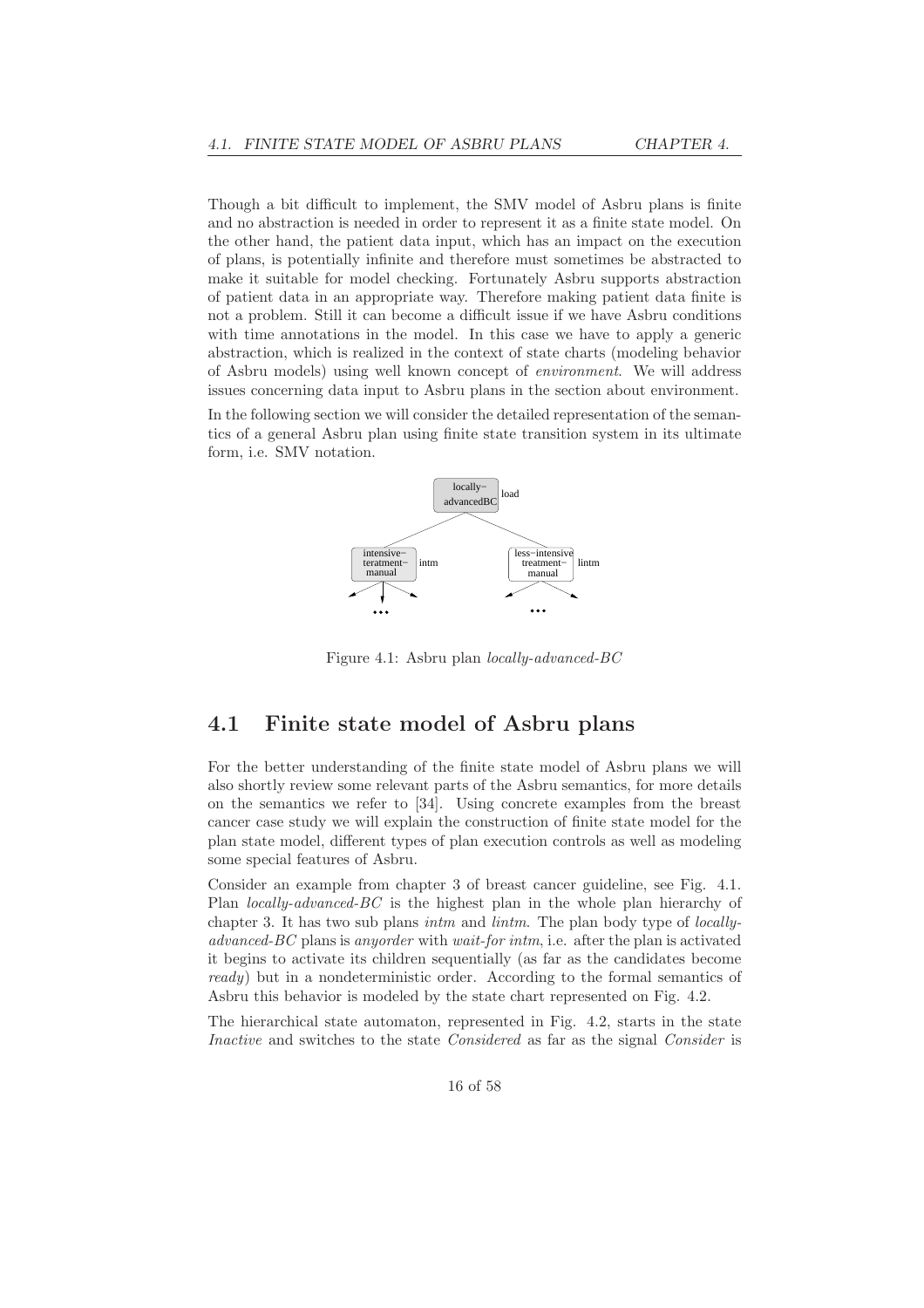

Figure 4.2: State chart modeling behavior of the plan locally-advanced-BC

received from the parent plan and so forth. If the state Ready is reached the plan waits for the signal Activate from its parent in order to be activated. In the state Activated the sub state called locally-advanced-BC-Control becomes active. This state is represented by a state chart which models the control of the plan *locally-advanced-BC* and is responsible for the broadcasting/unicasting Consider-/Activate-signals to the sub plans according to sub plans execution strategy (sequentially, in any order, unordered or in parallel). All of the condition are generated for every plan and included in the SMV model. The following SMV code represents the definitions of the conditions for the locally-advanced-BC plan:

```
DEFINE
loadp_is_terminated := (loadp_state = rejected) | (loadp_state = aborted) |
                                                (loadp_state = completed);
loadp_is_aborted := (loadp_state = rejected) | (loadp_state = aborted);
loadp_consider_condition := 1;
loadp_filter_condition := diagnosis = locally-advanced-BC;
loadp_setup_condition := 1;
loadp_activate_condition := (1);
loadp_parentterm_condition := 0;
loadp_reject_condition := loadp_parentterm_condition |
                          (loadp_state = considered & !loadp_filter_condition);
loadp_abort_multi_condition := loadp_abort_condition | loadp_parentterm_condition |
                                                           loadp_child_is_aborted;
loadp_abort_condition := 0;
loadp_complete_multi_condition := (loadp_complete_condition & loadp_waitfor_condition);
loadp_complete_condition := 1;
```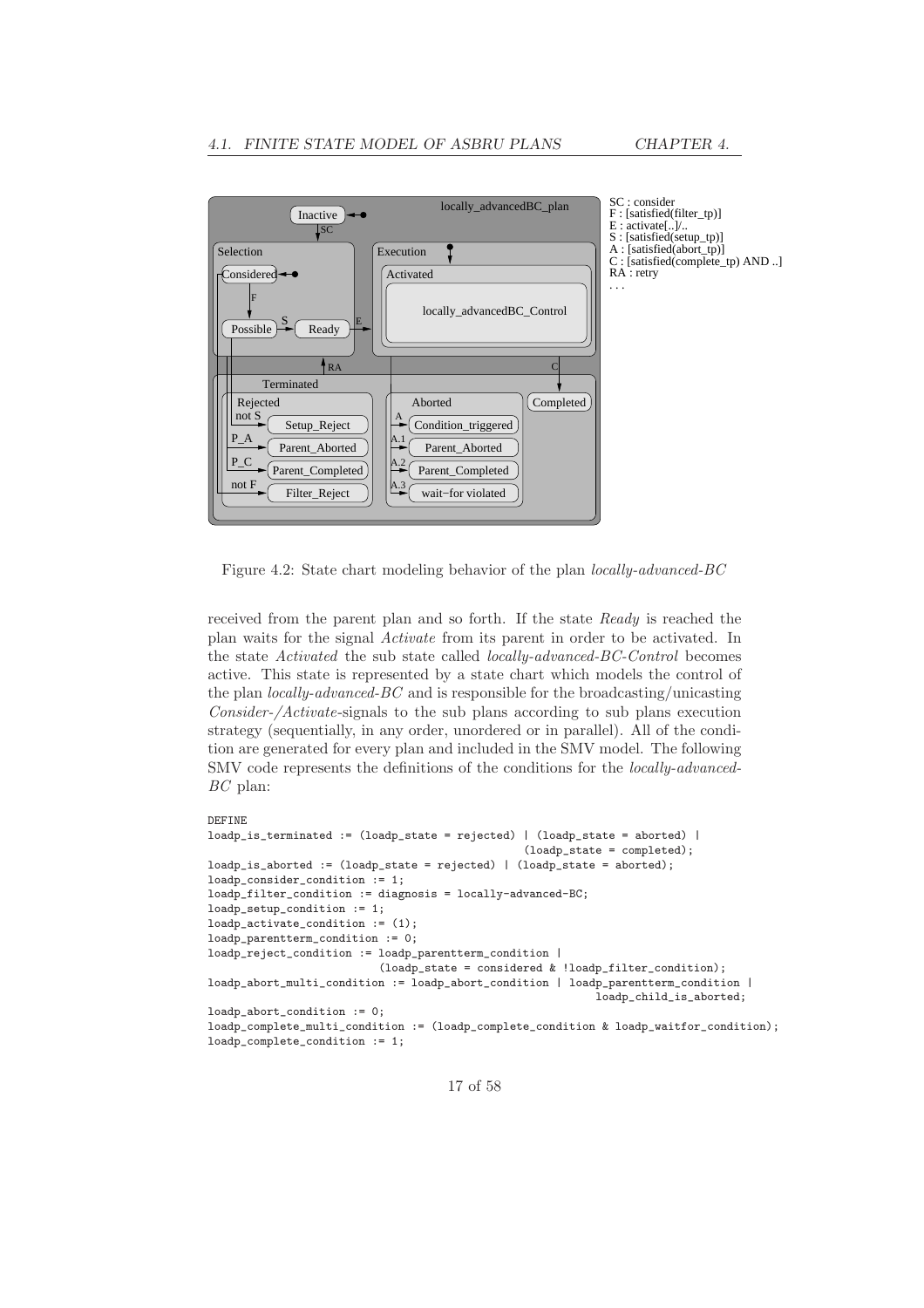```
loadp_waitfor_condition := intmp_state=completed;
loadp_is_in_selection_phase := (loadp_state = considered) | (loadp_state = possible) |
                                                                (loadp\_state = ready);loadp_retry_condition := 0;
loadp_child_is_aborted := intmp_is_aborted;
loadp_ifthen_condition := 1;
```
For example, according to the definition of the *loadp\_complete\_multi\_condition*, the plan can complete only if its complete condition is satisfied and the wait for strategy is taken into account. The definition of the *loadp\_waitfor\_condition* requires the completion of the intm sub plan in order the parent can complete. The boolean value of those conditions triggers in specific states various transitions of plan state. Corresponding to the state chart in Figure 4.2 the transition relation for the plan state variable *loadp\_state* is defined as follows (using SMV syntax representation):

```
MODULE load_plan(loadp_state,loadp_parentterm_condition,loadp_consider_condition,
                 loadp_filter_condition,loadp_is_terminated,loadp_is_in_selection_phase,
                 loadp_setup_condition,loadp_reject_condition,loadp_activate_condition,
                 loadp_abort_multi_condition,loadp_complete_multi_condition,
                 loadp_retry_condition)
ASSIGN
 init(loadp_state) := inactive;
next(loadp_state) := case
   loadp_parentterm_condition : inactive;
   loadp_is_terminated & loadp_retry_condition : considered;
  loadp_state = inactive & loadp_consider_condition : considered;
   loadp_is_in_selection_phase & loadp_reject_condition : rejected;
   loadp_state = considered & loadp_filter_condition : possible;
   loadp_state = possible & loadp_setup_condition : ready;
   loadp_state = ready & loadp_activate_condition : activated;
   loadp_state = activated & loadp_complete_multi_condition : completed;
   loadp_state = activated & loadp_abort_multi_condition : aborted;
   1 : loadp_state;
esac;
```
In case of *locally-advanced-BC* plan both conditions  $loadp\_consider\_condition$ and  $loadp\_activated\_condition$  are just set to 1, i.e. true, because this plan is the highest in the hierarchy and has no parent plan. But, for example, these conditions for the plan intm depend on Consider/Activate signals of the parent plan load:

```
intmp_consider_condition := (loadp_control_consider_signal = intm) |
                              (loadp_control_consider_signal = all);
intmp_activate_condition := ((loadp_control_activate_signal = intm) |
                               (loadp\_control\_activated\_signal = all));
```
The condition is evaluated to true if and only if the signal is received by the plan or the signal is broadcasted by the parent  $(loadp\_control\_consider\_signal = all)$ . Depending on the type of control of the parent plan, the transition relation for control signals can be defined in a different way. For example the plan load has anyorder type of control. As far as plan load reaches the state Activated that sub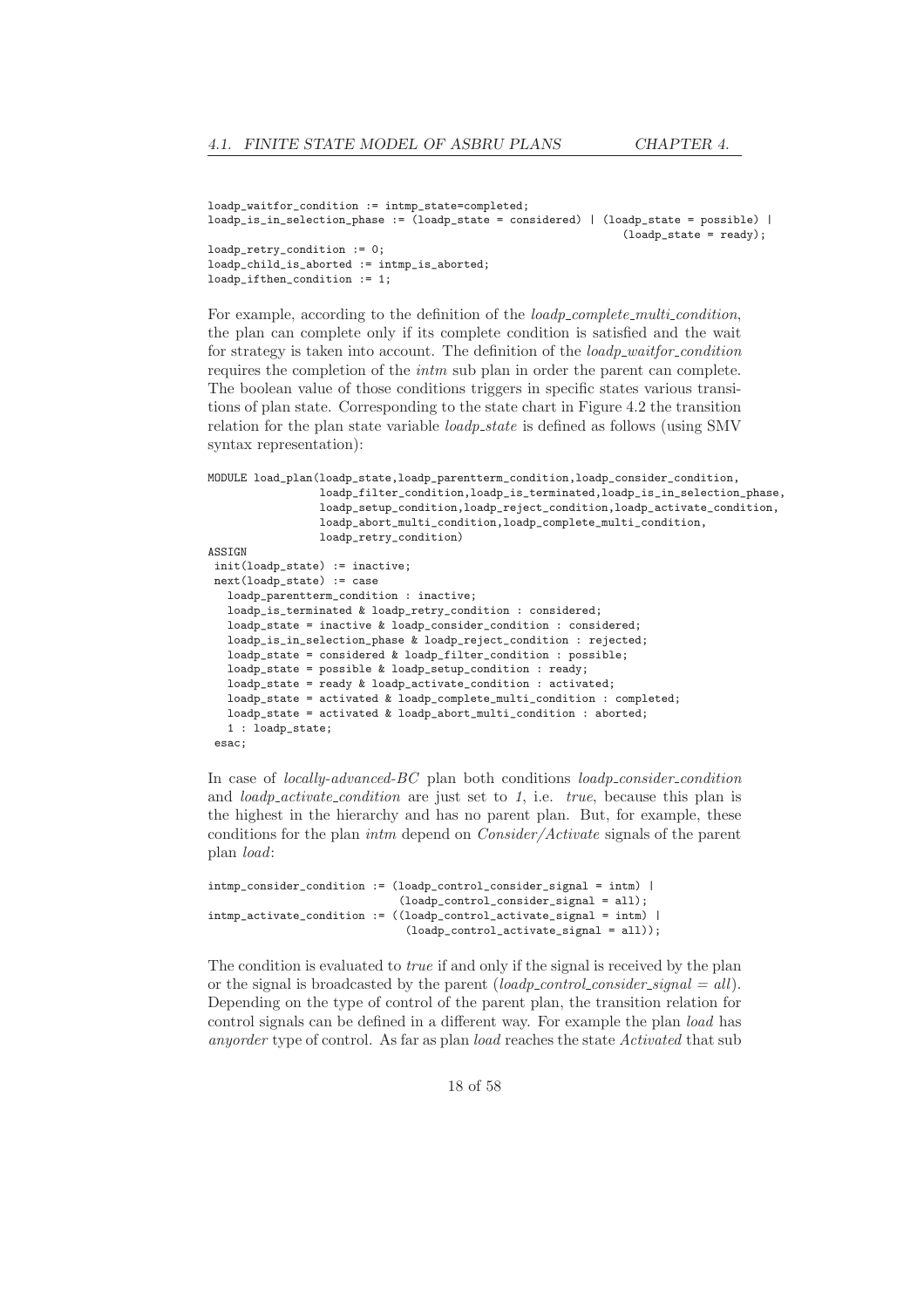state locally-advanced-BC-control becomes and the corresponding state chart cares for sending of control signals, see state chart in Figure 4.3. Firstly, this state chart makes the transition to the state *all\_Select*. During this transition, the action c is performed, which just broadcasts the Consider signal to all of the sub plans.



- less intensive treatment manual plan.consider; c : /intensive\_treatment\_manual\_plan.consider;
- 1.a : [in(intensive\_treatment\_manual\_plan.Selected)] /intensive\_treatment\_manual\_plan.activate;

1.T : [in(intensive\_treatment\_manual\_plan.Terminated)]

 $2.a : ...$ 

Figure 4.3: State chart modeling control of the plan locally-advanced-BC

In the state *all Select* each of the transitions 1.*a* and 1.*a* can be made and the Activated signal sent to the corresponding sub plan. This exactly corresponds to the nondeterministic execution order of the anyorder control type. The state chart in Fig. 4.3 can be translated to a finite state transition system as follows:

```
MODULE load_plan_control(loadp_state,loadp_control_consider_signal,
                         loadp_control_activate_signal,
                         intmp_state,intmp_retry_condition,
                         lintmp_state,lintmp_retry_condition)
ASSIGN
init(loadp_control_consider_signal) := none;
next(loadp_control_consider_signal) := case
   loadp\_state = activated : all;!loadp_state = activated : none;
 esac;
init(loadp_control_activate_signal) := none;
next(loadp_control_activate_signal) := case
   loadp_state = activated : case
     loadp_control_activate_signal = none : case
       intmp_state = ready & lintmp_state = ready : {intm,lintm};
       !intmp_state = ready & lintmp_state = ready : {lintm};
```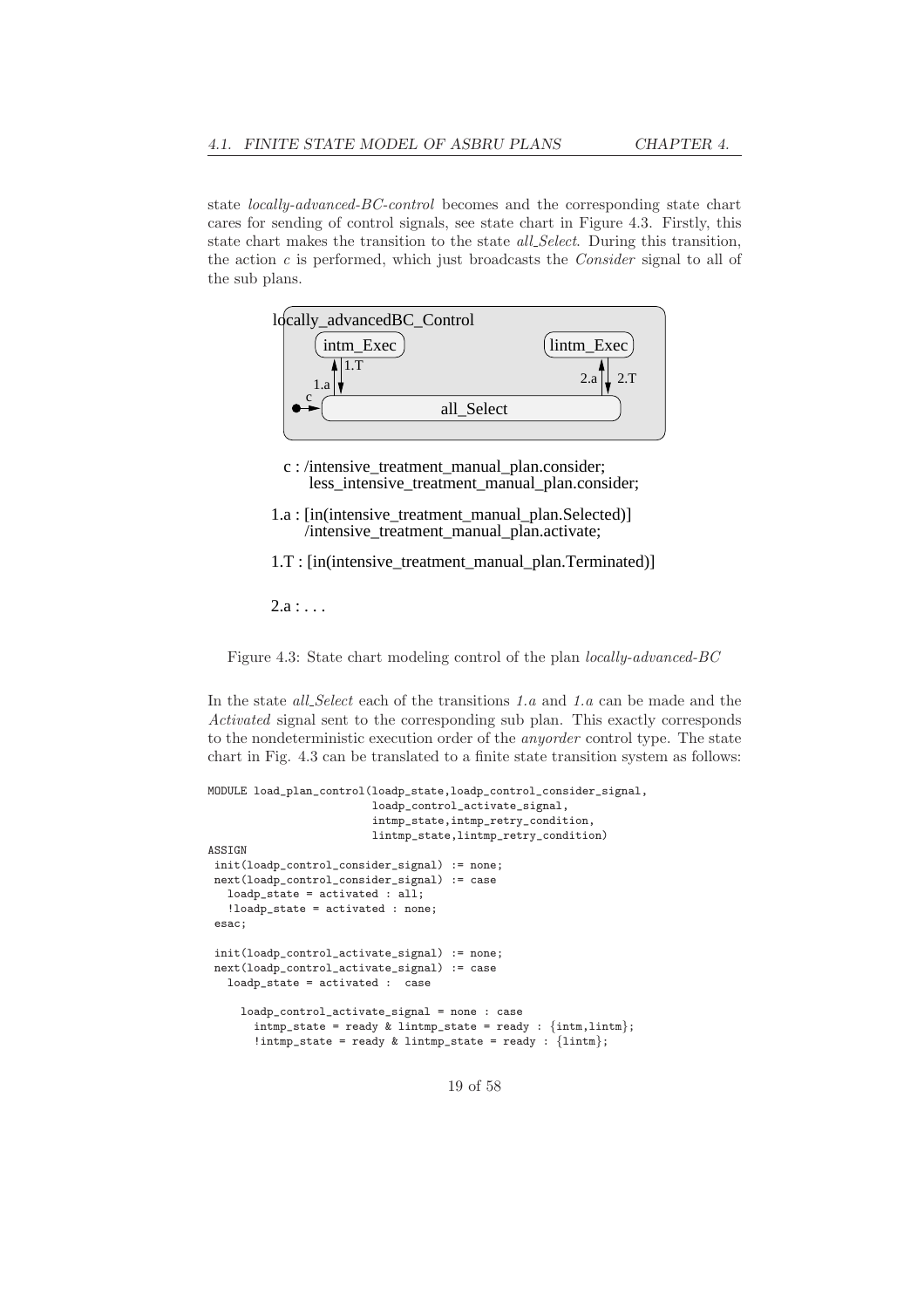```
intmp_state = ready & !lintmp_state = ready : \{int\};
      !intmp_state = ready & !lintmp_state = ready : none;
      1 : loadp_control_activate_signal;
    esac;
    loadp\_control\_active\_signal = intm \& (intmp\_state = aborted |intmp_state = completed) :
    case
      lintmp\_state = ready : \{limitm\};!lintmp state = readv : none;
      1 : loadp_control_activate_signal;
    esac;
     loadp_control_activate_signal = lintm & (lintmp_state = aborted |
                                             lintmp state = completed) :
    case
      intmp\_state = ready : \{intm\};!intmp_state = ready : none;
      1 : loadp_control_activate_signal;
    esac;
    1 : loadp_control_activate_signal;
  esac;
  !loadp_state = activated : none;
esac;
```
In the first part the transition relation for the *Consider* signal is defined. The definition of *loadp\_control\_activate\_signal* is a bit more complicated since we have to take all possibilities into account and still preserve the nondeterministic order of activation sub plans. As a result, we obtain an exponential number of cases. For example, in chapter 1 from the breast cancer guideline the definition of anyorder control of the plan treat with 8 sub plans required ca. 700 lines of code.

The definition of control signals for other control types is comparatively simple. Let us consider an abstract example of the parent plan  $P$  with three children A,B,C. In case of the sequential control type the definition in SMV notation corresponding to the Asbru semantics would look like:

```
init (P_control_consider_signal) := none;
next (P_control_consider_signal) := case
   P_{\text{.state}} = activated : case
        A_state = inactive : A;
        B_state = inactive & A_terminated : B;
        C_state = inactive & A_terminated & B_terminated : C;
        1 : P_control_consider_signal;
   esac ;
  !P_state = activated : none;
esac ;
init (P_control_activate_signal) := none;
next(P_{control\_active\_signal}) := caseP_{\text{.state}} = activated : all;
   !P_state = activated : none;
esac ;
```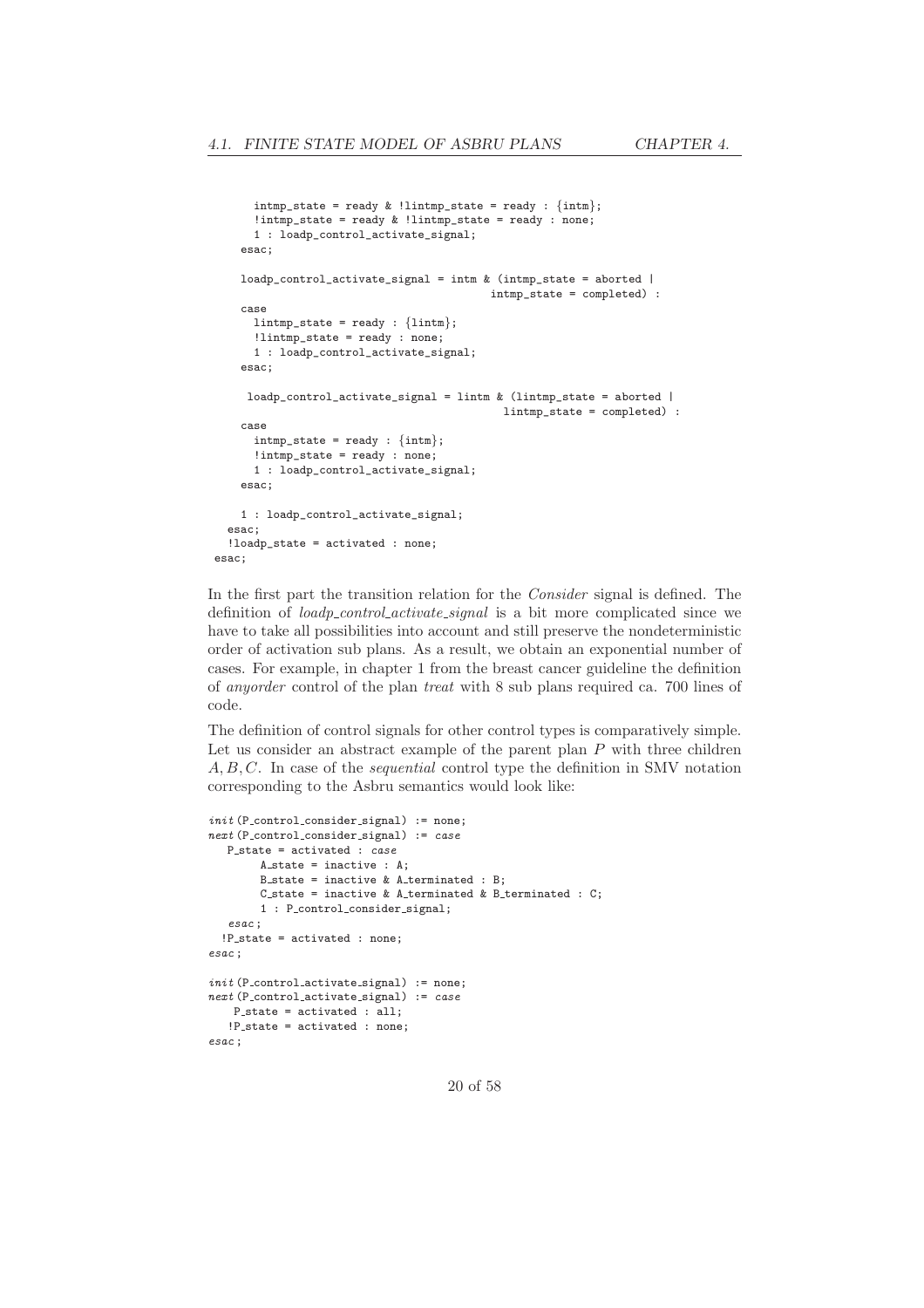Similarly for the parallel type:

```
init (P_control_consider_signal) := none;
next(P_{control_{}consider_{signal}) := caseP state = activated : all;
   !P_state = activated : none:
esac ;
init (P_control_activate_signal) := none;
next(P_control_activate_signal) := case
    P state = activated : case
       (A_state = ready | A_ terminated) &
       (B_·state = ready | B_·terminated) &(C_state = ready | C_terminated) : all
       1 : none;
    esac ;
    !P_state = activated : none;
\cos ac ;
And the unordered type:
```

```
init (P_control_consider_signal) := none;
next(P_{control\_consider\_signal}) := caseP_{\text{.state}} = activated : all;
    !P_state = activated : none;
esac ;
init (P_control_activate_signal) := none;
next(P_{control\_active\_signal}) := caseP_{\text{.state}} = activated : all;
   !P_state = activated : none;
\cos ac ;
```
Due to the high expressiveness of the Asbru language it is also possible to specify hierarchies of plans which are not necessarily trees, but graphs. Consider the case where the child C has two parents  $P_1$  and  $P_2$ . This situation can have an impact on the communication between both parents and the child. Firstly, if  $P_i$  terminates for some reason then C has also to terminate only if it was activated by  $P_i$ . Secondly, consider following circumstances which occur at the same time: both plans  $P_1$  and  $P_2$  are executed in anyorder (i.e. are considered simultaneously); one of them, say  $P_1$  has *wait for* C execution strategy; sub plan C is activated by  $P_2$ . If now C aborts then the plan  $P_1$  has not to terminate because C was not activated by  $P_1$ , i.e. plan C must remember the parent which activated it. This is done by introducing the new state variable  $C_{m}$  selector. Following SMV code illustrates how this is reflected in the overall SMV model:

#### DEFINE

```
C_{p\_consider\_condition} := (P2p\_control\_consider\_signal = C) | (P2p\_control\_consider\_signal = all) |(Phcontrol_{\text{consider\_signal}} = C) | (Phcontrol_{\text{consider\_signal}} = all);C_{p\_active\_condition} := ((P2p\_control\_activated\_signal = C) | (P2p\_control\_activated\_signal = all))(Pin\_control\_active\_signal = C) | (P1p\_control\_active\_signal = all));Cp_parentterm_condition := (Cp_my_selector=P2) & (P2p_is_terminated|P2p_state=inactive)|
```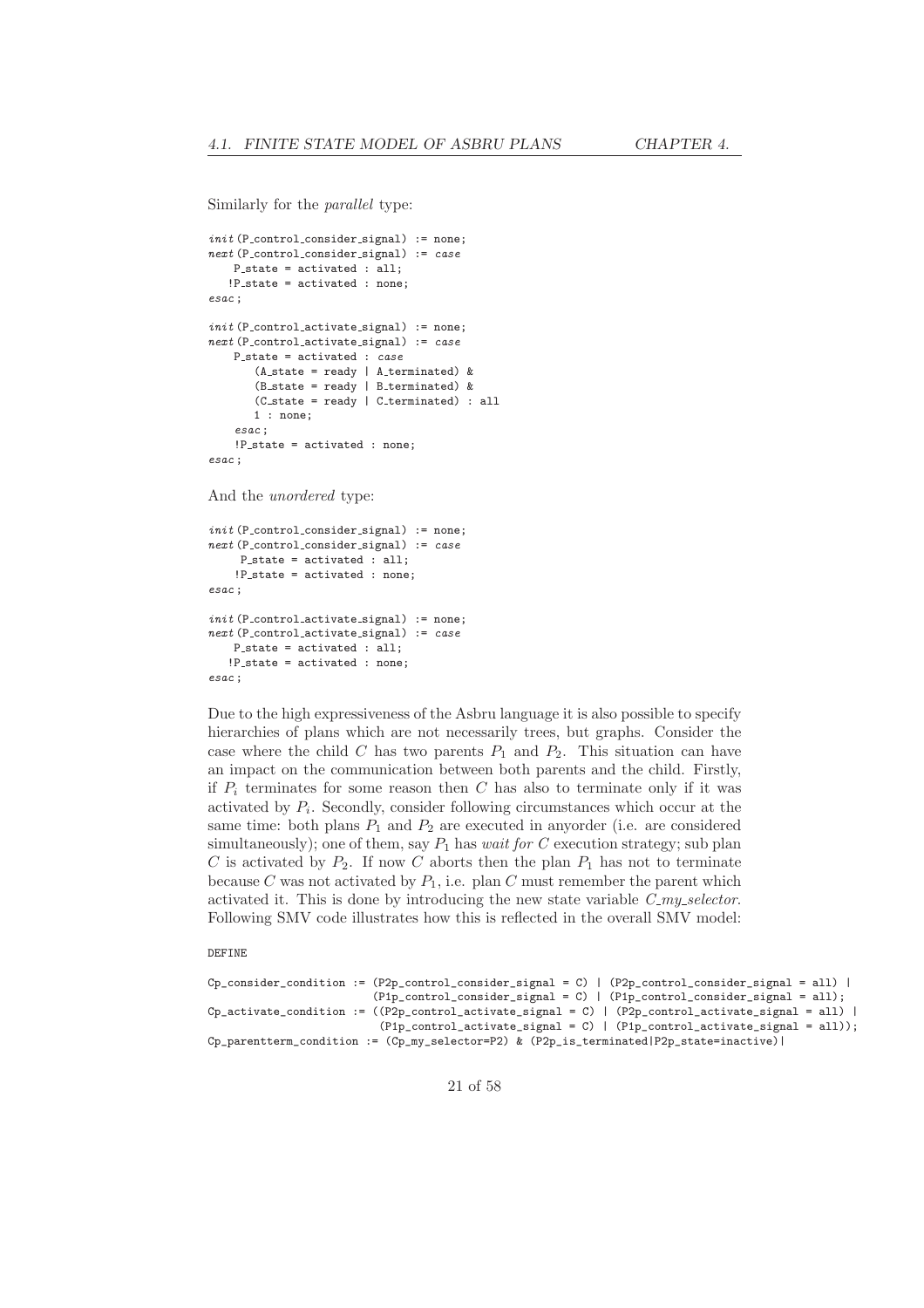(Cp\_my\_selector=P1) & (P1p\_is\_terminated|P1p\_state=inactive);

```
P1p_waitfor_condition := (Cp_state=completed & Cp_my_selector=P1);
P1p_waitfor_condition := (Cp_state=completed & Cp_my_selector=P1);
P2p_waitfor_condition := (Cp_state=completed & Cp_my_selector=P2);
P2p_waitfor_condition := (Cp_state=completed & Cp_my_selector=P2);
VAR
Cp_my_selector: {none,P1,P2};
ASSIGN
   init(Cp my selector) := none:
  next(Cp_my_selector) :=
   case
       P2p_state=activated : P2;
       P1p_state=activated : P1;
       1 : Cp_my_selector;
   esac;
```
Assuming that all patient data parameters are finite and no Asbru plan conditions are time annotated, we have seen that to this point we don't need any abstraction at all in order to construct the finite state model of the protocol. We distinguish between statical parameters which are assigned at the beginning of plans execution and dynamic parameters which are assigned during the execution of some ask-plan. For example, parameter diagnosis is assigned just in the next step after initialization and the parameter more-then-focal-tumor is asked later by the ask-plan  $mcte2$ :

```
VAR
diagnosis : {metastasized-BC,locoregional-recurrent-BC,locally-advanced-BC,
              operable-BC,operable-invasive-BC,DCIS,unknown};
more-than-focal-tumor : {unknown,0,1};
ASSIGN
init(diagnosis) := unknown;
next(diagnosis) := case
  diagnosis=unknown : {metastasized-BC,locoregional-recurrent-BC,locally-advanced-BC,
                        operable-BC,operable-invasive-BC,DCIS};
  1 : diagnosis;
esac;
 init(more-than-focal-tumor) := unknown;
next(more-than-focal-tumor) := case
  more-than-focal-tumor=unknown & mcte2p_state=activated : \{0,1\};
   1 : more-than-focal-tumor;
esac;
```
On the first view it looks a bit inefficient to assign the value unknown to the the patient parameter diagnosis in the initialization and the nondeterministic assignment in the next step. But writing down  $init(diagnosis) := \{metastasized-\}$  $BC, \ldots$ ; would result in a quite different model as in the case of the definition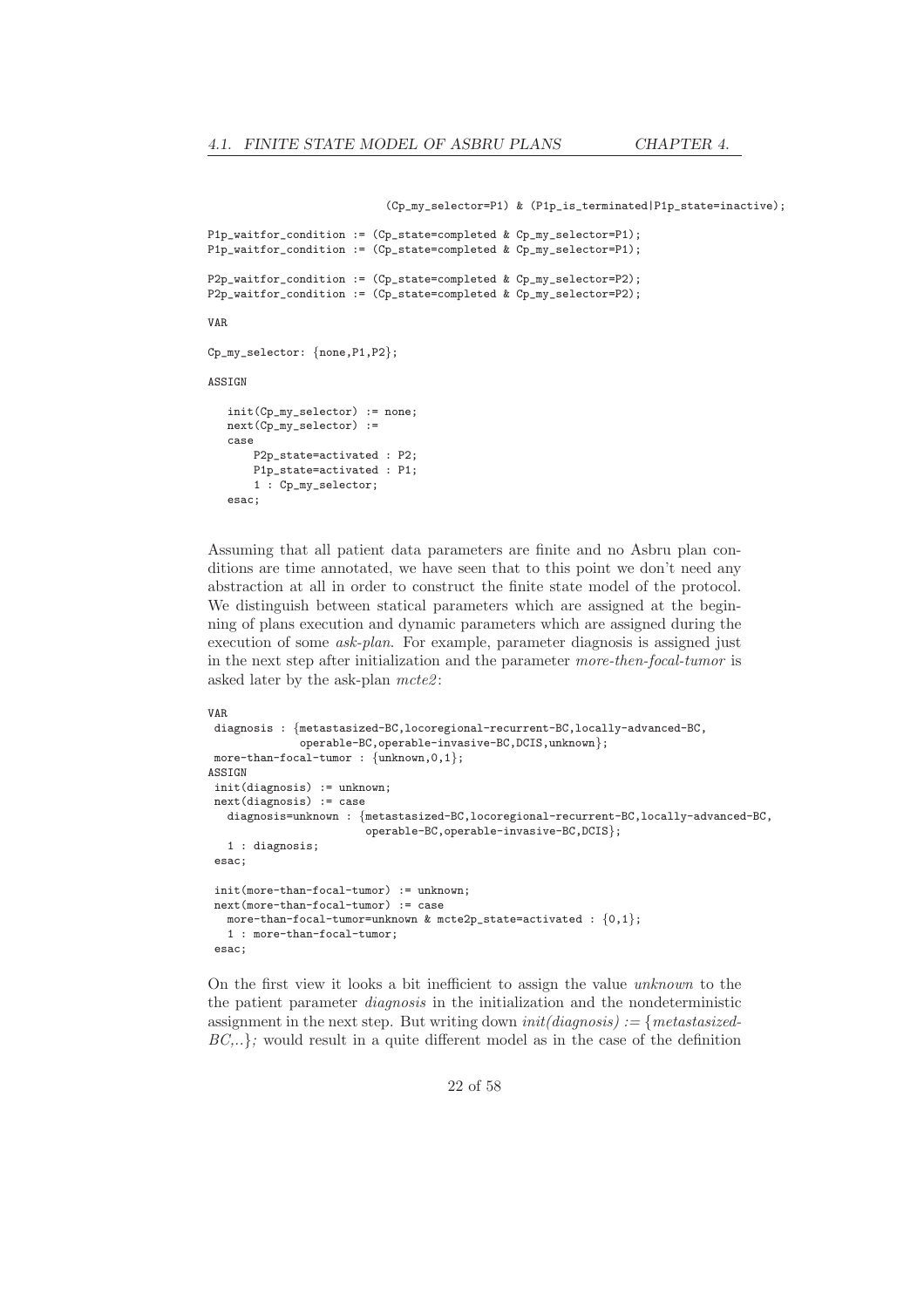above. The definition  $init(x) := \{1,2\}$ ; means that the Kripke structure representing our model has two initial state: one with  $x=1$  and the other with  $x=2$ . This affects verification of the CTL properties according to the CTL semantics: CTL formula  $\varphi$  holds for the Kripke structure *iff* it holds for all initial states  $s<sub>0</sub>$ .

### 4.2 Environment, macro- and micro-steps

Although, until now we have not applied any abstraction, but abstraction is needed for practically every Asbru model. An abstraction is always applied in the model of user-performed-plan. On the other hand, if we have a time annotated Asbru condition, then we also always apply an abstraction. Both abstractions present our standard abstraction and our incorporated in the SMV model compiler.

The reason why we need such an abstraction is the issue of modeling time. Modeling of time in Asbru usually requires some kind of history, i.e. in order to evaluate some time annotated conditions a plan must access the history. Our goal is an abstraction, which can be constructed automatically for any given Asbru model. In order to construct a finite state model an appropriate abstraction which eliminates time and history is needed. We use a simple abstraction that maps all time annotations to atomic propositions which logical value is randomly assigned in every macro step by the environment. Those random inputs can eventually generate behavior in the abstract model that is not present in the concrete model. This abstraction preserves only ACTL properties, as it is an over-approximation, which adds extra behavior to the abstract model (The logic ACTL is the set of all well-formed state formulas from CTL [36] containing no existential operators (EX and EU)).

The main weakness of this abstraction is the potential generation of false negatives during the verification of universal properties which must be eliminated by refining the model (CEGAR [37]). On the other hand the important advantage is its automatic generation. By this abstraction we shift the complexity of time and history to the environment. According to the state chart semantics inputs from the environment happen in the first micro-step of every macro-step and provide the required information about the patient needed for the controls of plans, e.g. up-to-date value of blood pressure or information about change of the bilirubin level in blood over the period of 6 hours after the start of the plan.

The concept of environment is, for example, implemented in the semantics of state charts. Usually environment aggregates the abstracted parts of the concrete model and plays an important in the verification. We implemented this concept in our SMV model by introducing a predicate tick which defines the beginning of the new macro step, i.e. tick becomes true if the system reaches a stable state (no transition can be triggered). This can be modeled as a negation of the disjunction of all possibilities were some state chart transition can be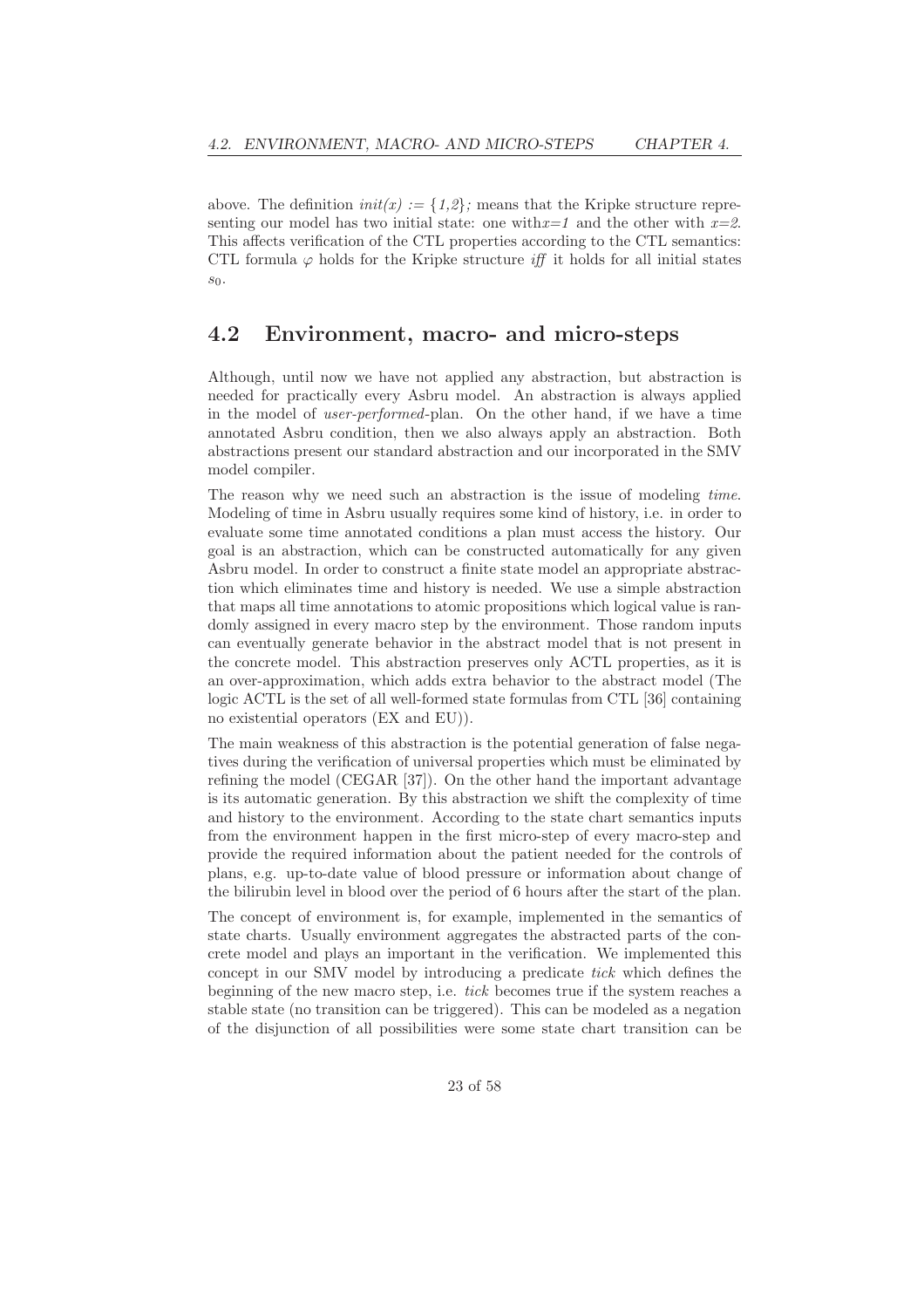triggered:

```
tick := !(
    (loadp state = inactive & loadp consider condition) |(loadp_is_in_selection_phase & loadp_reject_condition)|
    (loadp_state = considered & loadp_filter_condition)|
    (loadp_state = possible & loadp_setup_condition)|
    (loadp_state = ready & loadp_activate_condition)|
    (loadp_state = activated & loadp_complete_multi_condition)|
    (loadp_state = activated & loadp_abort_multi_condition)|
    (loadp_state = aborted & loadp_retry_condition)|
...
   );
```
Almost all Asbru models contain so called user-conditions which are evaluated by the external signal from a doctor at some time point of the plan execution. Such conditions can mostly be found in the definitions of user performed plans. Since we do not model the time and use a standard abstraction instead, this exactly the point where an environment plays role. According to the concept of the environment external signals are send to the system only at the beginning of every macro step. These signals represent an abstract part of the system. In case of *user-conditions*, signals which evaluate the user condition are nondeterministically sent every time the variable tick becomes true. The main problem about such modeling is the termination of plans. It is possible that, for example, user performed plans stuck in the state Activated waiting for the completion signal in vain. If we want to avoid such execution traces we must add some fairness assumption to the model. In order to do this we add lines like FAIRNESS plan\_state=inactive to the SMV model.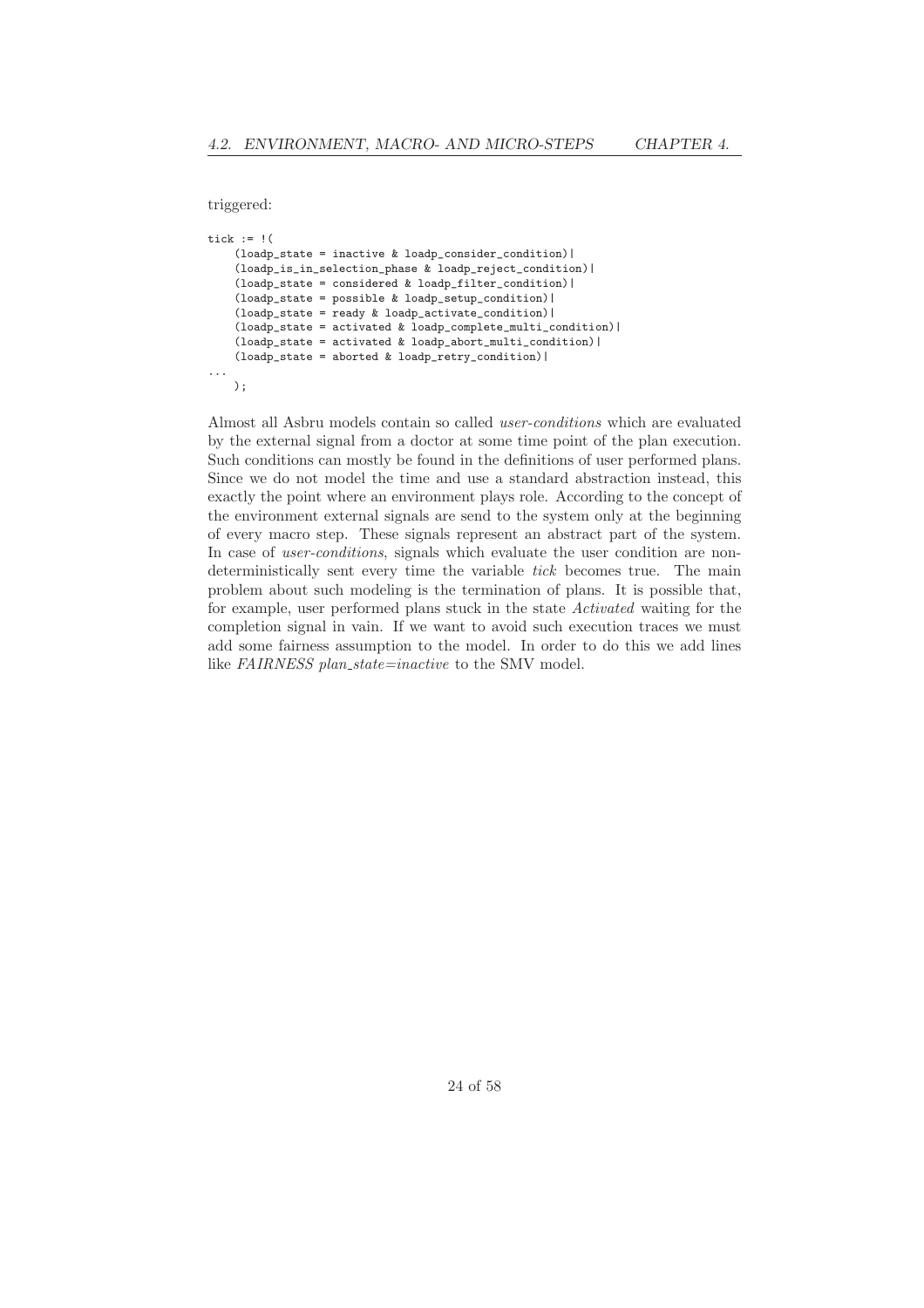## Chapter 5

## Verification process

The abstraction we use allows us to generate the SMV model automatically. On the other hand it can introduce unrealistic behavior, which has an impact on the verification process. Luckily this problem occurs only if the Asbru model contains non-trivial (we consider the time annotation NOW as a trivial one) time-annotated conditions. So, in this chapter we consider exactly this situation and discuss how the abstraction of time annotations can affect the verification process. Otherwise (if an Asbru model contains no non-trivial time annotations) we do not bother about false-negatives or false-positives.

Let us consider the case where the finite state model contains some unrealistic traces added by an abstraction. Due to property preservation considerations we examine only ACTL properties although it is also indirectly possible to verify ECTL properties. Fig. 5.1 illustrates the general scheme of the verification process.



Figure 5.1: Verification in case of an over-approximation.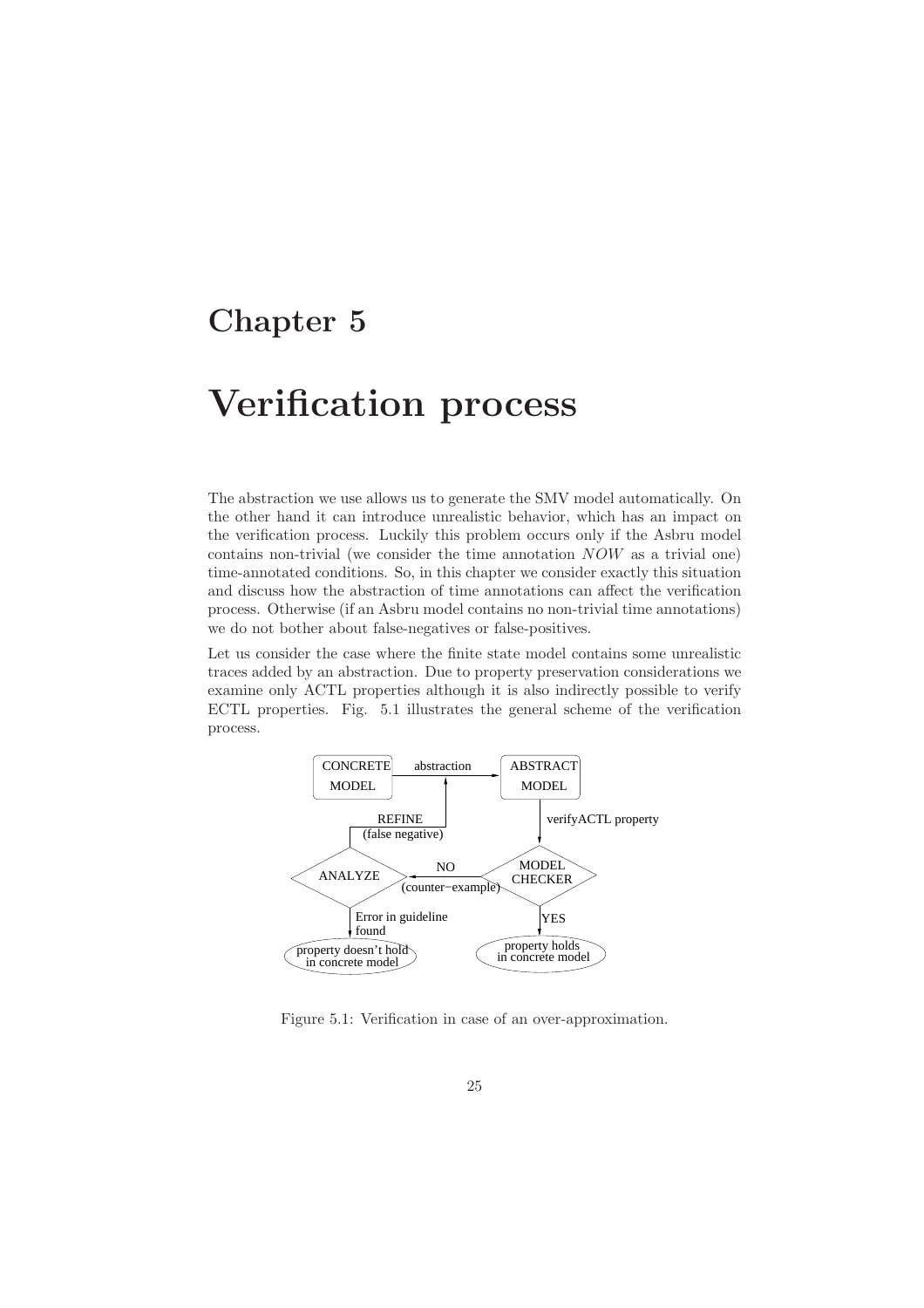If ACTL property is proved to be false the corresponding counter example is generated. In the next step we have to analyze this trace to find out whether it is a real bug in the concrete model or just some unrealistic trace added by the over-approximation. We have also to verify ECTL properties since most implementation level (structural) properties are existential properties, e.g. satisfiability of Asbru conditions or non-redundancy of plans. If, for instance, a ECTL formula  $EF\varphi$  must be verified, we verify first the ACTL formula  $AG\neg\varphi$ . If it is true then original formula is false. On the other hand, if a counter example is found then we analyze whether it is realistic one. If the found counter example trace is realistic then the original formula is true and generated counter example is the trace that satisfies the original formula.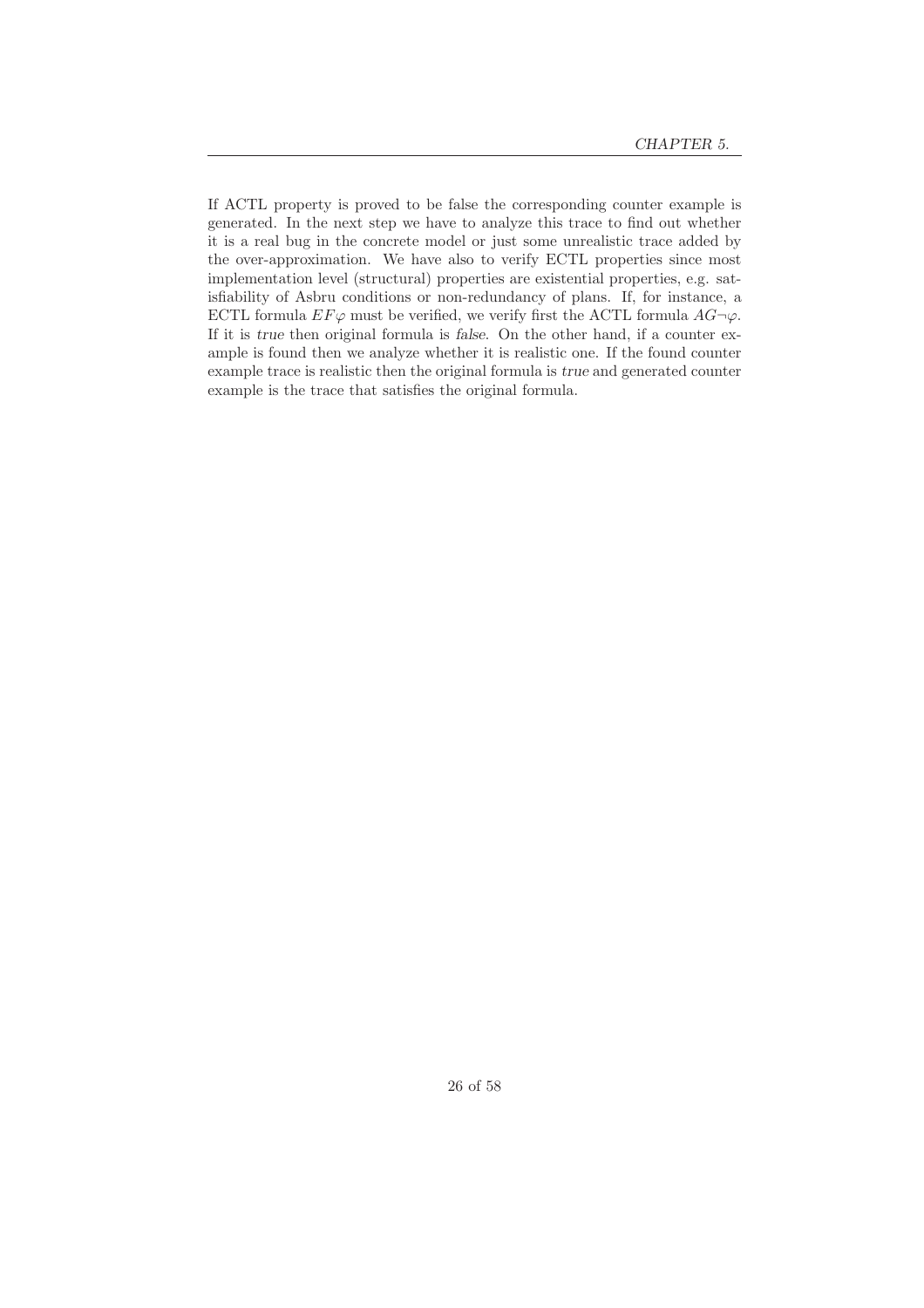## Chapter 6

# Compiler

Already at the beginning of model checking task in the project, as we were constructing the first prototypical SMV model for the jaundice protocol, we realized that this process can be done automatically. The Asbru model of the jaundice protocol contains approximately 40 plans. So we started with the small part of the whole hierarchy containing only 7 plans (regular-treatmentsstar hierarchy). Already this small number of plans caused several problems concerning error-prone human work. As we moved on to the higher levels in the hierarchy and the number of plans to be modeled was doubled, we still tried to construct the SMV model manually. But after spending half an hour on analyzing the counter example trace to find out that we have forgotten the negation operator in the filter condition we decided to write a compiler.

Writing a compiler for the construction of SMV models is a very crucial and responsible task. Because the confidence of SMV models depends on it. The compiler gets an Asbru model as an input and produces an SMV model as an output. With other words our compiler should apply a standard abstraction in an automatic manner on Asbru models defined by means of algebraic specifications in the theorem prover KIV. Another possibility would be, to write a general compiler for parallel programs, which are used to define the Asbru semantics in KIV. This compiler can be used on the already abstracted Asbru model (represented as a parallel program in KIV). Because of pragmatic considerations we settled for the first possibility (compiler with incorporated standard abstraction for Asbru models) as a more efficient way of constructing suitable SMV models.

The central step in writing the compiler of SMV models is to define a mapping of a finite state transition system (modeling an Asbru model) into an SMV model. This task is not as trivial as it sounds at first. The reason for this is a quite complicated general Asbru semantics as well as not always unambiguous way of encoding into SMV syntax, e.g. the transition relation can be defined using SMV-keywords init,next or alternatively by using SMV-keyword TRANS. Next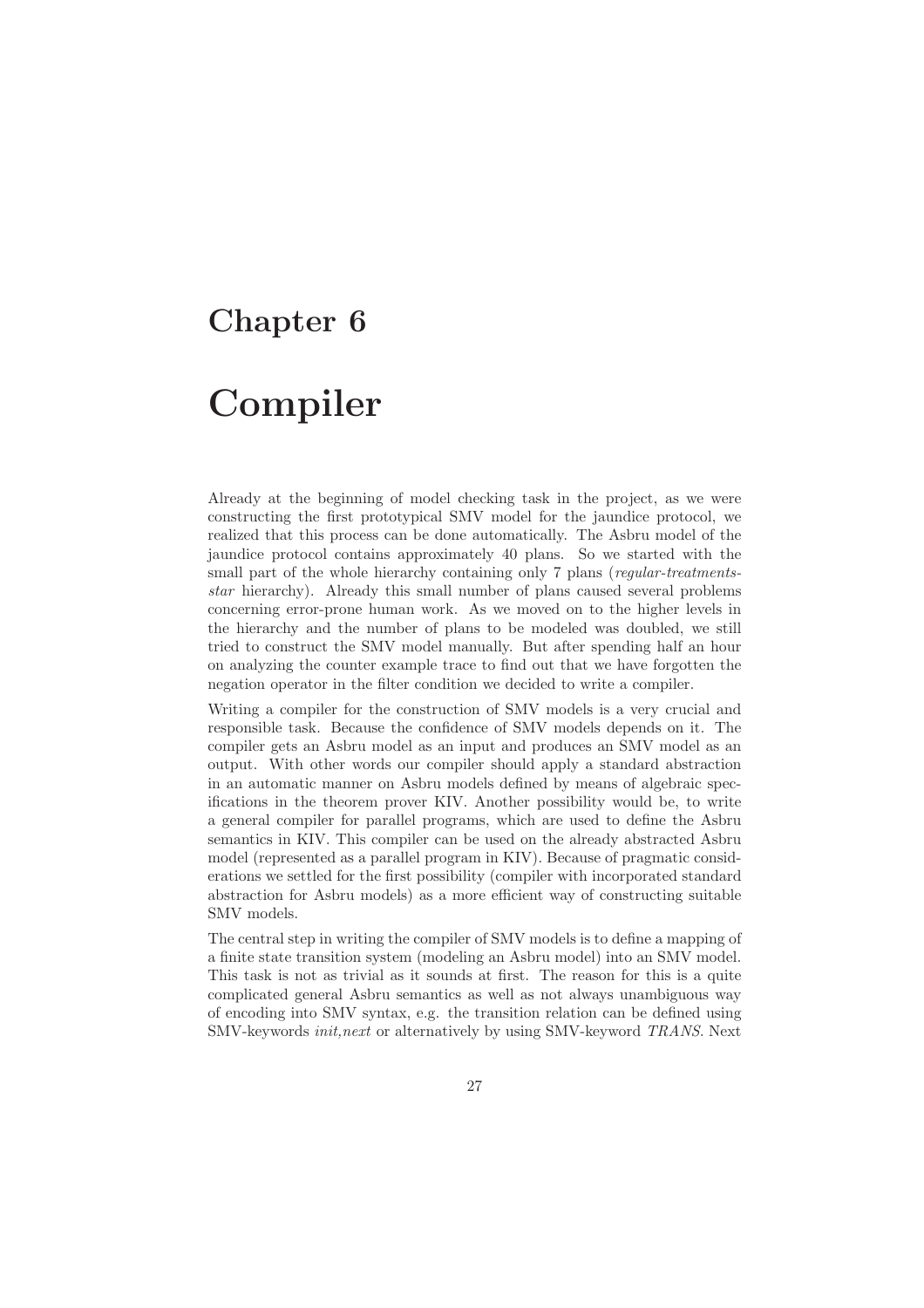we will provide a detailed insight into the realization of these ideas. First we will see how the compiler generally works, i.e. how it gets an Asbru model from the theorem prover KIV. Then we will consider the SMV model for the part of the breast cancer case study as a running example. Using this example in order to explain the mapping from the finite state model on the document which can be used as an input for the SMV model checker. We will also describe the general structure of SMV models. And at the end we review the PPL source code of the compiler.

### 6.1 How does it works?

The algebraic specification of Asbru model contains in particular definitions of all Asbru plans (with all relevant data, like conditions, plan type etc.) and corresponding patient parameters. This is exactly what the compiler needs as an input. The compiler doesn't cares about the implementation of the semantics in KIV, i.e. it doesn't have to parse and interprete it. It implements its own semantics of Asbru as a finite state transition system by the application of a standard abstraction. This standard abstraction is assumed to comply to the original Asbru semantics implemented in KIV (see the corresponding chapter on Asbru finite state model).

Asbru plans are defined in KIV using abstract data type asbru-def which is constructed as a tuple of a set of conditions, plan type, a couple of flags for execution strategy, a list of sub plans and the waiting for sub plans completion strategy, see figure below:

#### asbru-def

```
= mk-asbru-def( . .filter : abstract-asbru-condition;
               . . setup : abstract-asbru-condition;
               . .suspend : abstract-asbru-condition;
               . .reactivate : abstract-asbru-condition;
               ..abort : abstract-asbru-condition;
               . .complete : abstract-asbru-condition;
               . .type : plan-type;
               . .retry : bool;
                . .subplans : string-list;
                . .waitfor : wait-for;
                . .opt-wf : bool;
             );
```
As an example consider the plan locally-advanced-BC from the chapter 3 in the breast cancer guideline, see listing below. It is defined in KIV as an axiom loaddef. All the compiler has to do is to search for axioms like  $asbru$ ...  $=mk-asbru$  $def(\ldots)$ ; in the theorem base and extract the relevant information from them. According to the axiom definition the plan locally-advanced-BC has a filter condition "diagnosis=locally-advanced-BC" and no setup-, abort- or completecondition (default keywords in the corresponding place in the tuple), is not retried in case of rejection or abortion, has two sub plans intm and lintm, waits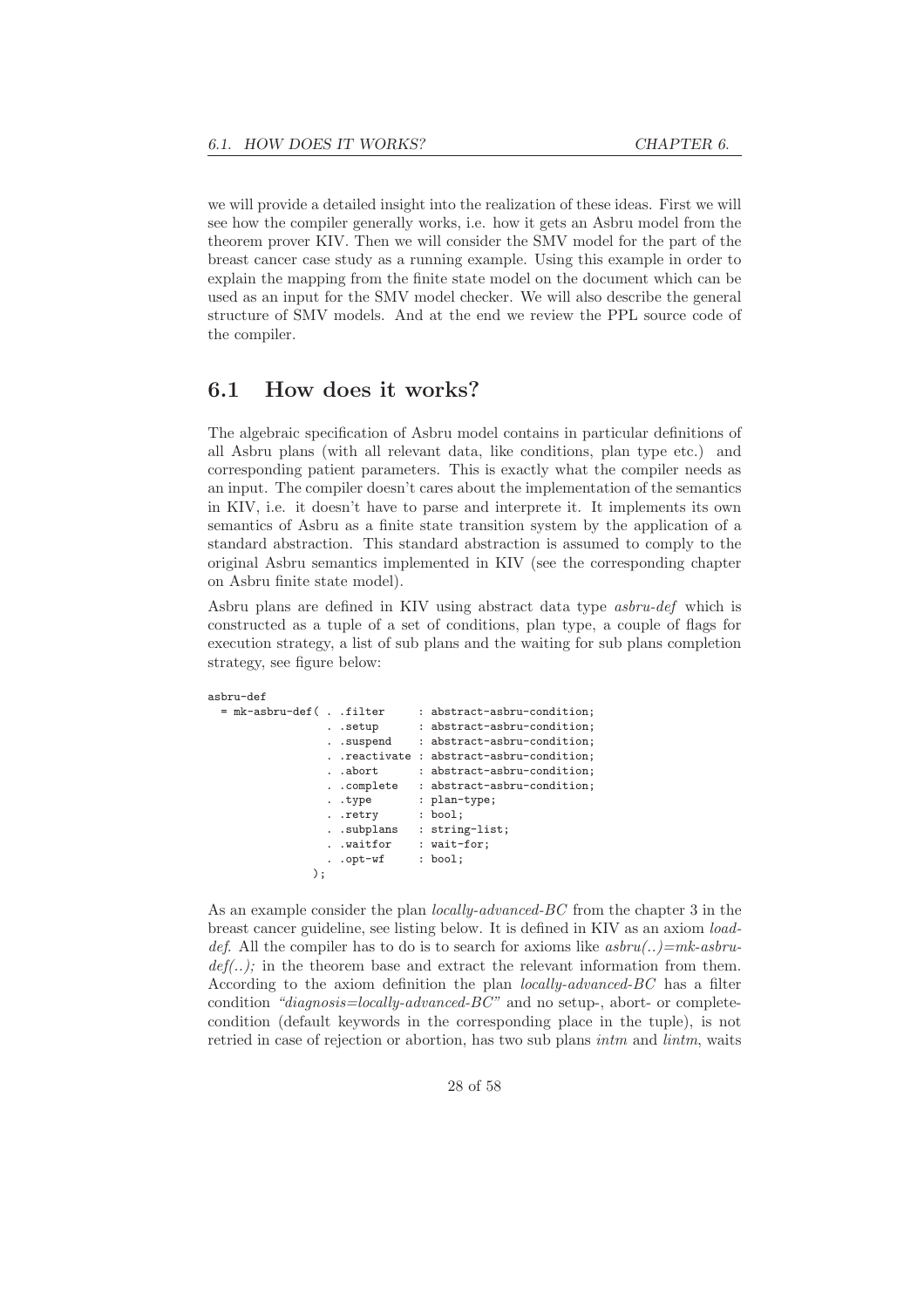only for the completion of one of the sub plans and doesn't wait for optional plans:

```
;;plan-locally-advancedBC
load-def:
     asbru('load')
     = mk-asbru-def
     (mk-aasbruc(mk-acond(lambda pdh, vh, ash, as, ac. pdh[ac]['parameter-diagnosis'] .val =
                                                locally-advanced-BC,default-ata ),false, false),
      setup_condition,
      suspend_condition,
      resume_condition,
      abort_condition,
      complete_condition,
      anyorder,
      false,
      'intm' + 'lintm' ',
      wait-for-n(1, 'intm' + 'lintm' '),
      false);
```
Different patient parameters, which occur in the conditions are mostly finite (Asbru is very suitable for data abstraction) and are defined in data specifications:

```
data specification
diagnosis-scale = DCIS | operable-invasive-BC | locally-advanced-BC |
                    locoregional-recurrent-BC | metastasized-BC;
variables sd, sd1, sd2, sd3 : diagnosis-scale;
           Sd, Sd1, Sd2, Sd3 : diagnosis-scale flexible;
end data specification
```
After all these information is extracted from KIV, the compiler has to translate the finite transition system due to the standard abstraction into the input document for the model checker using the SMV syntax. The general structure of the SMV document is explained in the next section.

### 6.2 Structure of the SMV document

According to the SMV syntax, we distinguish between state variables and definevariables. A specific assignment to the state variables specifies a unique state in the system and vice versa. In contrast, define-variables are defined like macros which depend in a unique way on the current assignment of the state variables and don't affect the state space. They can be seen as mere state labels which are used just for comfort.

State variables in SMV are defined using init and next keywords, i.e. definition of initial states and transition relation. While defining transition relation the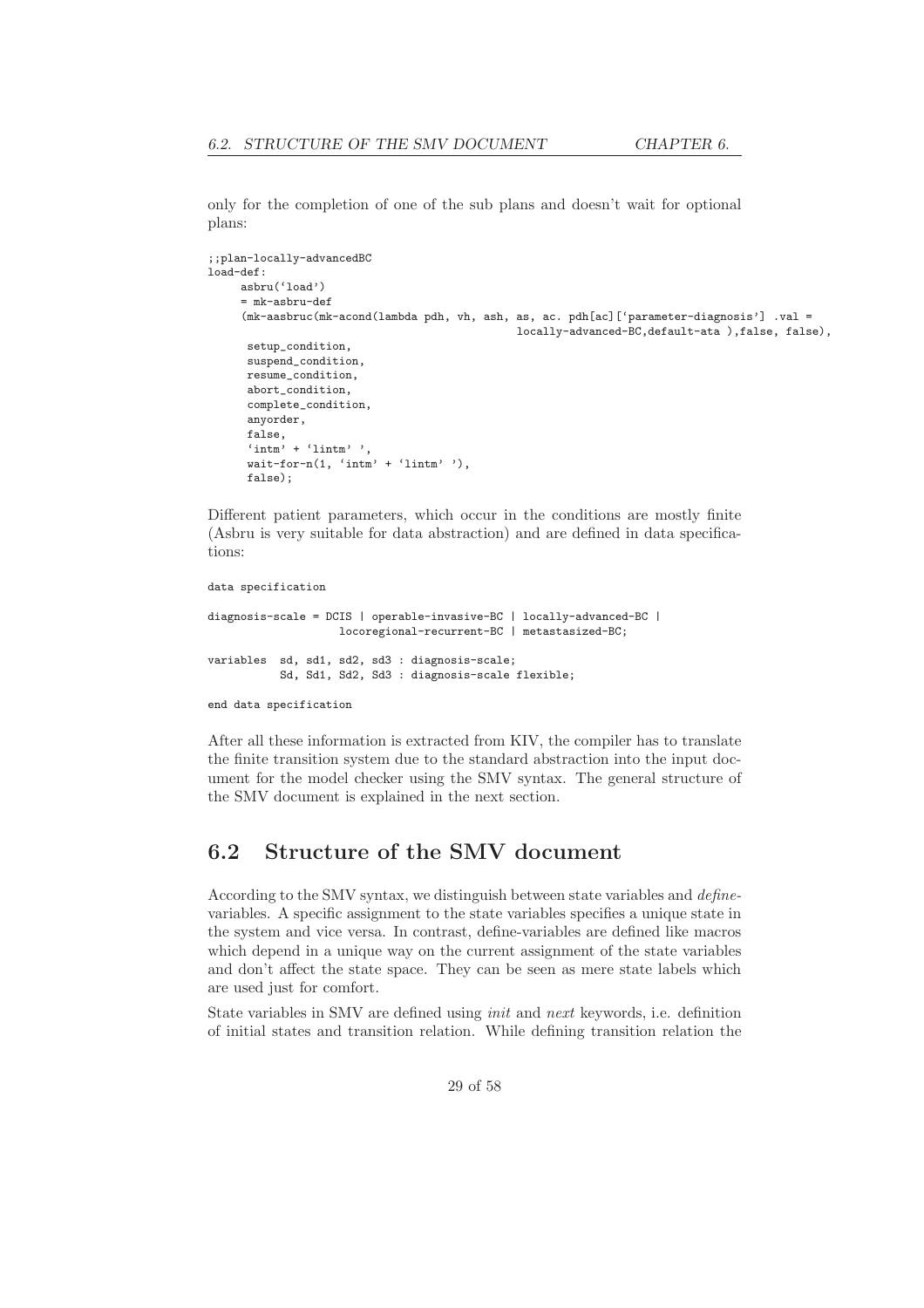| <b>DEFINE</b>                                                                                                                                                     |  |  |
|-------------------------------------------------------------------------------------------------------------------------------------------------------------------|--|--|
| loadp is terminated := (loadp state = rejected) $ $ (loadp state = aborted) $  \dots$<br>$loadp_{\text{u}}$ filter_condition := (diagnosis = locally-advanced-BC; |  |  |
| << for every plan: a bunch of conditions>>                                                                                                                        |  |  |
| <b>VAR</b>                                                                                                                                                        |  |  |
| loadp_state: {inactive, considered, possible, ready, rejected, activated, completed, aborted};                                                                    |  |  |
| << for every plan: different state variables >>                                                                                                                   |  |  |
| <b>ASSIGN</b>                                                                                                                                                     |  |  |
| $init(lsmp\_completed\_signal) := 0;$<br>$next(lsmp\_completed\_signal) := case$                                                                                  |  |  |
| << for some plans: different state variables assignments >>                                                                                                       |  |  |
| ---specifications                                                                                                                                                 |  |  |
| SPEC AG (loadp_state = ready $\rightarrow$ EF (loadp_activate_condition))                                                                                         |  |  |
| << for every plan: a bunch of structural properties >>                                                                                                            |  |  |
| ---modules                                                                                                                                                        |  |  |
| MODULE load_plan(loadp_state, loadp_consider_condition, )                                                                                                         |  |  |
|                                                                                                                                                                   |  |  |

Figure 6.1: General structure of the SMV document

recursive definition is possible, e.g.  $next(x) := x + 1$ . The definition of *define*variables can not be recursive. Consequently it is natural to represent plan state variables as state variables. The same holds for patient parameters for example. On the other hand conditions is typical candidate to be declared as a define variable. Figure 6.1 shows the general structure of the SMV document: DEFINE (contains define variables declarations), VAR (declarations of state variables), ASSIGN (contains definition of initial states and transition relation for state variables), a list of specification (CTL properties to be verified) and a list of modules (containing a module for each plan). A module for each plan simply contains definition of the transition relation for plan state variable.

The document structure on the Fig. 6.1 corresponds to the CMU SMV CTL model checker syntax which is the original tool in the family of SMV model checkers. We have adopted the compiler also for the Cadence SMV syntax in order to use extended features of this LTL model checker like assume .. using .. prove .. paradigm. This technique allows us to add different assumptions (as LTL formulas) to the model. This is in particular very useful in case of medical guidelines as it allows to integrate different medical background knowledge in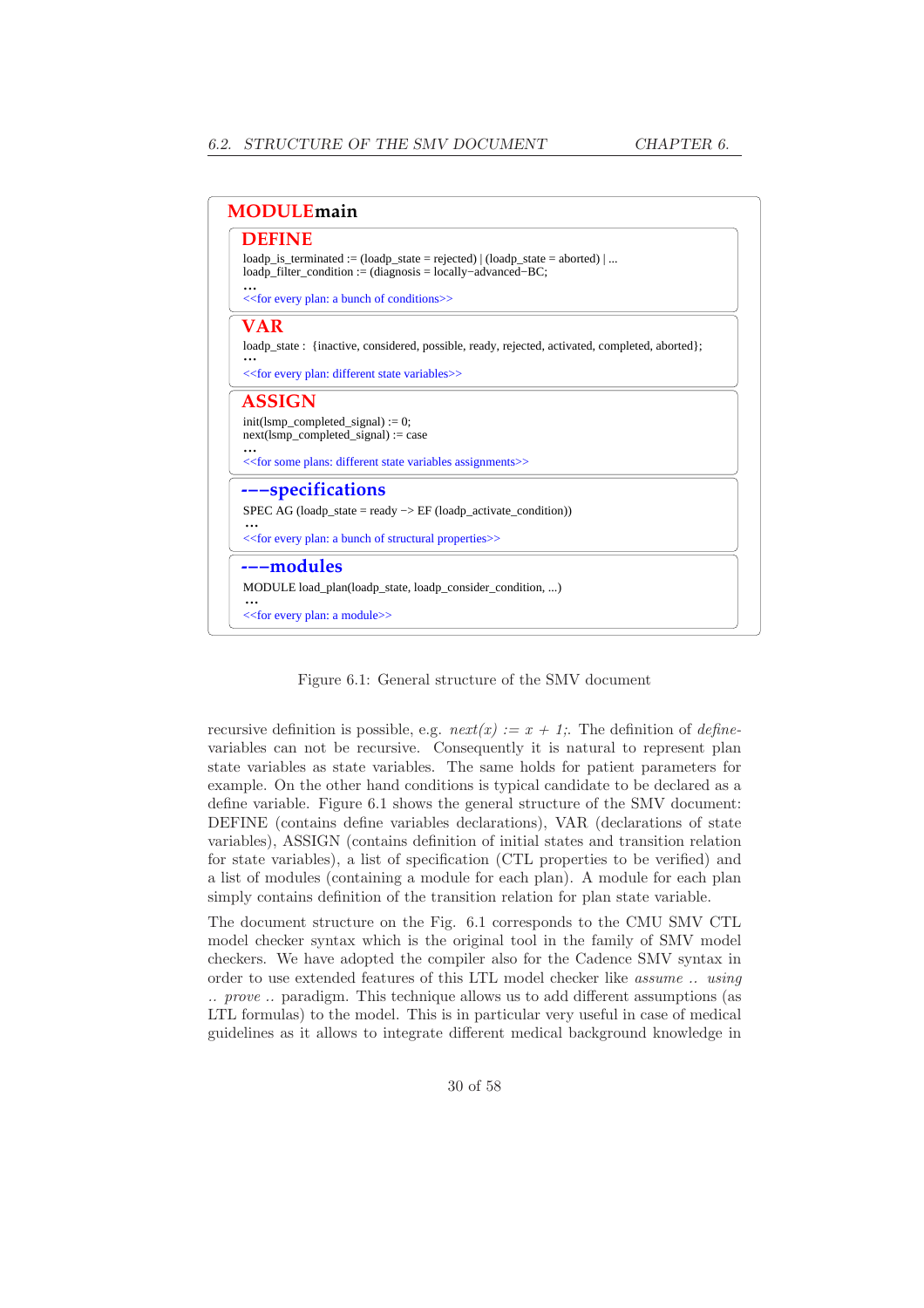| <b>MODULE</b> main                                                                                                                                                 |  |  |
|--------------------------------------------------------------------------------------------------------------------------------------------------------------------|--|--|
| DEFINE                                                                                                                                                             |  |  |
| loadp is terminated := $\Delta$ (loadp state = rejected)   $\Delta$ (loadp state = aborted)  <br>$loadp_fitter\_condition := (diagnostic = locally-advanced - BC;$ |  |  |
| << for every plan: a bunch of conditions>>                                                                                                                         |  |  |
| <b>VAR</b>                                                                                                                                                         |  |  |
| loadp_state: {inactive, considered, possible, ready, rejected, activated, completed, aborted};                                                                     |  |  |
| << for every plan: different state variables >>                                                                                                                    |  |  |
| <b>ASSIGN</b>                                                                                                                                                      |  |  |
| $init(lsmp\_completed\_signal) := 0;$                                                                                                                              |  |  |
| $next(lsmp\_completed\_signal) := case$                                                                                                                            |  |  |
| << for some plans: different state variables assignments >>                                                                                                        |  |  |
| ---specifications                                                                                                                                                  |  |  |
| SPEC AG (loadp state = ready $\rightarrow$ EF (loadp activate condition))                                                                                          |  |  |
| << for every plan: a bunch of structural properties >>                                                                                                             |  |  |
|                                                                                                                                                                    |  |  |
| ---modules                                                                                                                                                         |  |  |
| MODULE load_plan(loadp_state, loadp_consider_condition, )                                                                                                          |  |  |
| << for every plan: a module >>                                                                                                                                     |  |  |

Figure 6.2: General structure of the SMV document (Cadence SMV syntax)

the model without complicated changes in the model itself (see the chapter on the background knowledge verification). See Fig. 6.2 for the Cadence SMV document example.

During the compilation process the compiler processes the list of Asbru plans, which are acquired from KIV, generates the code for each plan and places it in the corresponding sections. The concrete example of the generated SMV code (CMU SMV syntax) for the plan locally-advanced-BC from the chapter 3 in the breast cancer guideline is presented in the appendix.

## 6.3 Compiler as a PPL program

We implemented the compiler in the functional language PPL (LISP branch) which was the most suitable decision since the theorem prover KIV is implemented in LISP. The general structure of the functional program is shown in Figure 6.3.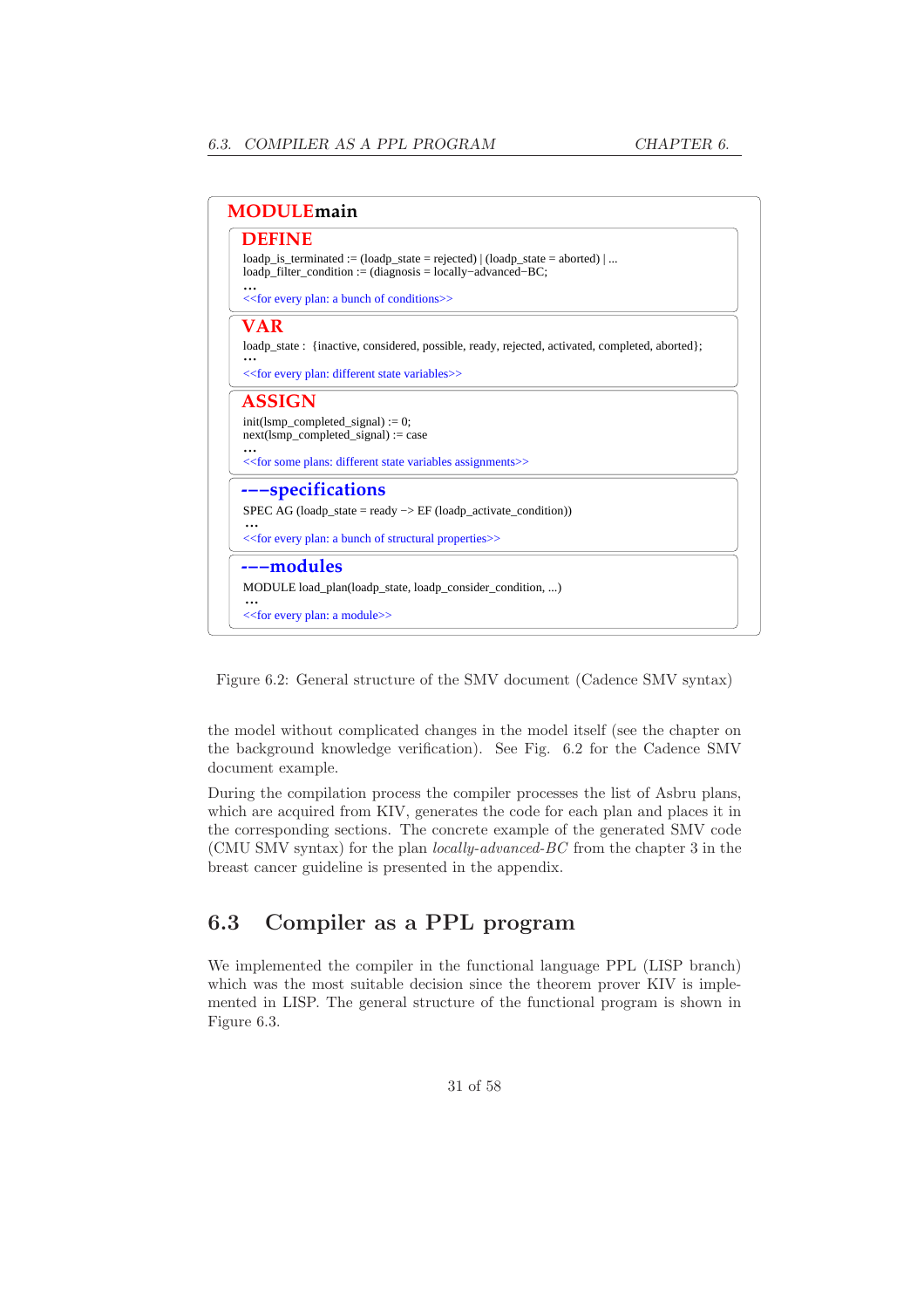

Figure 6.3: Internal structure of the PPL-program implementing compiler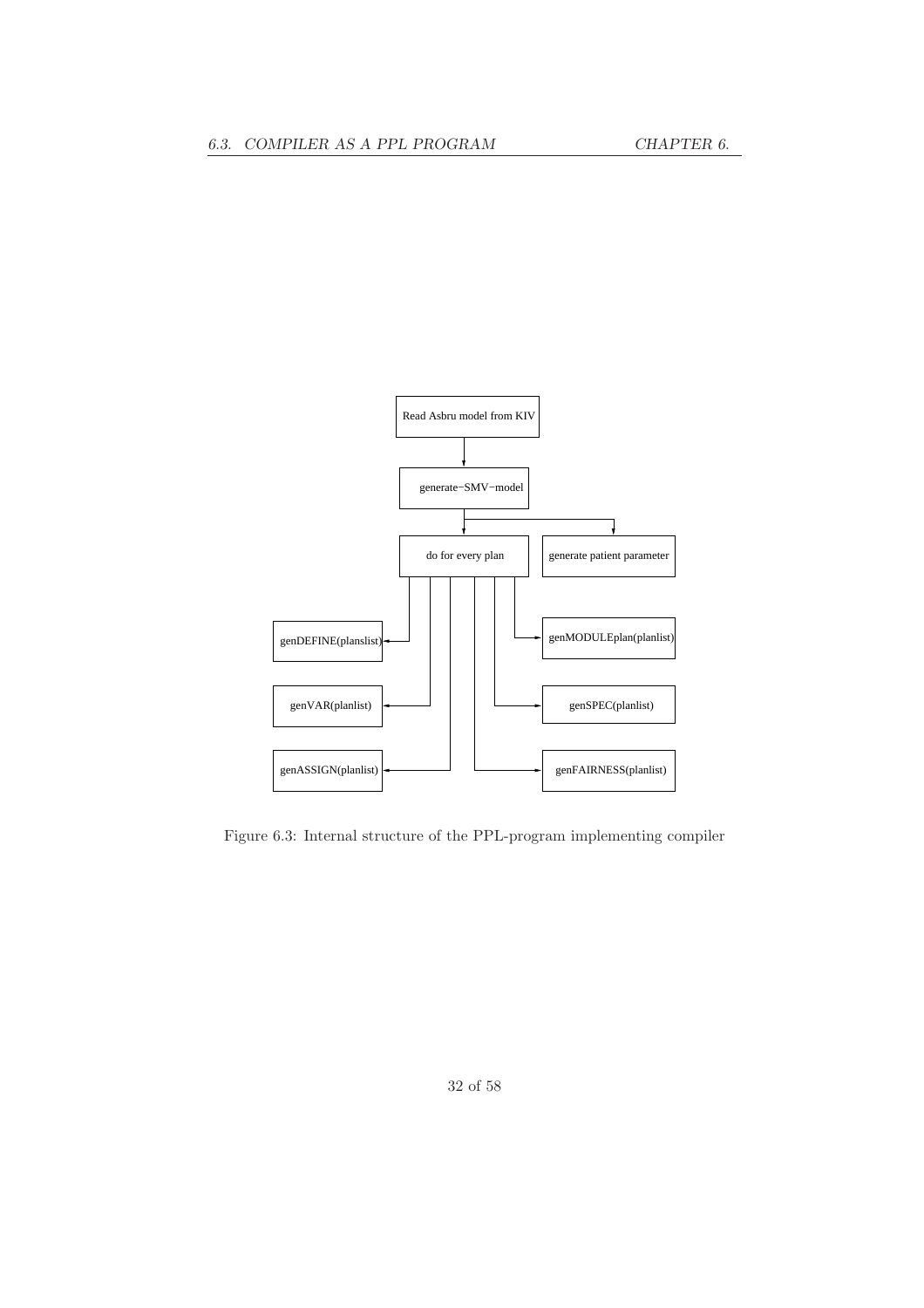## Chapter 7

## Properties

Every medical guideline must fulfill a number of properties and criteria. We discern between *structural* and *medical* properties [38]. Structural properties regard to the correctness of a concrete implementation of a guideline while medical properties refer to the correctness of a medical guideline itself. In the following section 7.1 we describe, what structural properties we use. Medical properties can be expressed in the Guideline Description Language (GDL), which was developed in the Protocure II project. In the section 7.2 we describe how GDL properties can be translated to SMV. Medical properties in general and the results of model checking structural and medical properties are presented in detail in Deliverable D4.2c of the Protocure II project [4].

### 7.1 Structural Properties

Structural properties are also called implementation level properties, as they refer to a concrete implementation of a guideline. The main goal of using them is to validate the correctness of a specific implementation of a guideline.

The translation of natural language based medical guidelines to a formal model is a huge and difficult step. Therefore, it is important to find and eliminate errors introduced into the model during the translation. Structural properties are used, to verify that the model is sane in principle, e.g., that all plans have the chance to get executed at least under some circumstances. This helps to eliminate errors introduced into the model during the translation process and to increase the confidence of the created model.

Usually, for a given guideline modellingion language (e.g. Asbru), all structural properties should be similar for all different models that are specified in this language. In our case, this guidline modelling language is Asbru.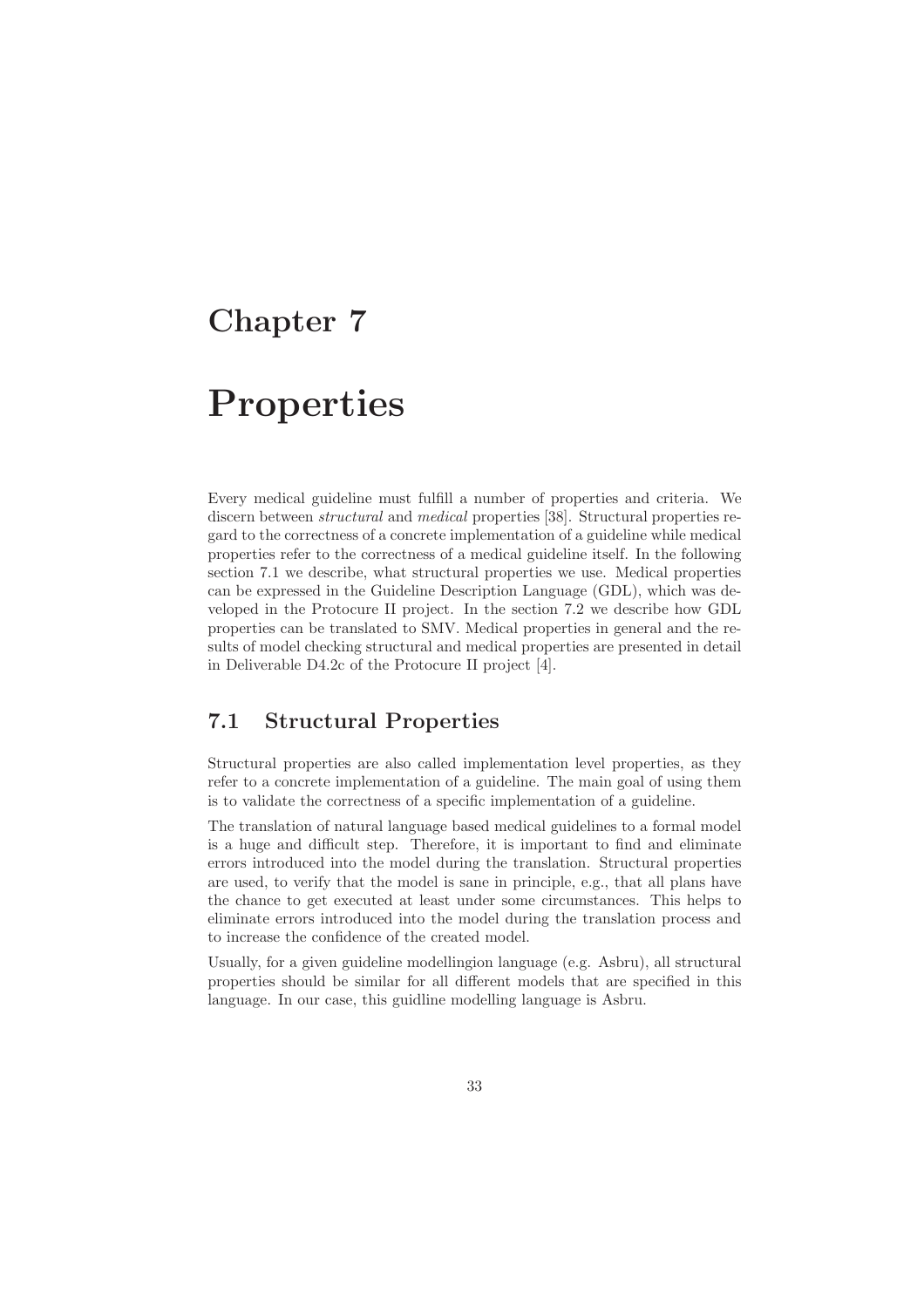#### 7.1.1 Properties we use

In [38] a number of properties for Asbru-Plans are defined, which specify when an Asbru-plan is "legal and meaningful". The structural properties we used are derived from the properties presented in [38] and translated to SMV properties.

The structural properties we use in detail are the following:

Termination Every Asbru-plan must always terminate eventually.

- No eternal waits It is possible during execution of an Asbru-plan that it waits for an external signal. It should not be possible that the plan waits eternally for this signal.
- Completion It must be possible for every plan in the model to reach the state completed.
- Activation Every plan in the model must be able to be activated.
- Satisfiability It must be possible to satisfy every non-default Asbru-condition.
- Valid sequences of states Every valid sequence of states of a plan must be possible in the model.

Usually, a violated structural property gives a hint at the kind of error in the model. So, the termination, no eternal waits and completion properties make it possible to detect, if a model gets stuck in a deadlock. As user performed plans are not required to terminate eventually, the violation of the properties termination and no eternal waits must not be an error in the model. If one of these properties is not satisfied, the error must be examined more closely by adding suitable fairness conditions about termination of user performed plans (see chapter 4.2).

The activation property helps to detect "dead code" fragments. These are usually the result of unsatisfiable or incorrect conditions. This kind of property is also often violated, if the subplan execution order or the wait-for condition of the superplan is incorrect. Figure 7.1 illustrates such an error.

Satisfiability properties make it possible to detect incorrect conditions. Violation of properties of the type valid sequences of states can have different reasons. Also, a violation of this property type must not be an error. E.g., it is allowed that a certain plan is never rejected in a model. However, this property type is very suitable to give a quick overview over all possible execution sequences of all plans, and if their actual behavior matches with their intended behavior.

#### 7.1.2 Formalisation as SMV-Properties

In order to verify structural properties with SMV, it is necessary to specify them as temporal logic formulas. Cadence and NuSMV SMV are both able to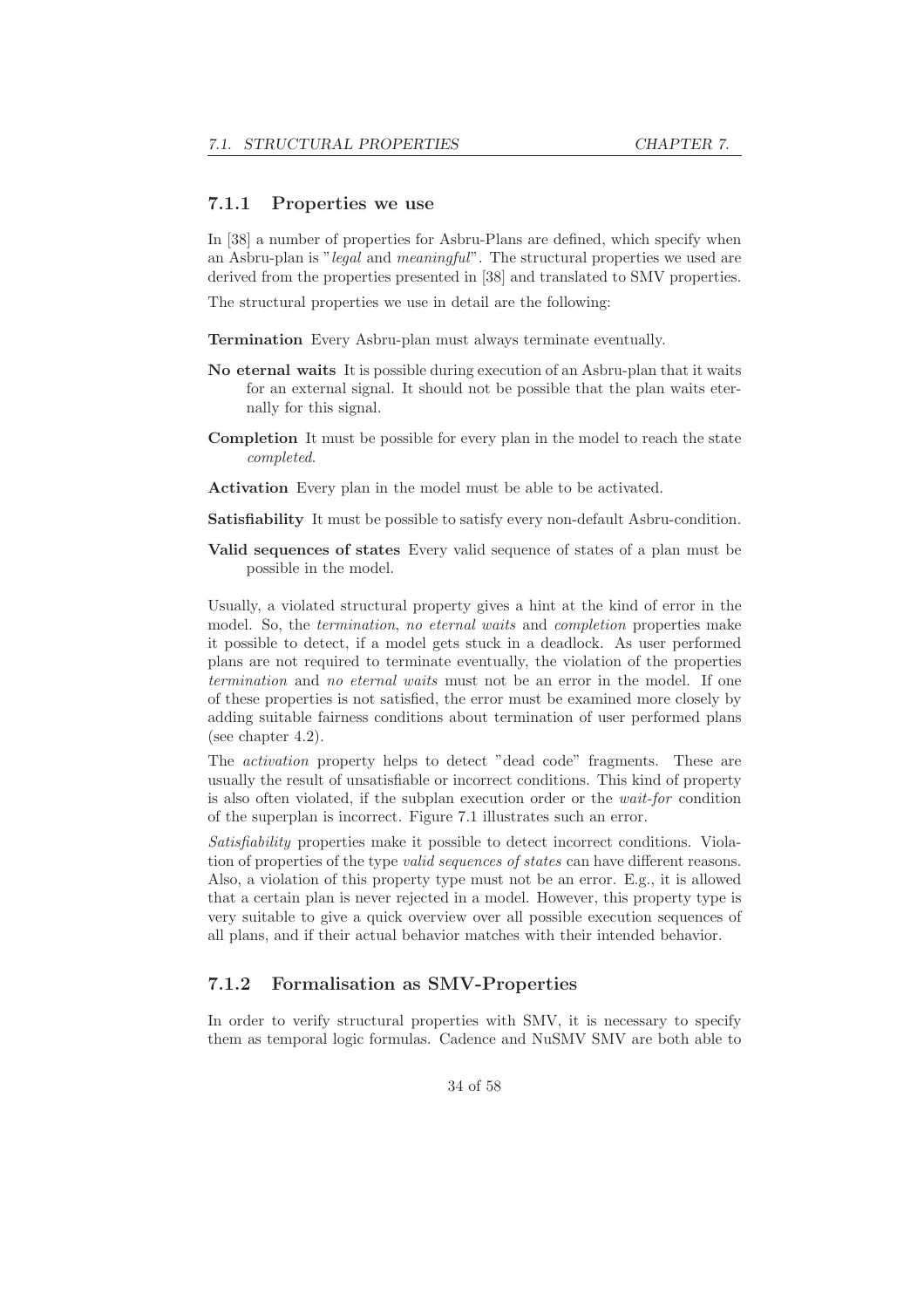

Figure 7.1: Example of an sequential execution, where plan  $C$  is never activated



Figure 7.2: Valid sequences of states for Asbru-plans

verify linear time (LTL) and branching time (CTL) formulas. As some of the structural properties are existential (e.g. the completion property), we have chosen CTL for the formalisation of all structural properties.

In the following we describe how we formalize each structural property and present the according SMV-specification:

#### Termination

In every state the plan terminates or is inactive eventually in all continuations:

AG  $AF(P\_state = completed | P\_state = aborted |$  $P_{\text{.state}} = \text{inactive}$  | P\_state = rejected)

#### No eternal waits

Only in the following states, a plan P can wait for external signals: possible, ready and activated. Therefore, we generate for any of these three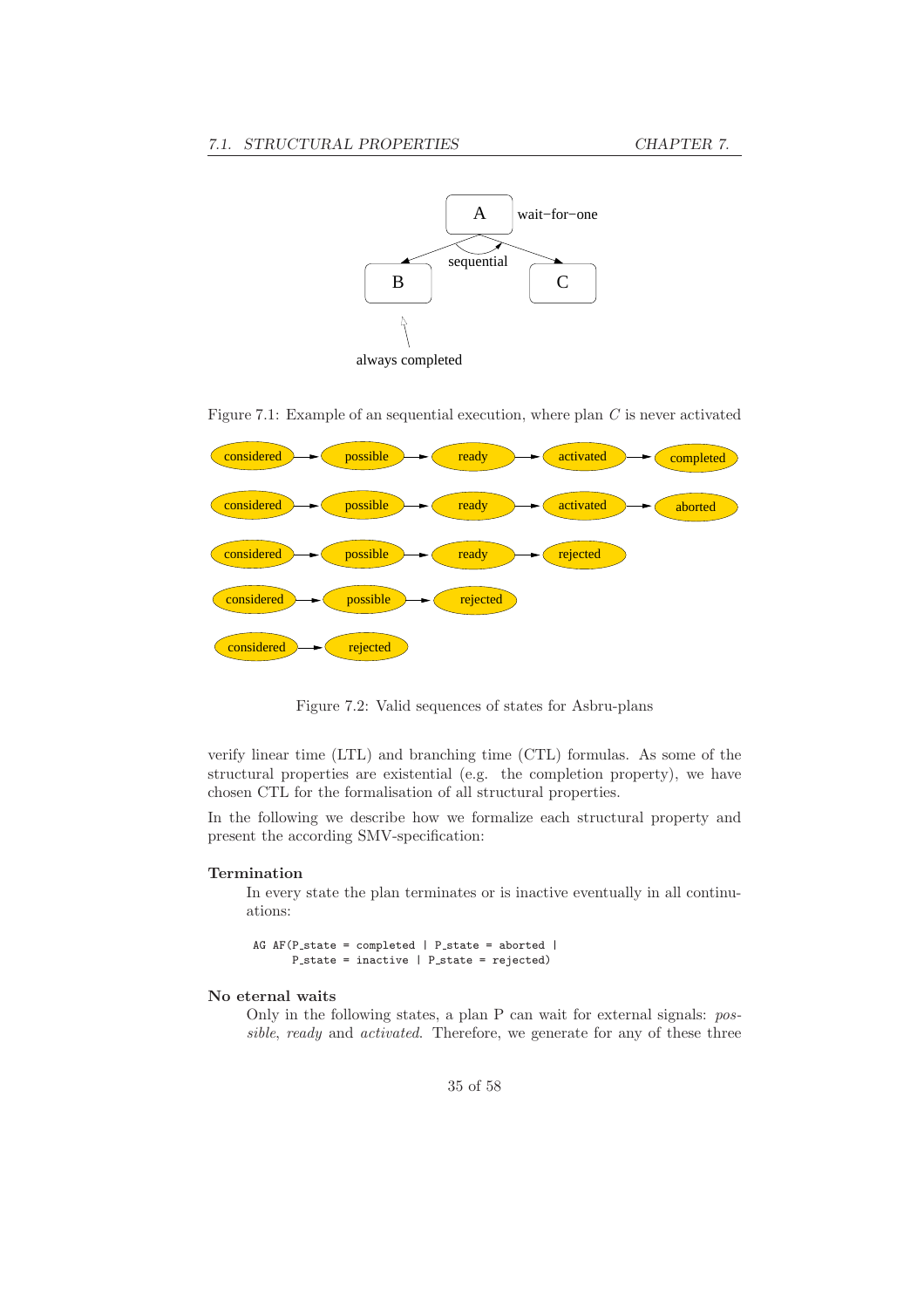states  $S$  a property, which states the following: Every time  $P$  is in state  $S$ , in all continuations the according condition is true or the plan terminates. As example the according SMV-property for state possible:

 $AG(P_{\text{.state}} = \text{possible} \rightarrow AF(P_{\text{.setup\_condition}} | P_{\text{.is\_terminated}}) )$ 

The other two formulas can be defined analogously.

#### Completion

There exists a trace, where plan reaches the state completed:

```
EF P_state = completed
```
#### Activation

There exists a trace, where the plan reaches the state activated:

EF  $P_$ state = activated

#### Satisfiability

Every plan has four conditions: filter-, setup-, complete- and abort-condition. For every of these four conditions  $C$  There exists a trace, where the condition  $C$  is evaluated (i.e. the according plan is in a state where  $C$  is evaluated) and  $C$  is satisfied. As example the according SMV-property for the setup-condition:

```
EF (setup-condition & P_state=possible)
```
The other three formulas are be defined analogous.

#### Valid sequences of states

Figure 7.2 shows all valid sequences of states an Asbru-plan can pass through. We use the until operator, to test if such sequences exist. For example, to verify that the state sequence inactive-considered-possibleready-activated-completed is possible, we use the following SMV-specification:

```
EF(P_{\text{.}}state = inactive \& E(P_{\text{.}}state = inactive)(P_{static} = \text{considered } \& E(P_{static} = \text{considered } U)(P_{\text{1}} \text{state} = \text{possible} \quad \& \quad E(P_{\text{1}} \text{state} = \text{peadv})<br>
(P_{\text{2}} \text{state} = \text{readv} \quad \& \quad E(P_{\text{2}} \text{state} = \text{readv})\& E(P state = ready U
           (P_state = activated & E(P_state = activated U
            P_state = completed))))))))))
```
The formulas for all other valid sequences of states are be defined analogous.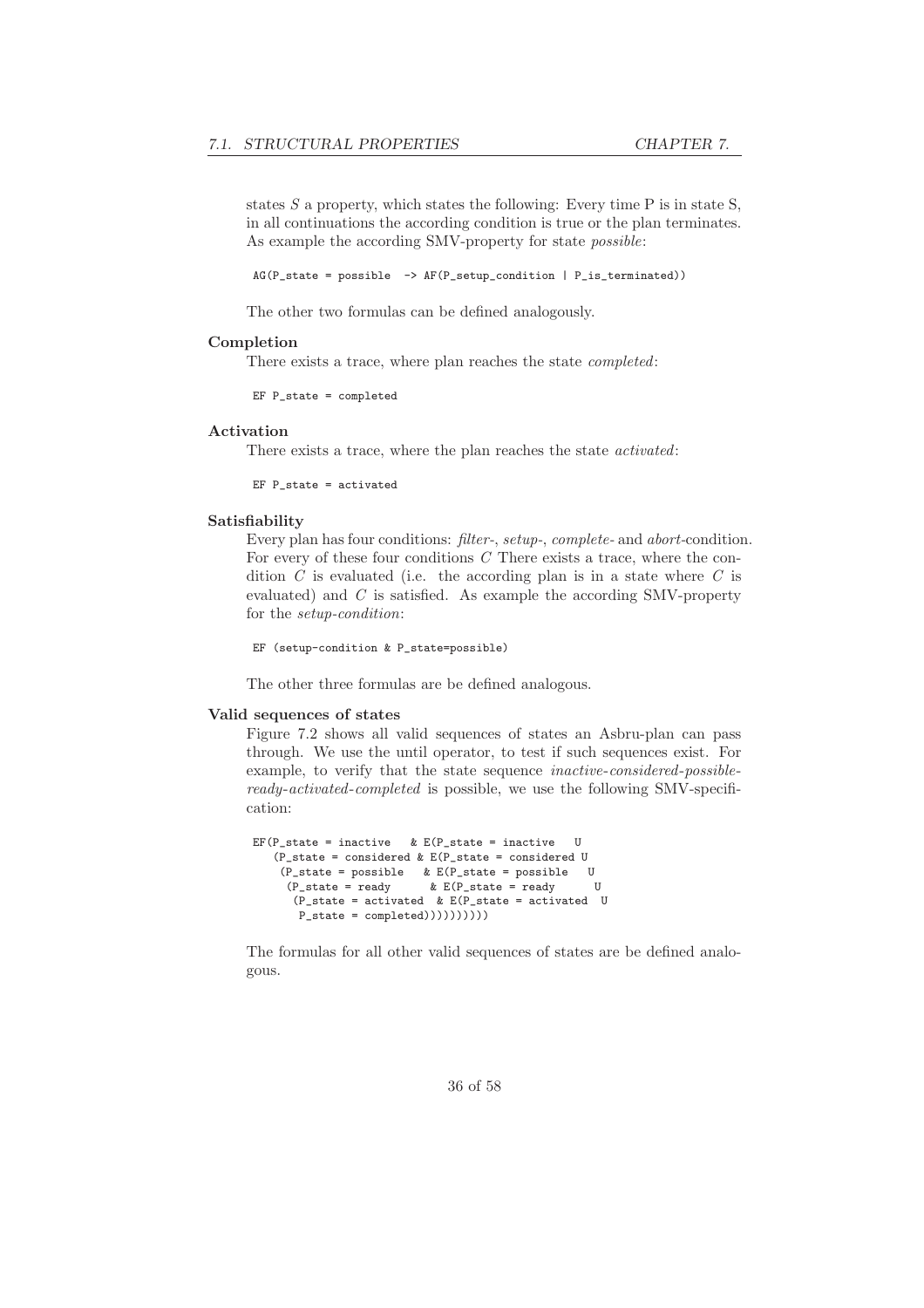## 7.2 Translation Schemata from GDL to SMV-Properties

Originally, model checking of Asbru was supposed to be used mainly for checking structural properties. But it has turned out, as we have shown in deliverable D4.2c of this project, model checking is also very suitable for verification of medical properties. Medical properties are usually given in a natural language, their ad-hoc translation to SMV-propeties is a non-trivial and error prone task. To aid in the task to translate medical properties to formal properties, which can be used in verification tools, the guideline description language GDL was invented and presented in the master thesis of R. Stegers [39].

In this section, we want to describe first approaches, how GDL properties could be translated into SMV properties. As GDL formulas has many special constructs, we do not consider each of them here and limit this section only to general cases of GDL.

In this section we first give a short overview of GDL properties and their translation to KIV properties. Then we present two different translation GDL-to-SMV translation pattern. The first is a direct translation, which uses only temporal logic (TL) formulas to express the properties in SMV. The second pattern uses the GDL-to-KIV translation pattern, resulting in properties which are very similar to KIV properties. It uses TL-fomulas and special trigger variables to express the properties in SMV. The section concludes with an example translation, which shows the application of the second pattern.

### 7.2.1 Overview of GDL properties and the translation into KIV properties

Here, we can only give a small overview of GDL. For details of GDL, see [39]. GDL, and the translation of GDL to KIV are described there in detail.

The translation process of GDL begins with a property given in natural language and transforms this property in several successive steps into an attached GDL property. This attached GDL property is a formal representation of the original property and can be mechanically translated into the input language of verification tools like KIV or SMV.

In general, an attached GDL property has the following pattern<sup>1</sup>:

Goal Goalname Precondition preCondition Time-specification From startEvent

<sup>1</sup>In GDL, several variants of the schema presented here are allowed, which we do not discuss here.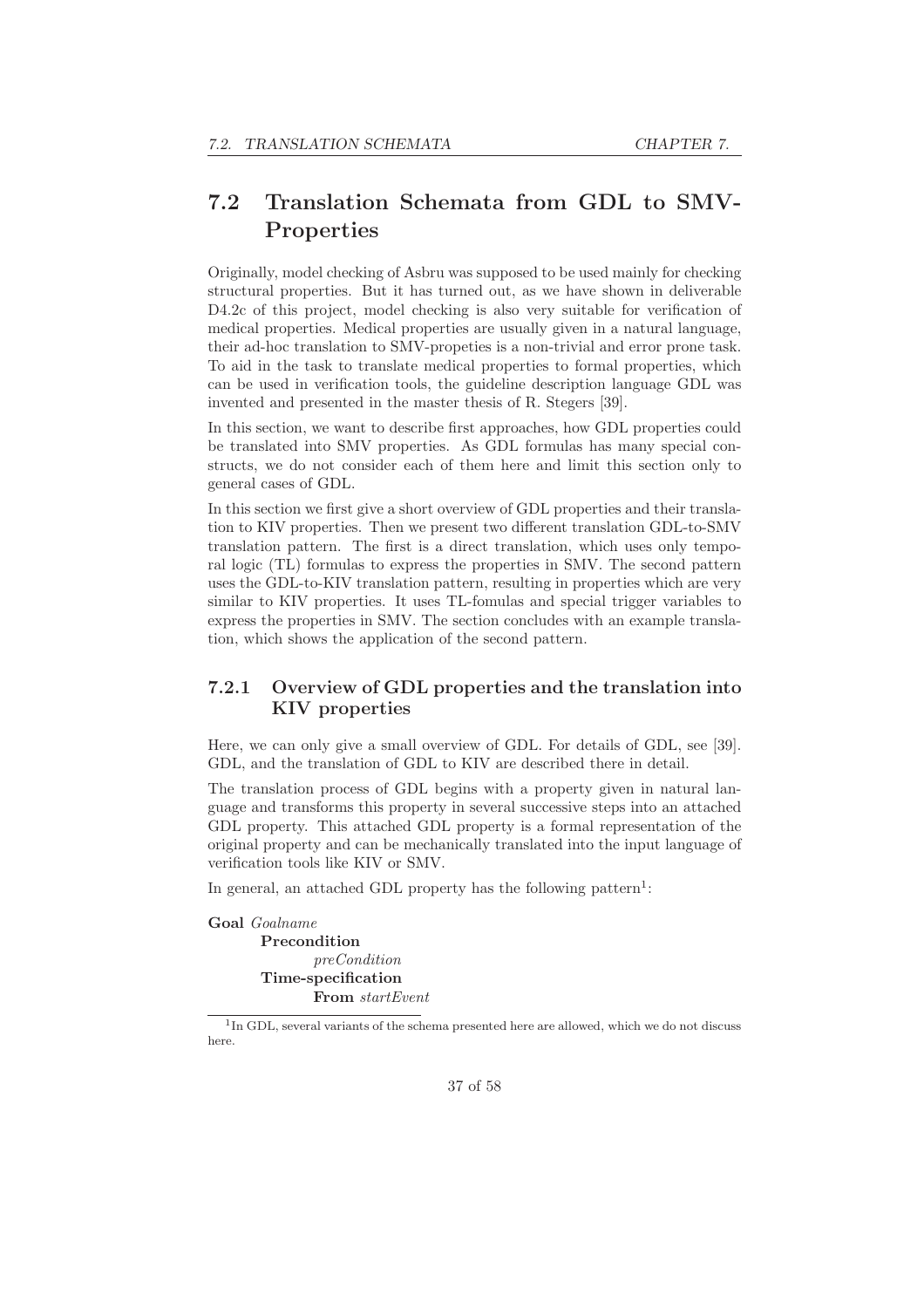#### Until endEvent behaviour eventOrCondition

In this schema, preCondition restricts the patient group for which the property should hold. *startEvent* and *endEvent* are used to define an interval, in which the property should hold. In event $OrCondition$  the relevant event or condition is specified. The behaviour specifies how eventOrCondition should be interpreted over the interval defined by start- and endEvent. The following keywords are allowed to specify the behaviour:

 $\langle \text{dehaviour} \rangle := \text{'maintain-during-period'}$ | 'avoid-during-period' | 'observe-during-period' | 'achieve-at-end'  $|$  < 'sub-goal' >

As example, the behavior *observe-during-period* means that *eventOrCondition* should occur at least once if *eventOrCondition* is a condition in the specified interval. If eventOrCondition is an event, the operand requires an addition count specificaion (e.g. observe-during-period  $= 1$  or observe-during-period  $> 5$ ). In this case the event must be observed the specified number of times in the interval.

The translation from GDL to KIV presented in [39] uses three kinds of KIV TLformulas. The first are called check-formulas, which are the actual formulas for the property which have to be proven. A second kind of formula is called testformula. Test-formulas are included into the check-formulas. They are usually very simple and mostly consist of a single flag that is set, if a certain signal (e.g., an event) did occur in the past. The last kind of formulas are called supportformulas. They are added to the antecedent of the KIV formula, that is they affect the model behavior but they have not to be proven. Support-formulas are mainly used to set the flags that are used in the test-formulas, e.g., to signal the occurrence of the Start- or EndEvent or the occurrence of eventOrCondition.

The actual pattern of a check-formula is dependent of the behavior of the attached GDL-property. We considere here only the most common form of checkformulas which has the following pattern:

 $\Box$  (preCond  $\rightarrow$  cond)

Here, the formulas  $preCond$  and cond are predicate logic formulas which consists normally of one or more test-formulas.

Most support-formulas consist of an initialization of the trigger variable and an if-then-else like formula, which detects the occurence of a specific event of satisfaction of a specific condition. It has usually the following schema:

> $\neg Triager$ ,  $\Box$  (Event  $\Box$  Trigger" = **True**; Trigger" = Trigger)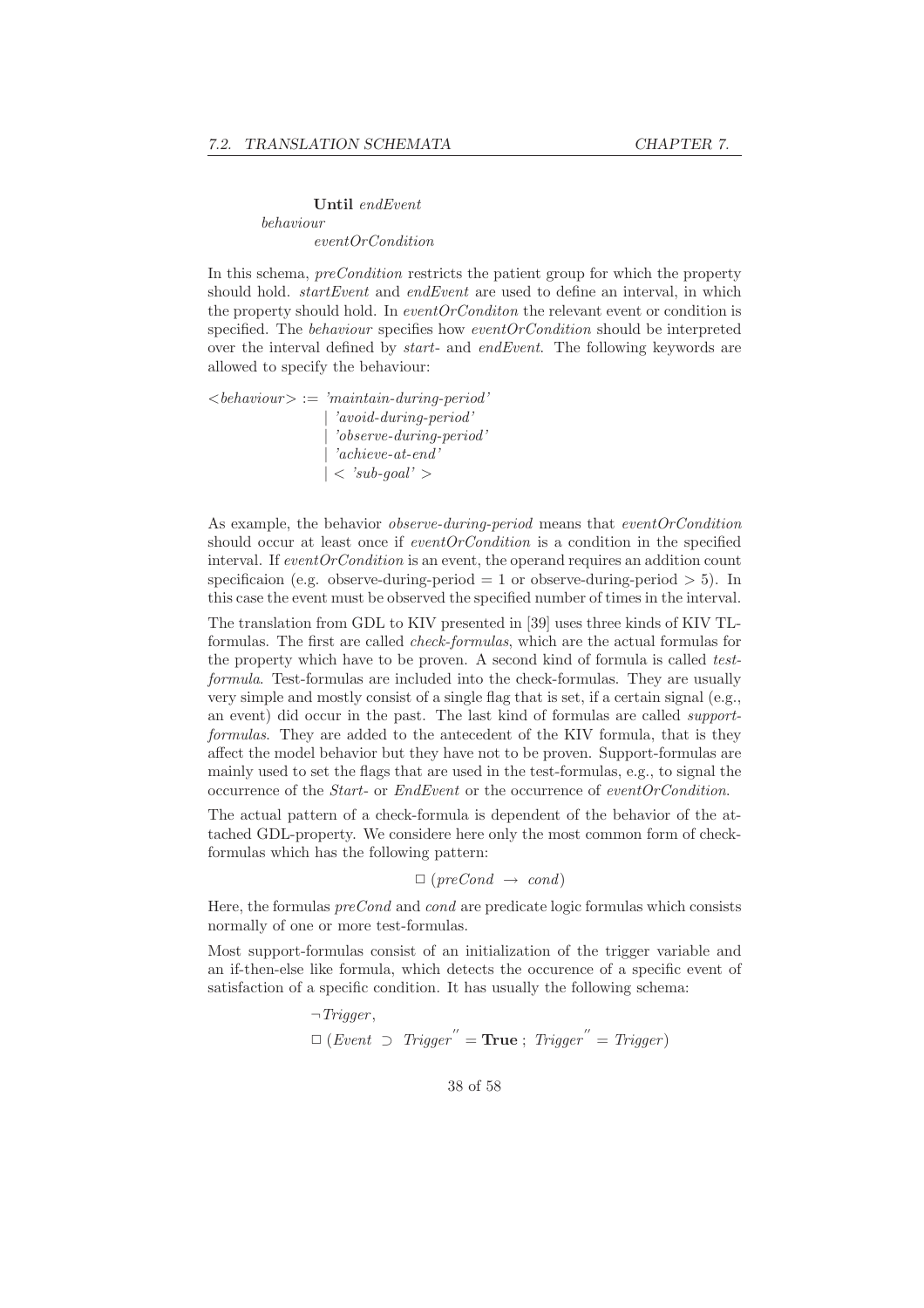This KIV-formula sets Trigger to true as soon as Event occurs, otherwise it leaves Trigger unchanged. Initial Trigger is false.

#### 7.2.2 Direct GDL-to-SMV translation pattern

One way to automate the translation of GDL properties into SMV has been devised, which uses the observation that there are a relatively low number of different behaviours are possible in GDL. The idea of the direct translation is to find a temporal formula pattern for every behaviour possible in GDL. Table 7.1 presents the TL-patterns we found.

| Nr.            | <b>GDL</b> Behaviour                                                                      | <b>SMV</b> Property                                                                                                                                         |
|----------------|-------------------------------------------------------------------------------------------|-------------------------------------------------------------------------------------------------------------------------------------------------------------|
| 1              | MAINTAIN-DURING-<br>PERIOD (StartEvent,<br>EndEvent, Condition)                           | AG (StartEvent<br>$A$ ( <i>Condition W EndEvent</i> ))                                                                                                      |
| $\mathfrak{D}$ | <b>OBSERVE-DURING-</b><br>PERIOD (StartEvent,<br>EndEvent, Event)                         | AG (StartEvent<br>$A(\neg EndEvent \; U \; Event))$                                                                                                         |
| 3              | AVOID-DURING-<br>PERIOD (StartEvent,<br>EndEvent, Condition)                              | $AG$ ( <i>StartEvent</i> )<br>$A(\neg Condition U EndEvent))$                                                                                               |
| $\overline{4}$ | <b>ACHIEVE-AT-END</b><br>(StartEvent, EndEvent,<br>Event, Condition)                      | AG (StartEvent<br>$\longrightarrow$<br>$A \quad (\neg EndEvent \quad U \quad (Event$<br>$\wedge$<br>Condition))                                             |
| 5              | SEQUENCE/SUBGOAL<br>(StartEvent, EndEvent,<br>Event <sub>1</sub> , Event <sub>2</sub> $)$ | $AG$ ( <i>StartEvent</i> )<br>$\rightarrow$<br>$A \quad ((\neg EndEvent \quad U \quad Event1)$<br>$\wedge$<br>$(\neg Event2 W (Event1 \land \neg Event2)))$ |

Table 7.1: List of GDL to SMV direct translations

This line of research has been suggested by Dwyer et al [40]. It includes formulating equivalent formulations of the most essential temporal properties in various property specification languages. If GDL is viewed as one of these languages, and these mappings are established, medical properties, which were previously specified in other languages can be expressed in GDL.

Examples for the application of this patterns are shown in chapter 7.2 of the deliverable D4.2c of the Protocure II project [4].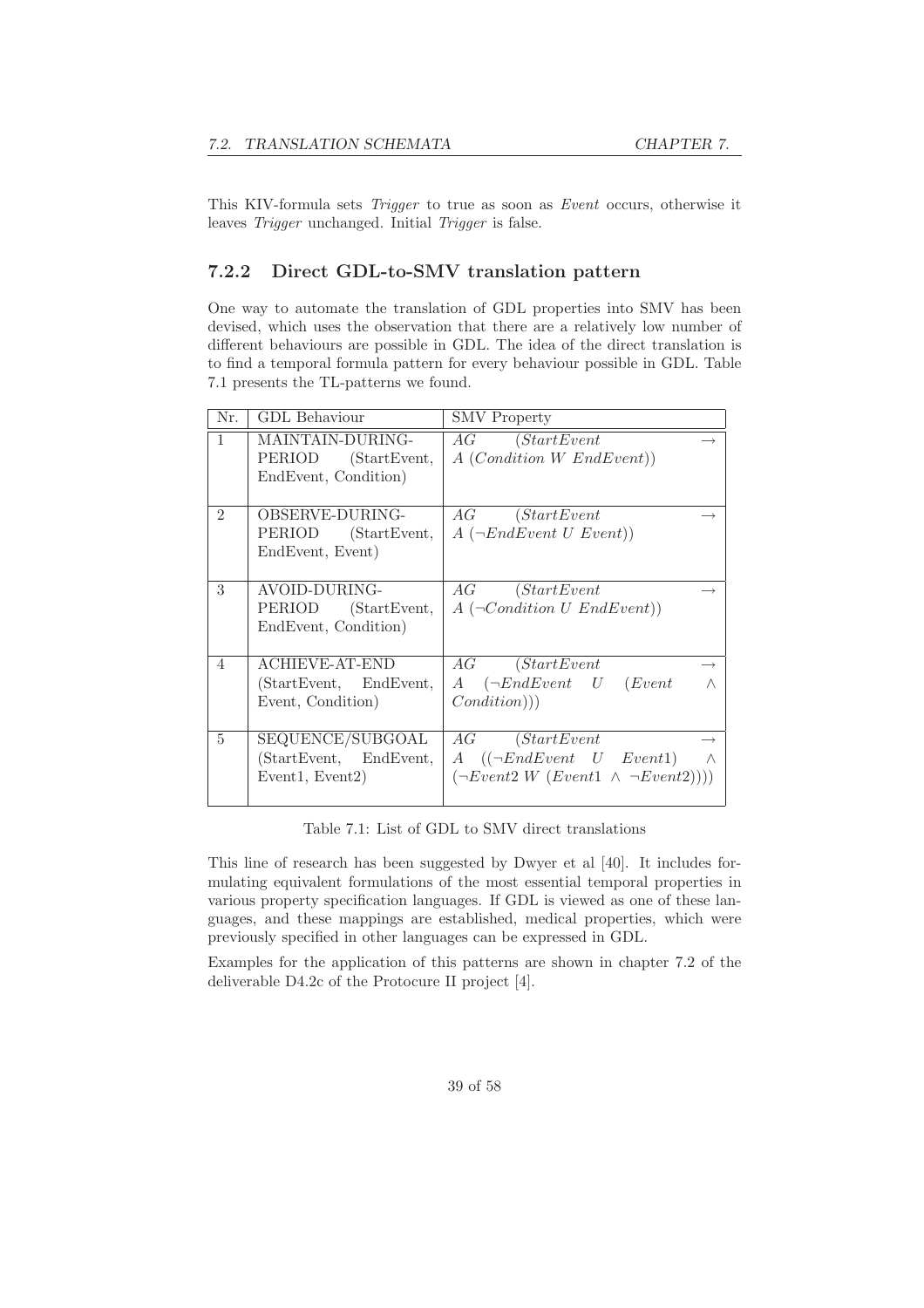#### 7.2.3 Indirect GDL-to-SMV translation pattern using the GDL-to-KIV pattern

Another possibility for translating GDL properties to SMV is to use the translation pattern GDL-to-KIV. For this translation, we take the translation to KIV-properties as an intermediate step and translate these into SMV. This proceeding simplifies the task to ensure that the translated properties in SMV are semantically the same as the translated KIV properties.

Up to a some exceptions, e.g., if the included test-formulas consider time, checkformulas can be translated directly from KIV formulas to SMV LTL-properties. For these check-formulas that can not translated directly (e.g., if, as mentioned above, they consider time), a suitable abstraction must be found.

Assuming that preCond and cond can be translated into SMV, the checkformula of the preceding section can be translated into an equivalent SMV LTL-formula. The corresponding LTL-formula in nuSMV syntax would be:

```
LTLSPEC G ( preCond -> cond)
```
A bit more difficult to include into the SMV model are the support-formulas. It is important that we model the behavior or the trigger varialbe in the same way as they do in KIV. A possible solution to do this, is to include support-formulas into the SMV model with the following translation schema. First, we declare a new variable for the trigger:

trigger : boolean;

Then we can use the state transition definition of SMV to specify the possible behaviors of the trigger variable:

```
init(trigger) := false;
next(trigger) := case
   cond : true;
   1 : trigger;
esac;
```
A disadvantage of this pattern, compared with the direct translation pattern, is that, as we add some new state variables, we increase the size of the model and the complexity of model checking this model. Furthermore, the translation process is more complex, as we need the GDL-to-KIV translation as an intermediate step. However, there are also several advantages of this pattern compared to the direct GDL-to-SMV translation pattern. One advantages is that the resulting properties are semantically equivalent to the properties translated to KIV. This is useful if a property should be examined with both verification techniques. Also, due to the inclusion of the trigger variables into the model, the counterexamples for violated properties are better understandable. This is especially important, as, once we have the model and the properties, the analysis of counterexamples is the most difficult and time consuming task in verification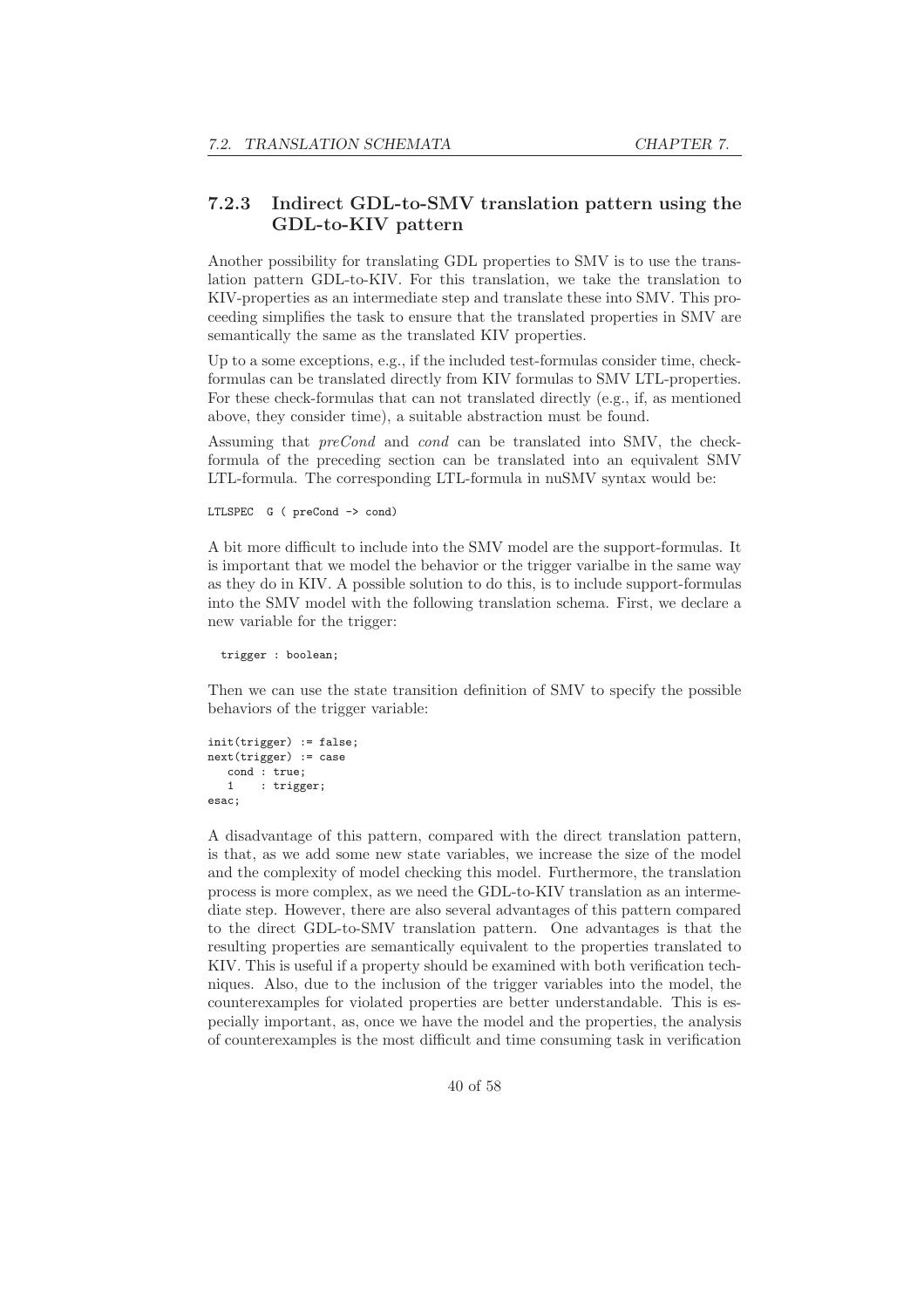Goal Example 4 Precondition always-true Time-specification From Transition ch1-treatment enter active Until Transition masectomy-proper enter active Observe-during-period patient-information-reconstruction = completed

Figure 7.3: Attachment - Example 4 (BC Ch 1 23.11.2005) [39]

with model checking. Also, it is very hard to come up with a direct translation for difficult GDL-properties, e.g., properties containing behaviors with several sub-goals or properties that must observe a specific number of envents (e.g., observe-during-period  $> 5$ ). Here, the indirect translation offers more flexibility.

Another possible pattern would be the usage of module checking to restrict the model with the support formulas. While this approach would make the translation of TL support formulas into the SMV more direct, modular model checking has usually a higher complexity than normal model checking.

#### 7.2.4 Example for indirect GDL-toKIV translation

For an example of the indirect transformation technique, we use the following property from the breast cancer case study, chapter 1:

"The posibillity of breast reconstruction should be discussed with all patients prior to masectomy."

This example is used as running example in [39] ("Example 4"). In this work it is shown how this property can be attached and translated into a KIV-formula. The resulting attached GDL property is shown in figure 7.3, the translation into KIV-formulas in figure 7.4.

The support-formulas in the antecedent (that are all formulas before the "⊢" character) can be translated and included into the model according to the schema presented in the previous section. For the doubly-primed variables in the KIV-formulas, which denotes the variable value in the next temporal logic step, the next statement is used, which does exactly the same in SMV. First, we must add the variable declaration of the new trigger-variables we need to the SMV model:

--variable declaration startEventTrigger : boolean; endEventTrigger : boolean; observed : boolean;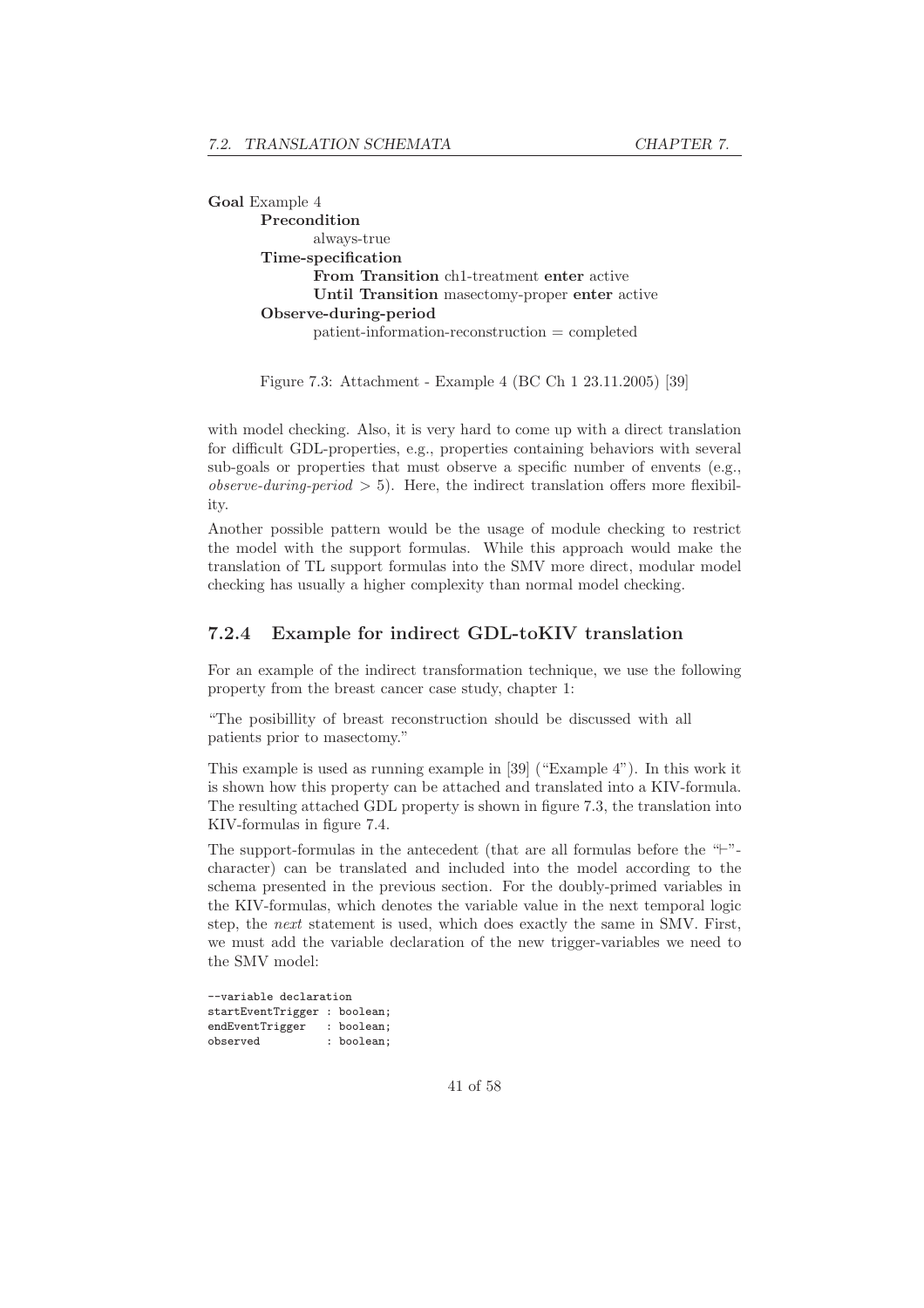```
(: Initial system state :)
\neg StartEventTrigger, \neg EndEventTrigger, \neg Observed,
 (: Start event detection :)
□ ( \neg StartEventTrigger
       \land AS['ch1-treatment']] \neq active(\textcircled{e}, \textcircled{e}, \textcircled{e})
       \wedge AS''['ch1-treatment']] \neq active(\mathcal{O}, \mathcal{O})
    ⊃ StartEventTrigger''
    ; StartEventTrigger'' = StartEventTrigger ),
 (: End event detection :)
✷ ( StartEventTrigger
       \land AS['masectomy-proper']] \neq active(\textcircled{\tiny{0}}, \textcircled{\tiny{0}})
       \land AS''['masectomy-proper']] \neq active(\texttt{@}, \texttt{@}, \texttt{@})⊃ EndEventTrigger''
    ; EndEventTrigger'' = EndEventTrigger ),
 (: Support part of the behavior :)
✷ ( StartEventTrigger ∧ ¬ EndEventTrigger
       ∧ AS''['patient-info-reconstruction']] = completed
    ⊃ Observed''
    ; Observed'' = Observed )
⊢
(: The check part of the behavior :)
✷ ( ¬ EndEventTrigger ∧ EndEventTrigger'' ⇒ Observed'')
        Figure 7.4: Translation - Example 4 (BC Ch 1 23.11.2005) [39]
```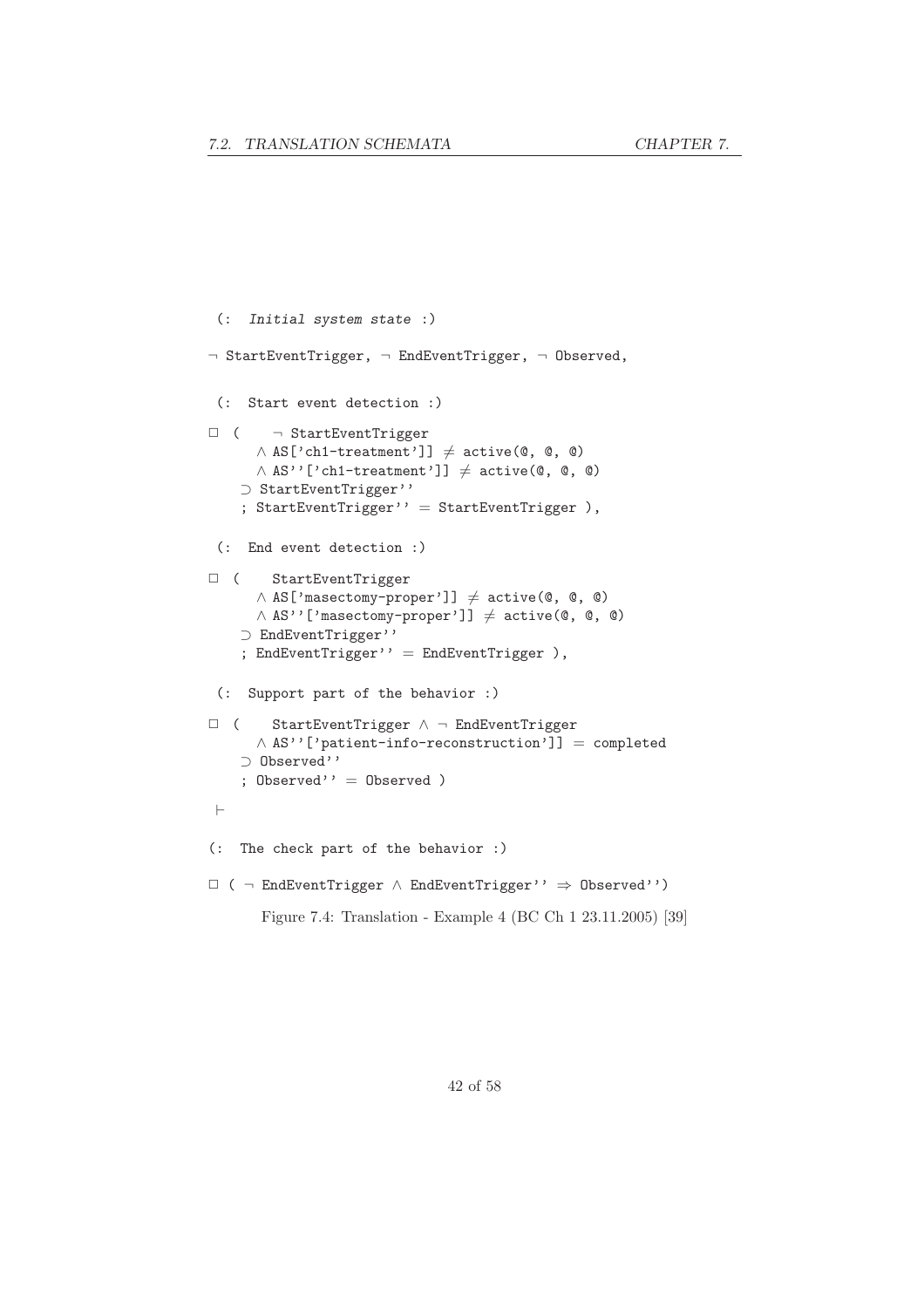The resulting SMV-code for the state transition relation of these variables, which has to be included into the SMV-model, is:

```
--start event detection
init(startEventTrigger) := false;
next(startEventTrigger) := case
  !startEventTrigger & ! ch1_treatment_state = active
        \& next(ch1_treatment_state = active): true;
 1 : startEventTrigger;
esac;
--end event detection
init(endEventTrigger) := false;
next(endEventTrigger) := case
 startEventTrigger & ! masectomy_proper_state = active
        & next(masectomy_proper_state = active): true;
 1 : endEventTrigger;
esac;
--support part of the behavior
init(observed) := false;
next(observed) := case
 startEventTrigger & !endEventTrigger
        & masectomy_proper_state = completed: true;
 1 : observed;
esac;
```
The check-formula in the succedent (the formula after the "⊢"-character) is specified as NuSMV-LTL property. Here we use the next-TL operator (written as "X" in SMV) for the doubly-primed KIV-variables. The SMV-property after translation is as follows:

LTLSPEC G (( !endEventTrigger & X endEventTrigger ) -> X observed);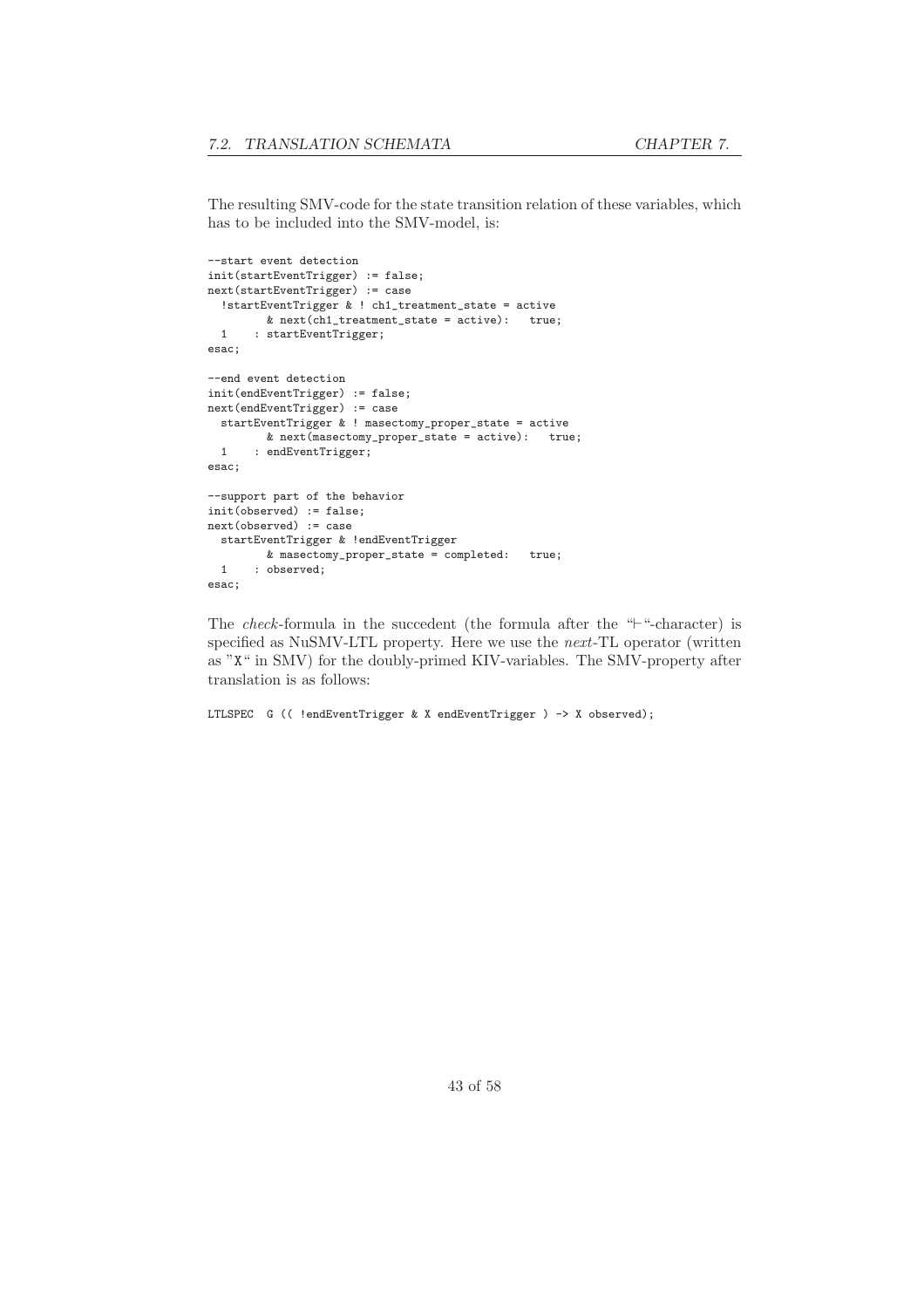## Chapter 8

## Experimental Results

As the verification results of model checking guideline properties are presented in Deliverable 4.2c of the Protocure II project, we present here only general issues and experimental results about the complexity of applying model checking to Asbru plans.

## 8.1 Application of Symbolic CTL Model Checking to Asbru Verification

In this Section we use Cadence SMV on Asbru models. Model checking with NuSMV is very similar, as both tools share the same input syntax and many options are the same or have at least an corresponding equivalent and we did not notice an remarkable performance difference between both tools. All test were performed on a 2.2 Ghz standard PC with 2 GB RAM.

For our experiments, we chose the latest version of chapter 1 of the breastcancer case study. This chapter consists of 50 Asbru-plans and is therefore one of the biggest chapters of the case study. The whole SMV model for chapter consists of more then 6200 lines of code including the 570 structural properties, which are automatically generated and included in the model by the compiler. The computation af the initial configuration, the transition relation and the reachable states takes alltoghther approx. 133 seconds. This computation is necessary before any verification. The verification of all 570 structural properties takes approx. 20min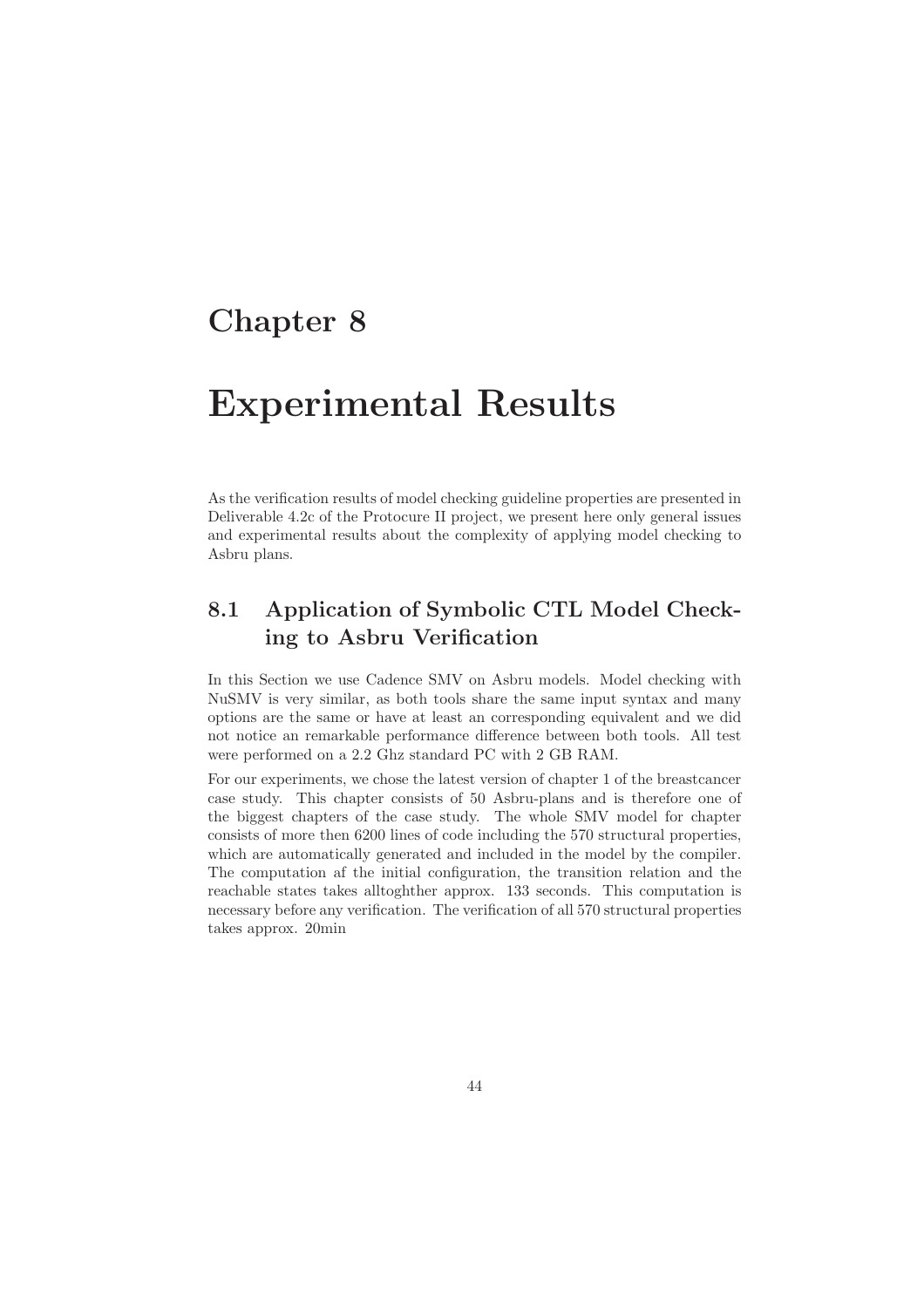## 8.2 Application of Bounded Model Checking to Asbru Verification

In previous deliverables, we have found many anomalies in the models, suggesting that, even after a careful review by the modeller, the model of a guideline can still contain errors. However, even after the extensive testing phase, it is difficult to say when the model is correct. Bounded model checking is a technique for detection of problems in the system, but it may be possible that it tells you the system complies with a certain property, while in fact it does not. However, given that there might be anomalies in both the model or the specification of properties, the same holds for other types of verification. Moreover, there are immense amounts of properties, making it impossible anyway to check that the guideline is "correct". Hence, all verification tools should be seen as techniques for finding problems in the guideline, rather than showing that the guideline is correct. Preliminary effort shows that BMC could be an interesting technique to explore further.

Small experiments were done using bounded model checking in the context of model checking Asbru plans. Given the nature of the Asbru semantics, we can observe that each plan has at most 6 states it can be in (inactive, considered, possible, ready, activated, completed). Of course, other states can occur in case the plan is rejected or aborted, however, in that case, the plan does not complete. Hence, in case of  $n$  plans executed in sequence, the number of states is restricted by 6n. A rough estimate, going through the models of the breast cancer guideline, shows that most plans can be reached with less than roughly 15 plan executions. Therefore, most counter-examples will be within this range, making it, at least in theory, worthwhile to apply BMC to Asbru verification of breast cancer.

As an example, we could for example investigate whether or not the patient will ever be informed. The plan that takes care of this is patient-information abbreviated to 'pin'. We specify that 'pin' is never activated, i.e.:

#### $G$  pin  $\neq$  activated

Using bounded model checking (using NuSMV in this case), we find:

```
-- no counterexample found with bound 0
-- no counterexample found with bound 1
-- no counterexample found with bound 2
(\ldots)-- no counterexample found with bound 12
-- no counterexample found with bound 13
-- no counterexample found with bound 14
-- specification G (!pinp_state = activated) is false
```
i.e., the smallest counter example can be found after 15 steps in this case. Often, in verification of Asbru plans, it is also useful to provide a lower-bound. For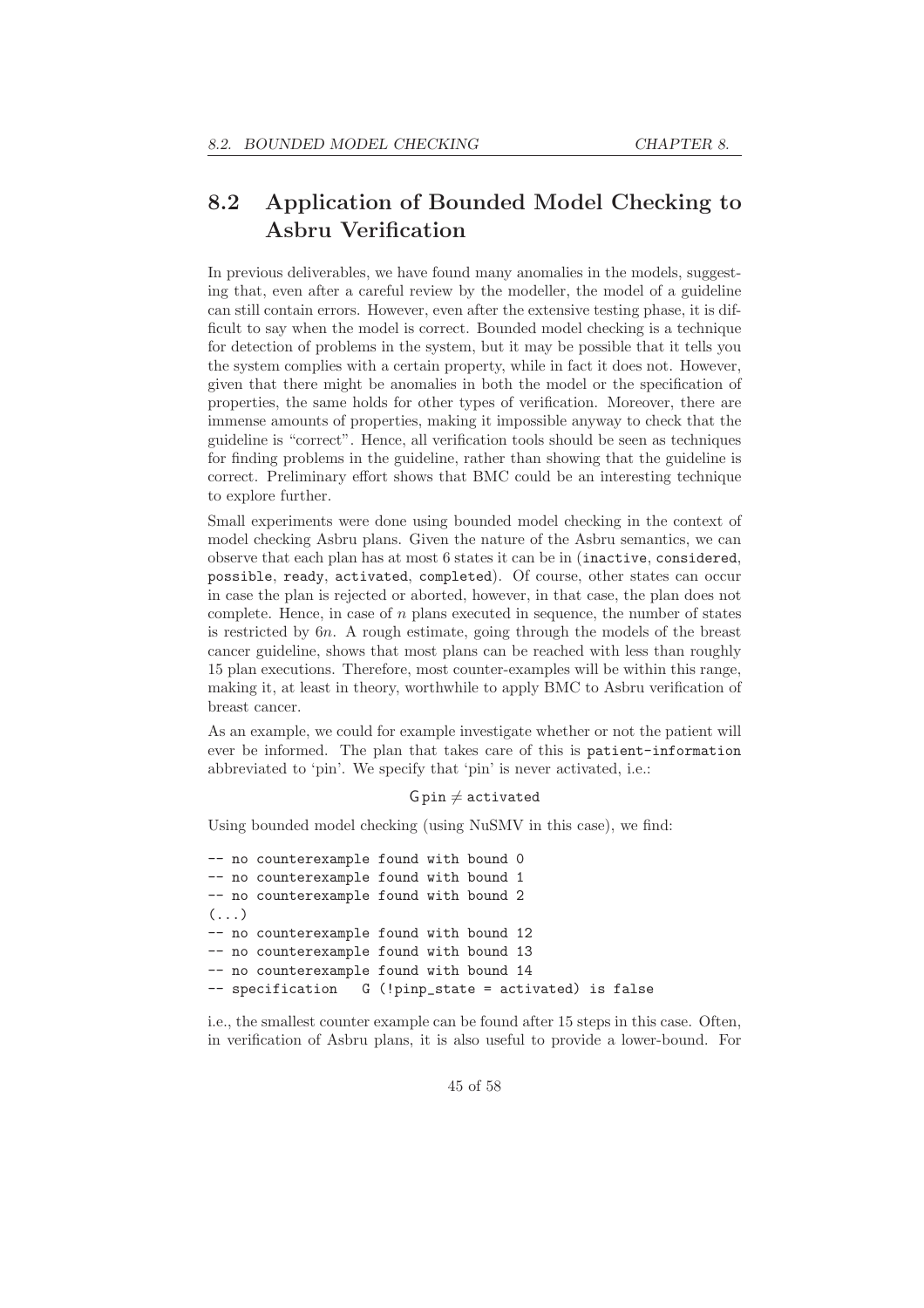example, suppose we have  $n$  sequential plans and our property refers to the last plan. Clearly, we do not expect counterexamples smaller than roughly 6n. Therefore, the iteration could start at a higher bound.

Now consider the following property:

#### $G(treatment = activated \rightarrow Ftreatment = possible)$

Clearly, this is false, as after activation of the treatment, it cannot be restarted at any point. At first sight, it might seem that this cannot be proven by BMC, as we need to look arbitrarily long into the future to make sure treatment is never possible again. However, SMV counter models may contain loops, hence, it is still able to deduce that after activation, possible will never occur again in the model. Hence, we can still find a finite counter model:

```
-- no counterexample found with bound 0
-- no counterexample found with bound 1
\left(\ldots\right)-- no counterexample found with bound 8
-- no counterexample found with bound 9
-- specification G (treatmentp_state = activated
-> F treatmentp_state = possible) is false
```
It remains future work to provide a more elaborate study to establish whether the anomalies found in the selected guideline properties, as provided in Deliverable 4.2c of the Protocure II project, can be found more easily using BMC rather than BDD techniques.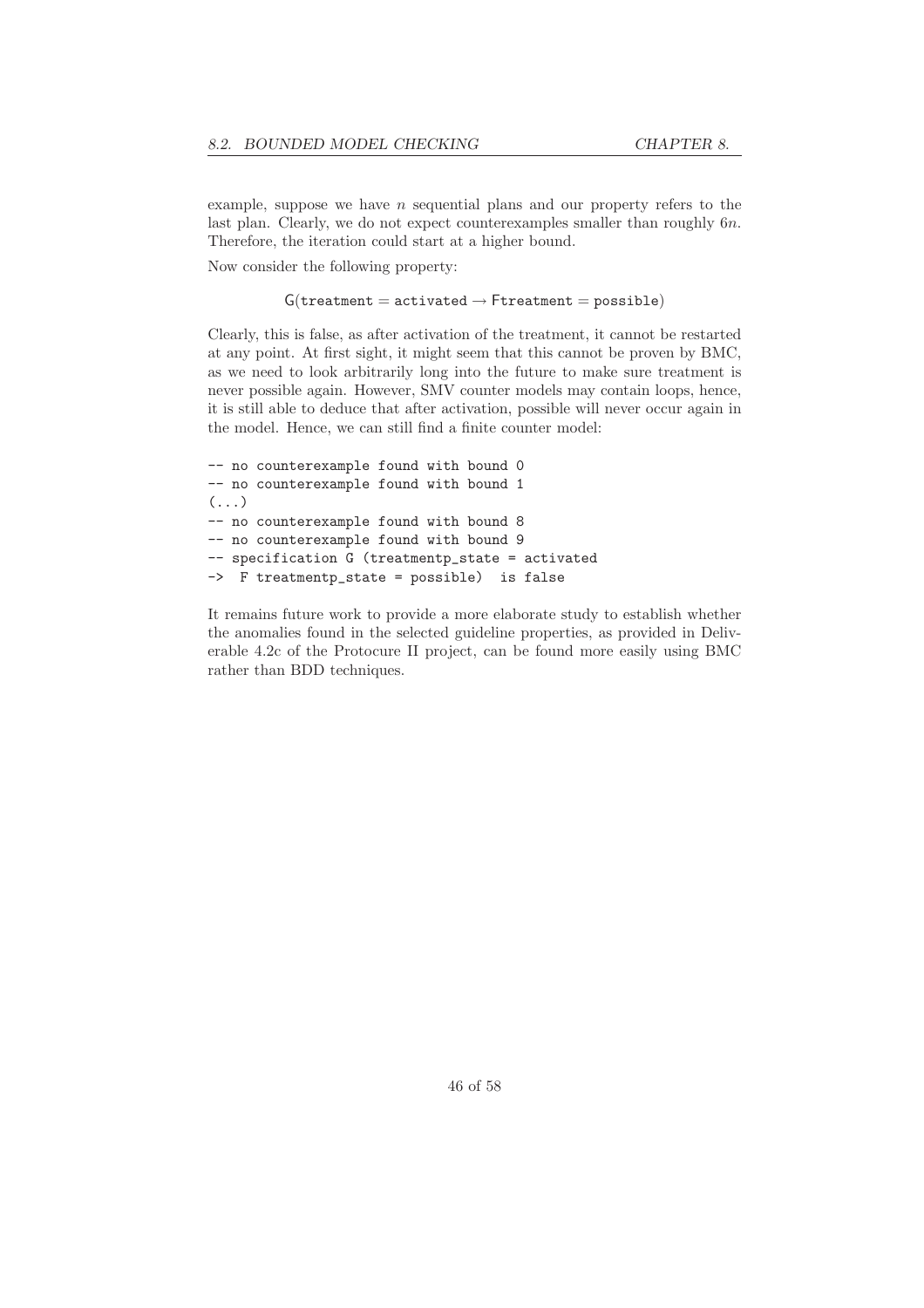## Chapter 9

# Model Checking with Background Knowledge

Background knowledge is most intuitively expressed in LTL. Therefore, we use LTL model checking as well as bounded model checking for the verification with background knowlede. For accomplishing this, there are two options

- 1. A translation from LTL to the state machine, i.e., combining the guideline and additional knowledge into one automaton
- 2. LTL model checking

The first option was attempted using standard LTL to Büchi automatons  $[41, 42]$ on the diabetes case study (see Deliverable 4.2c), however, even for the limited amount of background knowledge that is used there, the SMV model explodes, which makes it infeasible to use for model checking. Of course, assuming PSPACE  $\neq$  P, which is very likely, it is difficult to design really efficient algorithms to reduce the explosion of this translation.

Another approach for the verification of Asbru with background knowledge is the use of modular model checking (see chapter 3.6). We applied modular model checking to the breast cancer guideline using background knowledge with respect to daily medical practice. Here, we introduce the syntax used in SMV for the specification of modular proofs based on the SMV language definitions<sup>1</sup>.

Assertions about the execution of the program described by the SMV model can be written down as:

id: assert f;

 $^1$ http://www.cs.indiana.edu/classes/p515/readings/smv/CadenceSMVdocs/smv/language/language.html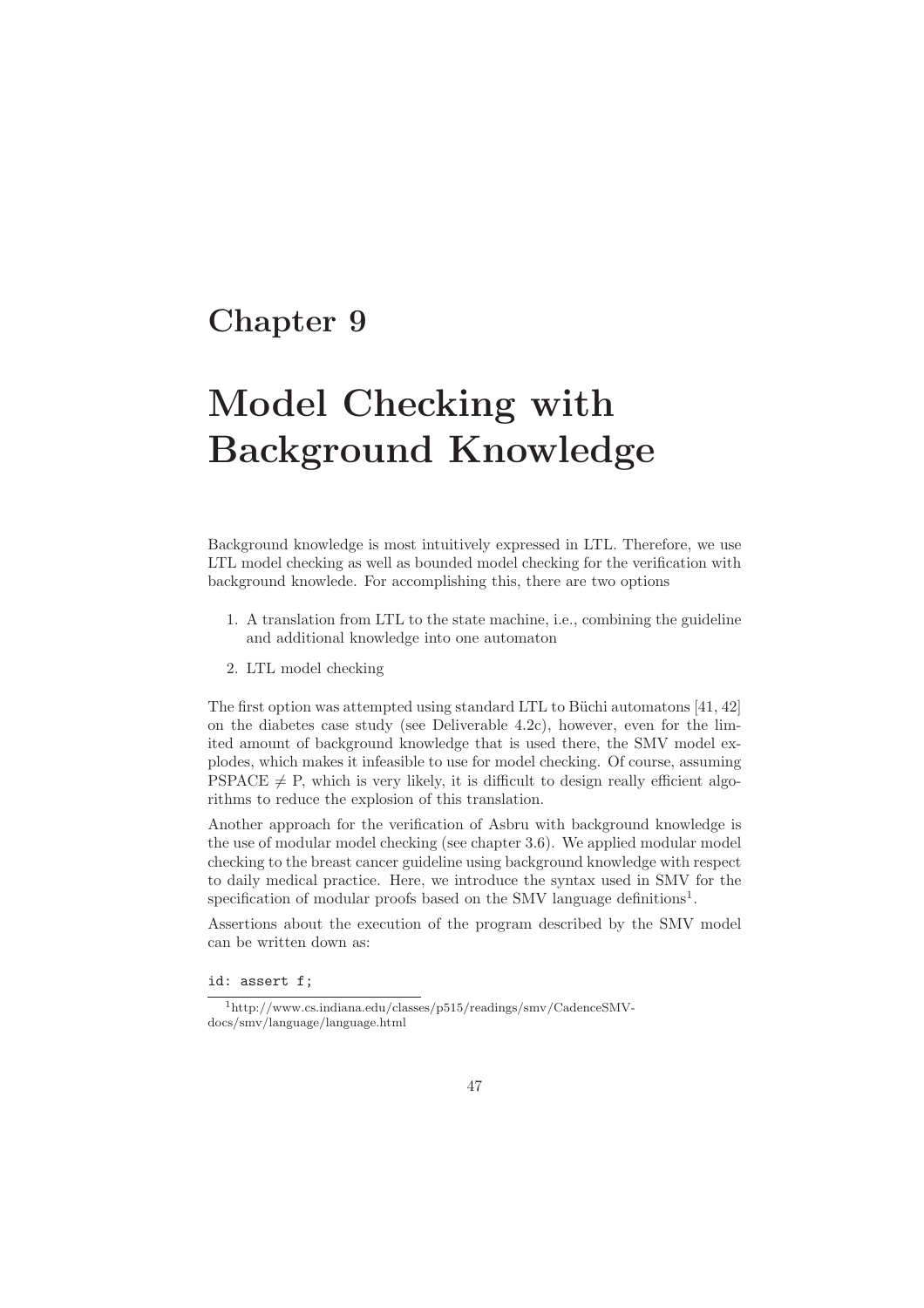where  $f$  is a linear temporal formula. If a trace in the SMV model does not satisfy  $f$ , then this is called a failure. In this case, the assertion has an identifier "id", which may be used to refer to this assertion.

Modular verification of  $\varphi$   $M \langle \psi \rangle$  is written down as follows:

using id prove SPEC g;

where id is an assertion. It is also possible to verify assertions using other assertions, e.g.,

using id prove id2;

to verify that assertion identified by "id2" holds under the assumption that assertion "id" holds. An example of this technique used to verify the guideline using background knowledge can be found in Deliverable 4.2c.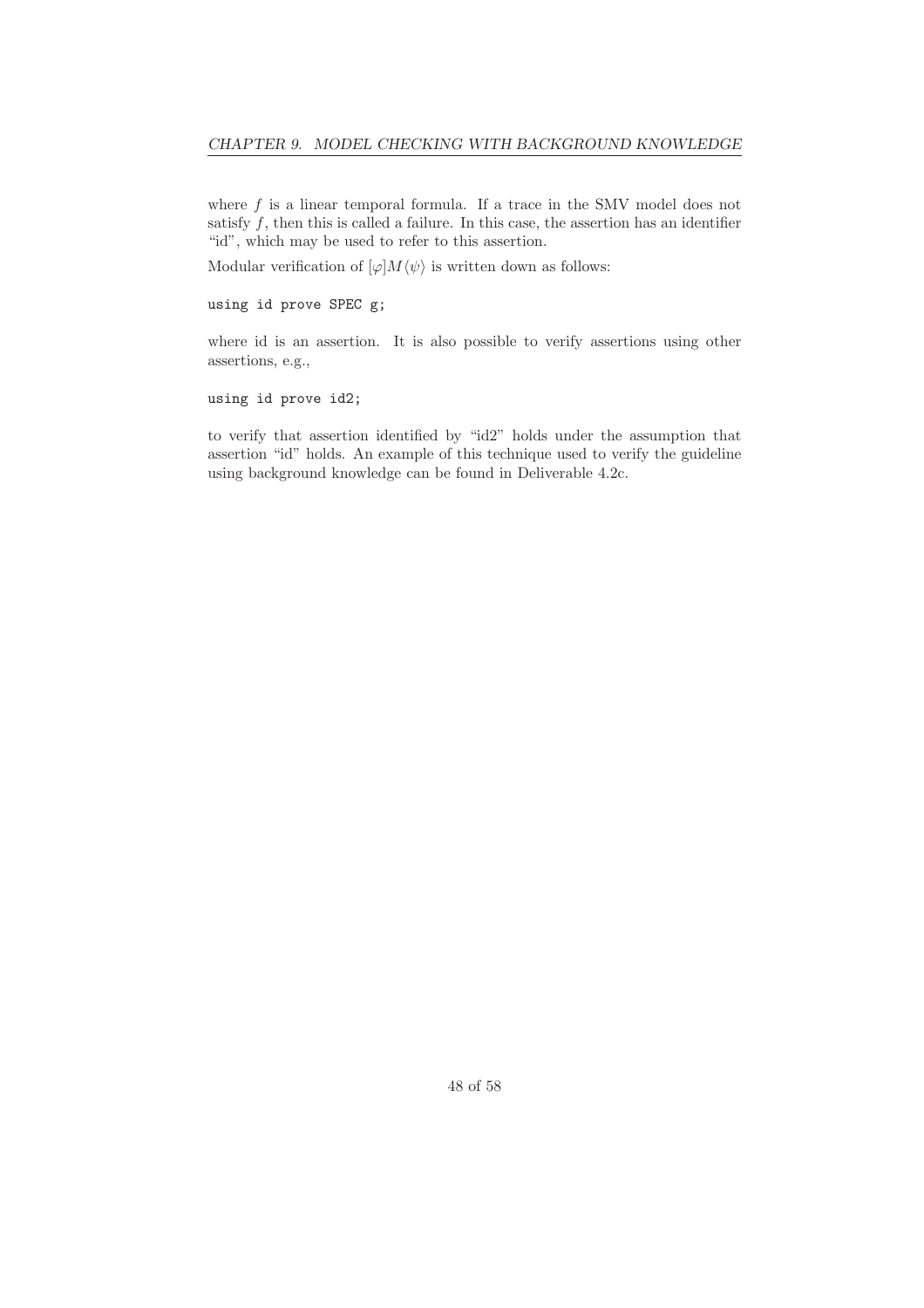## Chapter 10

## Summary

Our experiences with model checking showed how helpful this technique is for all kinds of analysis of formal models. In the first phase of using model checking for the verification of Asbru we mainly concentrated on the verification of structural properties of Asbru models. Already at this stage we achieved very promising results, enhanced our techniques and gained lots of experiences from verification process. The next phase started with application of the already validated technique to another case study called "breast cancer". Although it was not our goal in the beginning we have also shown that model checking can also be successfully applied for the verification of medical properties as well as for other kinds of analysis of Asbru models, e.g. critiquing etc.

Our choice in the beginning for a "push-down" approach, i.e. automatic model generation using standard abstraction, turned out to be a very flexible and efficient solution. The tool we developed for the compilation of SMV models from Asbru models in KIV made the whole process much more efficient. Otherwise, it were even impossible to construct some bigger SMV models with more than 5000 lines of code without some automatization support.

The general idea behind model checking to find as many errors in the design as possible in the short period of time proved itself to be very useful not only in the Asbru verification but also surprisingly in the modeling stage of the overall framework. If we just review the metaphor of our project "Asbru model program" we recognize that constructing Asbru models is somehow like writing programs (yet parallel programs which is even more challenging). Of course by using the Asbru interpreter tool the modeler can detect some errors. But testing can not be compared with the state of the art verification technique allowing to check the most forgotten cases. So we propose for the future to integrate such quick check in the modeling process as well as a pre-check for new models before starting an interactive verification.

The approach we presented here uses the standard abstraction for the construction of a finite state model without considering any model of time. Using this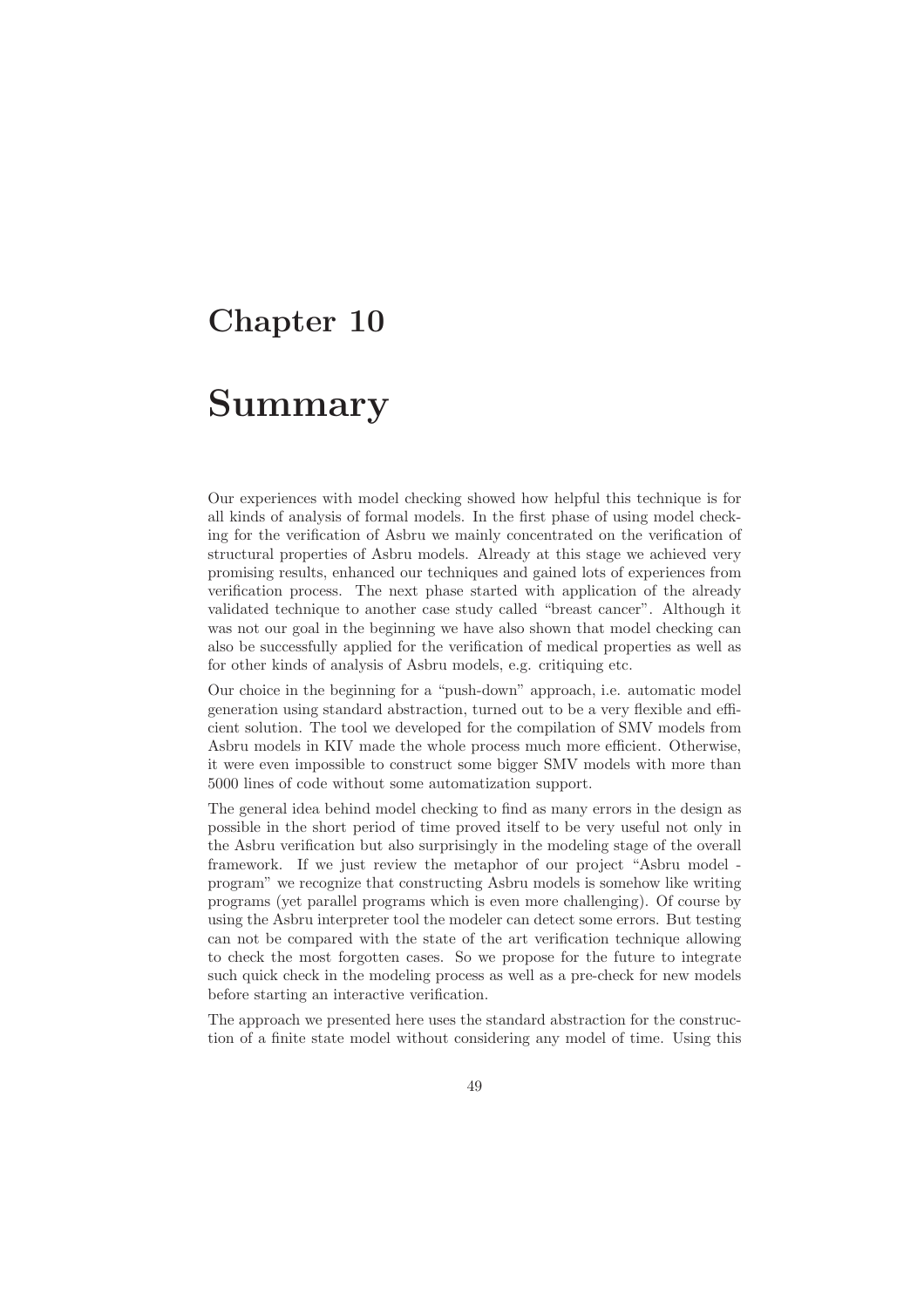model we are able to verify a broad class of properties. Nevertheless, we are not able to find errors concerning timing issues in time annotations. Therefore, an interesting direction for the future work would be modeling of time annotations using one of the numerous automatic techniques and tools for the verification of real time systems. Another promising direction would be the better integration of both verification techniques, i.e. automatic and interactive. Currently we use them practically in parallel. The integration of theorem proving in the model checking process in order to tackle the state explosion problem or vice versa, using model checking for more efficient proof construction are interesting alternatives to our approach which can be investigated in the future.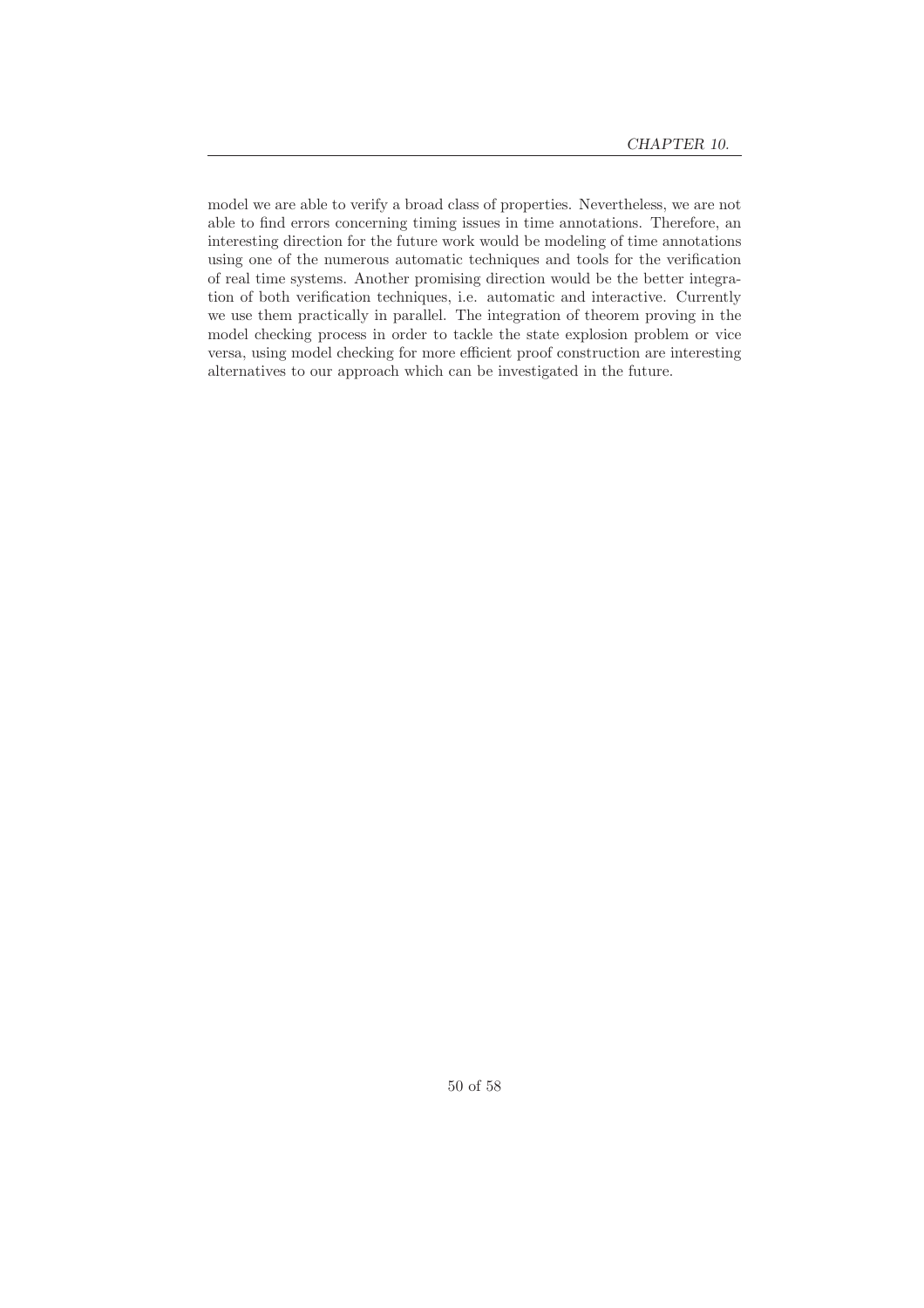## Appendix A

# Compiler

```
MODULE main
-- chapter 3 : plan name abbreviations for
--load plan-locally-advancedBC locally-advanced-bc
DEFINE
--locally-advanced-bc plan
loadp_is_terminated := (loadp_state = rejected) | (loadp_state = aborted) |
                                                (loadp_state = completed);
loadp_is\_aborted := (loadp\_state = rejected) | (loadp\_state = aborted);loadp_consider_condition := 1;
loadp_filter_condition := diagnosis = locally-advanced-BC;
loadp_setup_condition := 1;
loadp_activate_condition := (1);
loadp_parentterm_condition := 0;
loadp_reject_condition := loadp_parentterm_condition | (loadp_state = considered &
                                                        !loadp_filter_condition);
loadp_abort_multi_condition := loadp_abort_condition | loadp_parentterm_condition |
                                                       loadp_child_is_aborted;
loadp_abort_condition := 0;
loadp_complete_multi_condition := (loadp_complete_condition & loadp_waitfor_condition) |
                                                             (!loadp_ifthen_condition);
loadp_complete_condition := 1;
loadp_waitfor_condition := (intmp_state=completed) | (lintmp_state=completed);
loadp_is_in_selection_phase := (loadp_state = considered) | (loadp_state = possible) |
                                                               (loadp\_state = ready);loadp_retry_condition := 0;
loadp_child_is_aborted := (intmp_is_aborted) & (lintmp_is_aborted);
loadp_ifthen_condition := 1;
--variable tick=1 indicates a macro step
tick := !(
    (loadp_state = inactive & loadp_consider_condition)|
    (loadp_is_in_selection_phase & loadp_reject_condition)|
    (loadp_state = considered & loadp_filter_condition)|
    (loadp_state = possible & loadp_setup_condition)|
    (loadp_state = ready & loadp_activate_condition)|
```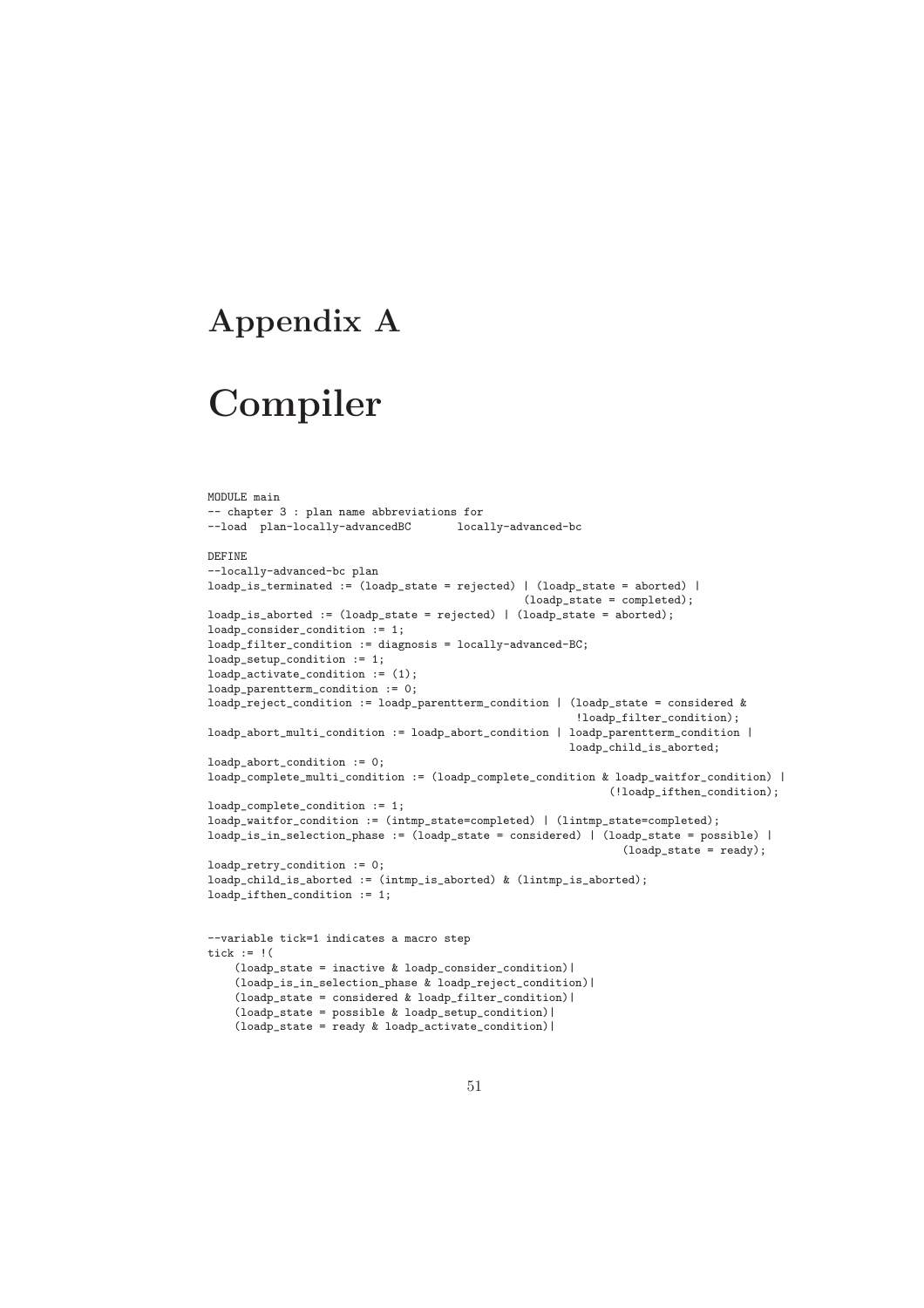```
(loadp_state = activated & loadp_complete_multi_condition)|
    (loadp_state = activated & loadp_abort_multi_condition)|
    (loadp_state = aborted & loadp_retry_condition)|
    ...
    );
VAR
loadplan : load_plan(loadp_state,loadp_parentterm_condition,loadp_consider_condition,
                     loadp_filter_condition,loadp_is_terminated,loadp_is_in_selection_phase,
                     loadp_setup_condition,loadp_reject_condition,loadp_activate_condition,
                     loadp_abort_multi_condition,loadp_complete_multi_condition,loadp_retry_condition);
loadp_state : inactive,considered,possible,ready,rejected,activated,completed,aborted;
loadp_plan_control : load_plan_control(loadp_state,loadp_control_consider_signal,
                                       loadp_control_activate_signal,intmp_state,
                                       intmp_retry_condition,lintmp_state,lintmp_retry_condition);
loadp_control_consider_signal : none,intm,lintm,all;
loadp_control_activate_signal : none,intm,lintm,all;
----------------------------------------------------------
-------------------- PATENT DATA--------------------------
----------------------------------------------------------
diagnosis : metastasised-BC,locoregional-recurrent-BC,locally-advanced-BC,operable-BC,
            operable-invasive-BC,DCIS,unknown;
ASSIGN
 init(diagnosis) := unknown;
next(diagnosis) := case
  diagnosis=unknown : metastasised-BC,locoregional-recurrent-BC,locally-advanced-BC,
                       operable-BC,operable-invasive-BC,DCIS;
   1 : diagnosis;
esac;
--property TERMINATION
SPEC AG AF (loadp_state=completed | loadp_state=aborted |
            loadp state=inactive | loadp state=rejected)
--property ASBRU-CONDITION
SPEC EF (loadp_filter_condition & loadp_state=considered)
SPEC EF (loadp_setup_condition & loadp_state=possible)
SPEC EF (loadp_complete_condition & loadp_state=activated)
SPEC EF (loadp_abort_condition & loadp_state=activated)
--property TRACES
--trace 1: inactive -> considered -> possible -> ready -> activated -> completed
SPEC EF(loadp_state = inactive &
        E(loadp_state = inactive U (loadp_state = considered &
        E(\text{loadp\_state = considered U (loadp\_state = possible kE(loadp_state = possible U (loadp_state = ready &
        E(loadp\_state = ready \t U (loadp\_state = activated \t kE(\text{loadp state = activated U loadp state = completed}))))))))--trace 2: inactive -> considered -> possible -> ready -> activated -> aborted
```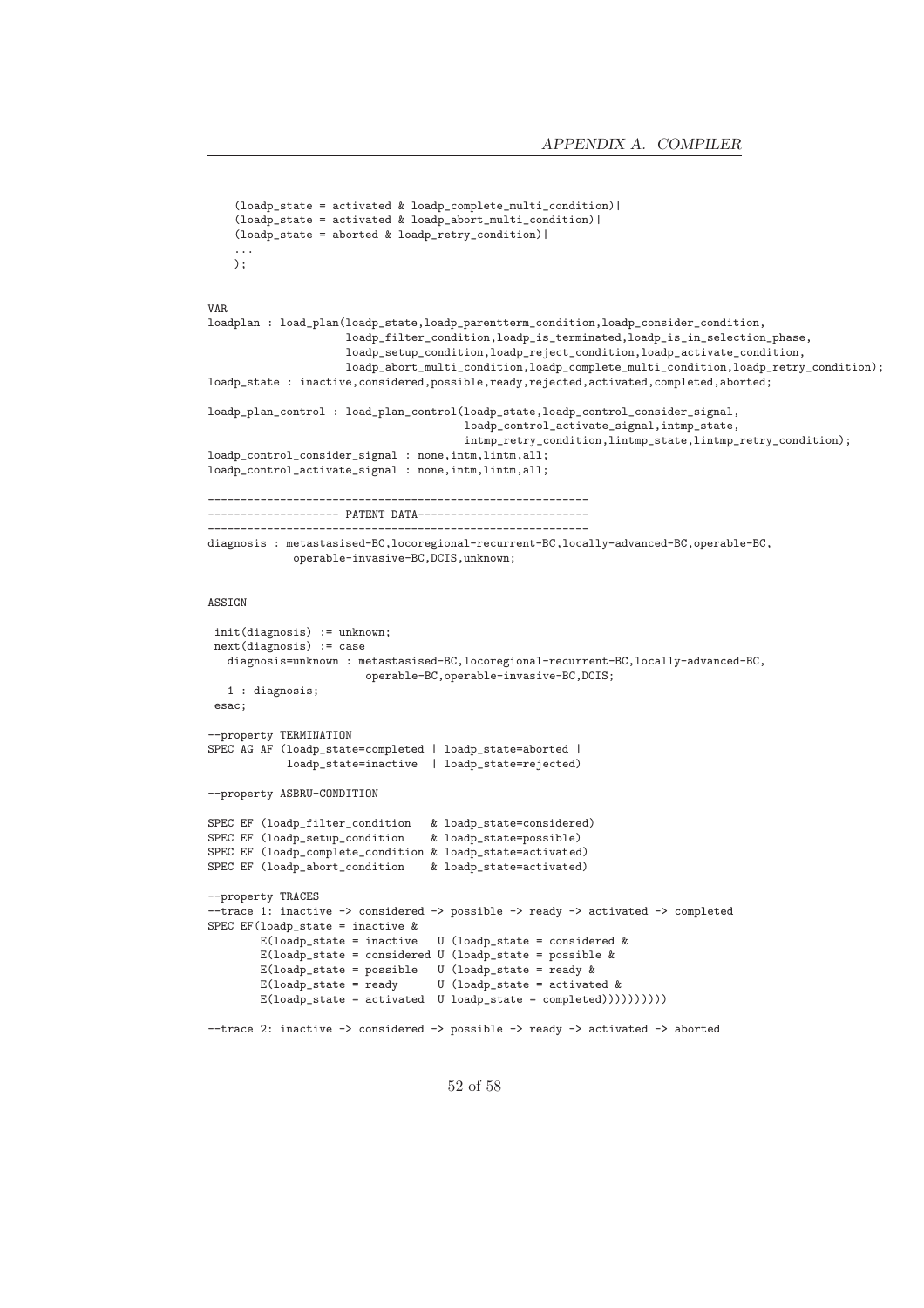```
SPEC EF(loadp_state = inactive &<br>E(loadp_state = inactive
                                     U (loadp_state = considered \&E(\text{loadp\_state = considered U (loadp\_state = possible \&E(\text{loadp\_state = possible U (\text{loadp\_state = ready } kE(\text{loadp\_state = ready} U (loadp_state = activated &
        E(\text{loadp\_state = activated U loadp\_state = aborted}))))))))))--trace 3: inactive -> considered -> rejected
SPEC EF(loadp_state = inactive &
        E(\text{loadp\_state = inactive U (loadp\_state = considered kE(loadp\_state = considered U (loadp\_state = rejected))))--trace 4: inactive -> considered -> possible -> rejected
SPEC EF(loadp_state = inactive &
         E(loadp_state = inactive U (loadp_state = considered &
        E(loadp_state = considered U (loadp_state = possible &
        E(loadp\_state = possible U (loadp\_state = rejected))))))--trace 5: inactive -> considered -> possible -> ready -> rejected
SPEC EF(loadp_state = inactive \&E(\text{loadp\_state = inactive U (loadp\_state = considered kE(loadp_state = considered U (loadp_state = possible &
        E(loadp_state = possible U (loadp_state = ready &<br>E(loadp_state = ready U loadp_state = rejected)
                                     U loadp_state = rejected)))))))))
--property COMPLETED
SPEC EF loadp_state = completed
--property ACTIVATED
SPEC EF loadp_state = activated
--property WAIT-STATES
SPEC AG(loadp\_state = possible \rightarrow AF(loadp\_setup\_contination | loadp_is_terminated))<br>SPEC AG(loadp\_state = ready \rightarrow AF(loadp\_activated\_continate\_condition | loadp_is_terminated))
SPEC AG(loadp\_state = ready \rightarrow AF(loadp\_activated\_conditionSPEC AG(loadp_state = activated -> AF(loadp_abort_multi_condition |
                                       loadp_complete_multi_condition))
FAIRNESS loadp_state = inactive
MODULE load_plan(loadp_state,loadp_parentterm_condition,loadp_consider_condition,
                  loadp_filter_condition,loadp_is_terminated,loadp_is_in_selection_phase,
                  loadp_setup_condition,loadp_reject_condition,loadp_activate_condition,
                  loadp_abort_multi_condition,loadp_complete_multi_condition,loadp_retry_condition)
ASSIGN
 init(loadp_state) := inactive;
next(loadp state) := caseloadp_parentterm_condition : inactive;
   loadp_is_terminated & loadp_retry_condition : considered;
   loadp_state = inactive & loadp_consider_condition : considered;
   loadp_is_in_selection_phase & loadp_reject_condition : rejected;
   loadp_state = considered & loadp_filter_condition : possible;
   loadp_state = possible & loadp_setup_condition : ready;
   loadp_state = ready & loadp_activate_condition : activated;
   loadp_state = activated & loadp_complete_multi_condition : completed;
   loadp_state = activated & loadp_abort_multi_condition : aborted;
   1 : loadp_state;
```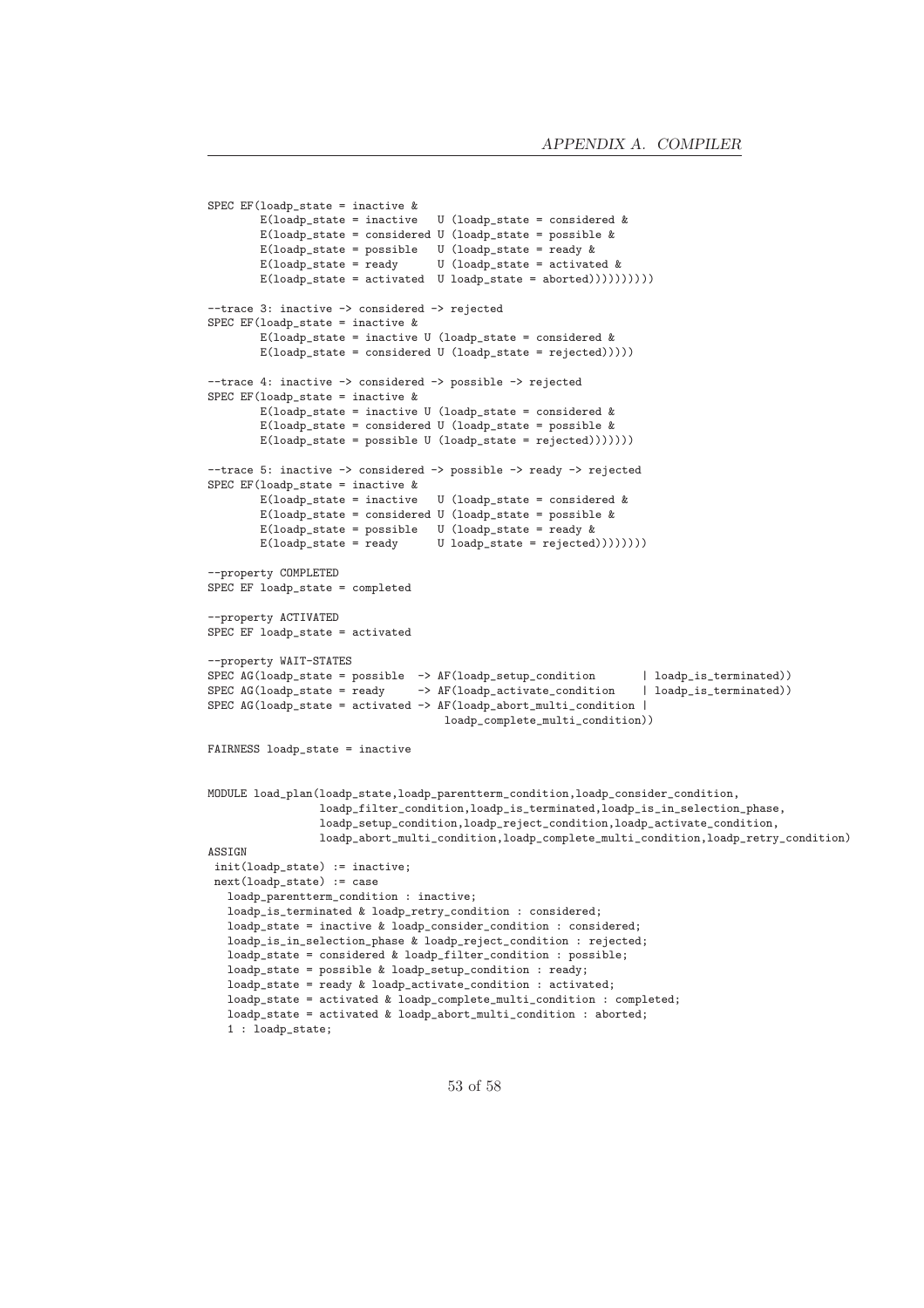```
MODULE load_plan_control(loadp_state,loadp_control_consider_signal,loadp_control_activate_signal,
                         intmp_state,intmp_retry_condition,lintmp_state,lintmp_retry_condition)
ASSIGN
init(loadp_control_consider_signal) := none;
next(loadp_control_consider_signal) := case
  loadp_state = activated : all;
  !loadp_state = activated : none;
esac;
init(loadp_control_activate_signal) := none;
next(loadp_control_activate_signal) := case
  loadp_state = activated : case
     loadp_control_activate_signal = none : case
       intmp_state = ready & lintmp_state = ready : intm,lintm;
       !intmp_state = ready & lintmp_state = ready : lintm;
      intmp_state = ready & !lintmp_state = ready : intm;
      !intmp_state = ready & !lintmp_state = ready : none;
      1 : loadp_control_activate_signal;
     esac;
     loadp_control_activate_signal = intm & (intmp_state = aborted | intmp_state = completed) :
     case
      lintmp_state = ready : lintm;
      !lintmp_state = ready : none;
      1 : loadp_control_activate_signal;
     esac;
     loadp_control_activate_signal = lintm & (lintmp_state = aborted | lintmp_state = completed) :
     case
      intmp_state = ready : intm;
      !intmp_state = ready : none;
      1 : loadp_control_activate_signal;
     esac;
     1 : loadp_control_activate_signal;
   esac;
   !loadp_state = activated : none;
esac;
```
esac;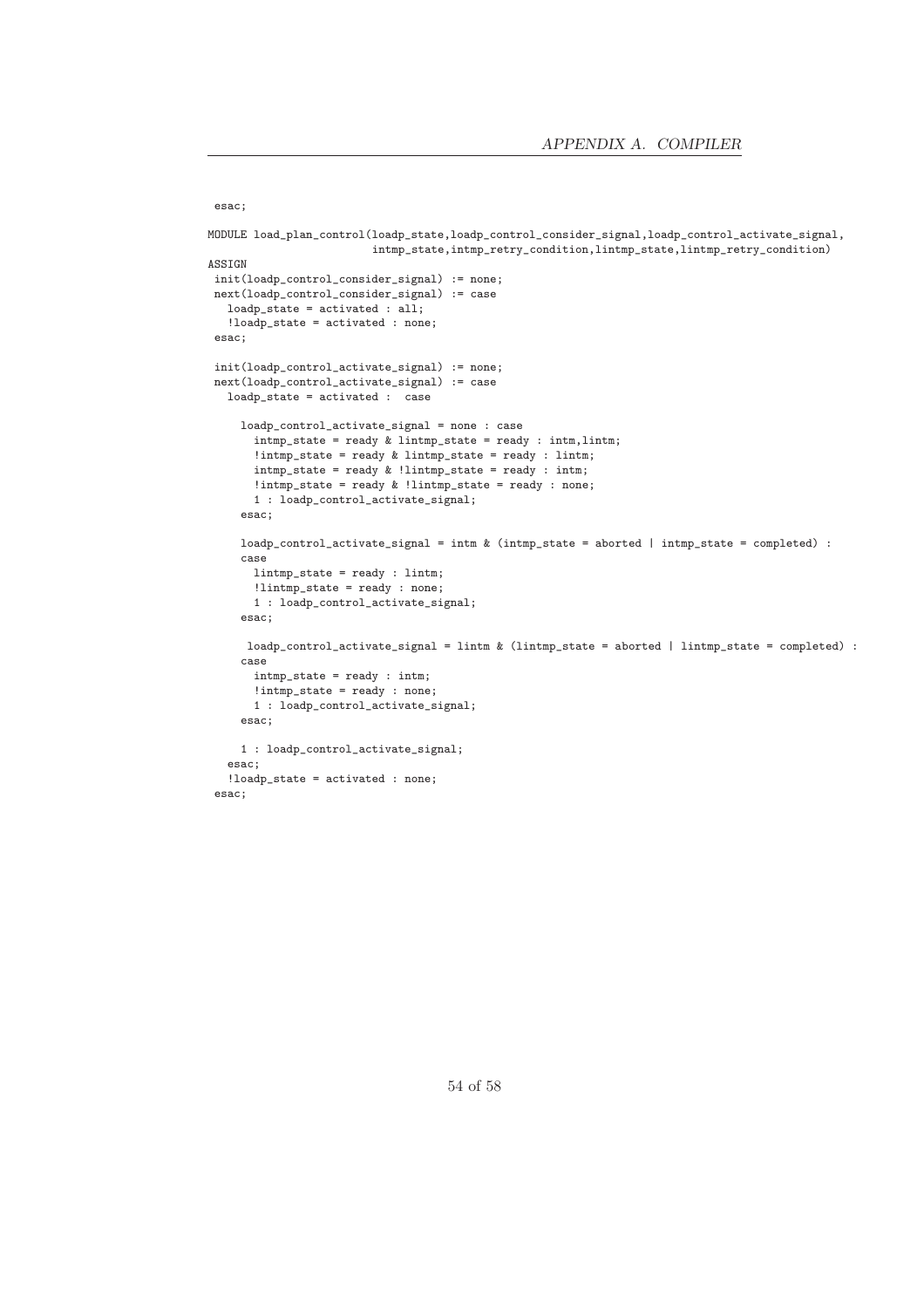# Bibliography

- [1] Clarke, E.M., Emerson, E., Sistla, A.: Automatic verification of finite-state concurrent systems using temporal logic specifications. ACM Transactions on Programming Languages and Systems (TOPLAS) 8(2) (1986) 244–263
- [2] Dunets, A.: Verification of medical guidelines by model checking. Master's thesis, University of Augsburg, Germany (2005) In German.
- [3] Bäumler, S., Balser, M., Dunets, A., Reif, W., Schmitt, J.: Verification of medical guidelines by model checking - a case study. In: SPIN. (2006) 219–233
- [4] Deliverable D4.2c: Formal Verification of Selected Guideline Properties, Protocure Project-II, IST-FP6-508794 (2006) http://www.protocure.org/.
- [5] Marcos, M., Balser, M., ten Teije, A., van Harmelen, F.: From informal knowledge to formal logic: A realistic case study in medical protocols. In: Proceedings of EKAW, Springer (2002) 49–64
- [6] Ben-Ari, M., Manna, Z., Pnueli, A.: The temporal logic of branching time. Acta Informatica 20 (1983)
- [7] Clarke, E.M., Emerson, E.A.: Design and synthesis of synchronization skeletons using branching time temporal logic. In: Logic of Programs: Workshop. Number 131 in LNCS, Yorktown Heights, NY, Springer (1981)
- [8] Emerson, E.A., Clarke, E.M.: Characterizing correctness properties of parallel programs using fixpoints. In: Automata, Languages and Programming. Number 85 in LNCS, Springer (1980) 169–181
- [9] Clarke, E.M., Grumberg, O., Peled, D.A.: Model Checking. MIT Press (2000)
- [10] Lichtenstein, O., Pnueli, A.: Checking that finite state concurrent programs satisfy their linear specification. In: POPL '85: Proceedings of the 12th ACM SIGACT-SIGPLAN symposium on Principles of programming languages, New York, NY, USA, ACM Press (1985) 97–107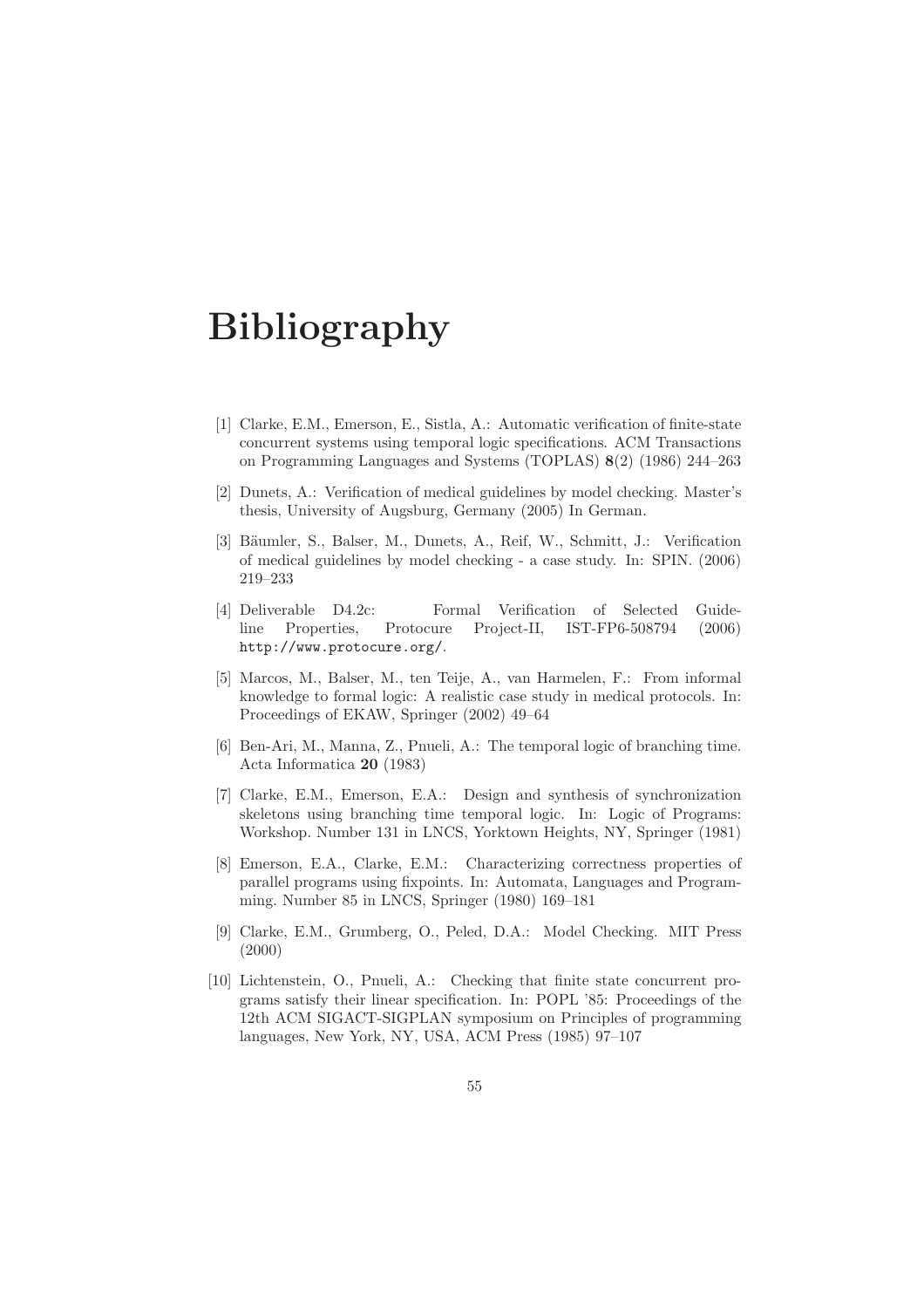- [11] Vardi, M.: On the complexity of modular model checking. In: Logic in Computer Science. (1995) 101–111
- [12] Vardi, M.: Branching vs. linear time: Final showdown. Lecture Notes in Computer Science 2031 (2001) 1–22
- [13] Alur, R., Henzinger, T., Kupferman, O.: Alternating-time temporal logic. Lecture Notes in Computer Science 1536 (1998) 23–60
- [14] van der Hoek, W., Wooldridge, M.: Tractable multiagent planning for epistemic goals. In: Proceedings of the First International Conference on Autonomous Agents and Multiagent Systems (AAMAS-02). (2002)
- [15] Büchi, J.: On a decision method in restricted second order arithmetic. In: Proceedings of the International Congress on Logic, Methodology and Philosophy of Science, Stanford University Press (1960) 1–11
- [16] Vardi, M.Y., Wolper, P.: Reasoning about infinite computations. Inf. Comput. 115(1) (1994) 1–37
- [17] Holzmann, G.J.: The model checker spin. IEEE Trans. on Software Engineering 23(5) (1997) 279–295
- [18] Burch, J.R., Clarke, E.M., McMillan, K.L., Dill, D.L., Hwang, L.J.: Symbolic model checking:  $10^20$  states and beyond. Inf. Comput.  $98(2)$  (1992) 142–170
- [19] McMillan, K.L.: Symbolic Model Checking. Kluwer Academic Publishers (1993)
- [20] Bryant, R.E.: Graph-based algorithms for boolean function manipulation. IEEE Transactions on Computers 35(8) (1986) 677–691
- [21] Cimatti, A., Clarke, E., Giunchiglia, F., Roveri, M.: Nusmv: a reimplementation of smv. Technical Report 9801-06, IRST, Trento, Italy. (1998)
- [22] McMillan, K.L.: The smv system. Online Manual (2000) http://www.cs.cmu.edu/ modelcheck/smv/smvmanual.ps.
- [23] de Moura, L., Owre, S., Rueß, H., Rushby, J., Shankar, N., Sorea, M., Tiwari, A.: SAL 2. In Alur, R., Peled, D., eds.: Computer-Aided Verification, CAV 2004. Volume 3114 of Lecture Notes in Computer Science., Boston, MA, Springer-Verlag (2004) 496–500
- [24] Amnell, T., Behrmann, G., Bengtsson, J., D'Argenio, P.R., David, A., Fehnker, A., Hune, T., Jeannet, B., Larsen, K., Möller, M.O., Pettersson, P., Weise, C., Yi, W.: Uppaal - Now, Next, and Future. In Cassez, F., Jard, C., Rozoy, B., Ryan, M., eds.: Modelling and Verification of Parallel Processes. Number 2067 in Lecture Notes in Computer Science Tutorial, Springer–Verlag (2001) 100–125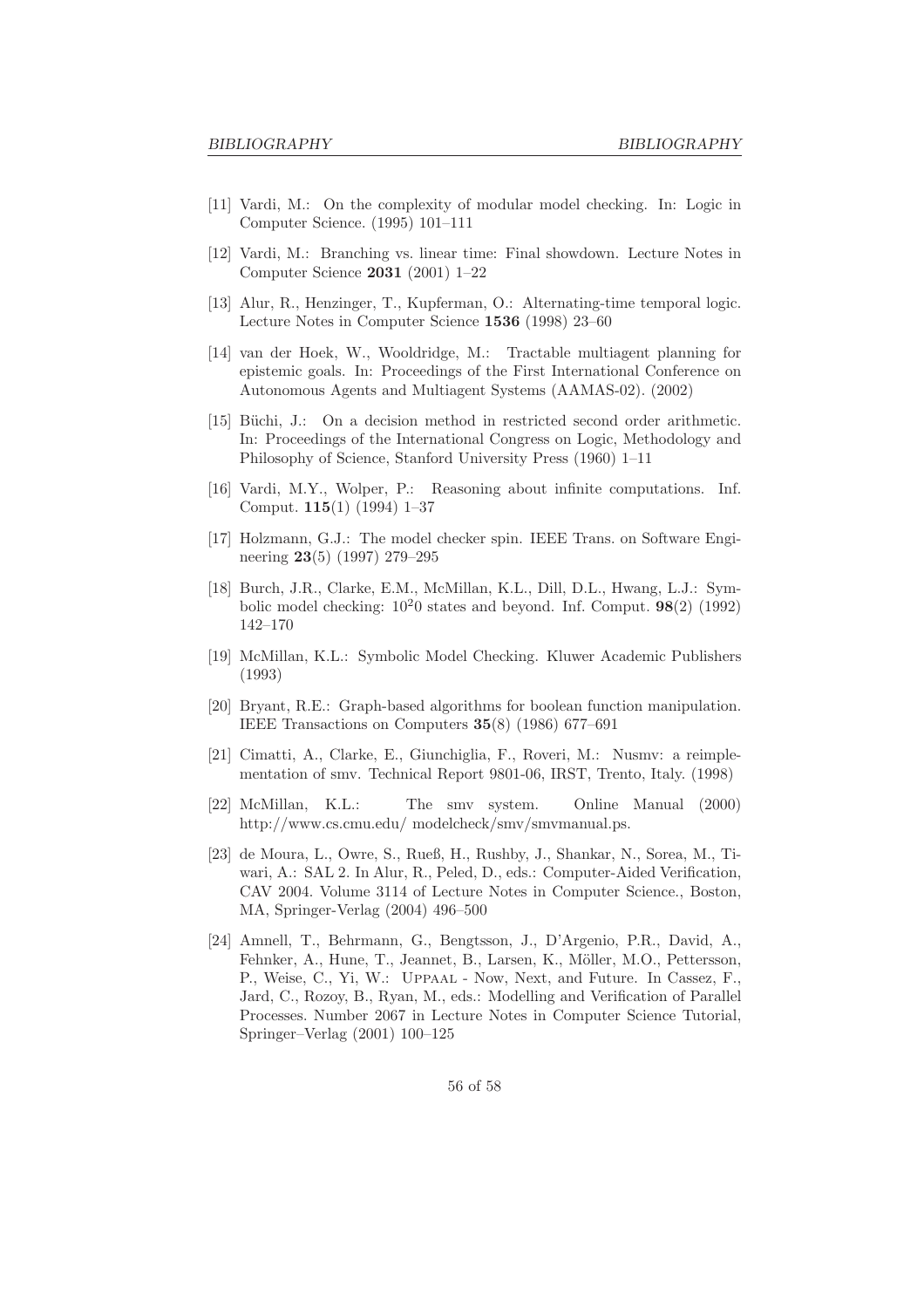- [25] Henzinger, T.A., Ho, P.H., Wong-Toi, H.: HYTECH: A model checker for hybrid systems. International Journal on Software Tools for Technology Transfer 1(1–2) (1997) 110–122
- [26] Biere, A., Cimatti, A., Clarke, E., Strichman, O., Zhu, Y.: Bounded Model Checking. Volume 58 of Advances in Computers. Academic Press (2003)
- [27] Biere, A., Cimatti, A., Clarke, E., Fujita, M., Zhu, Y.: Symbolic model checking using sat procedures instead of bdds. In: Design Automation Conference (DAC'99). (1999)
- [28] Kupferman, O., Vardi, M.: Modular model checking. Lecture Notes in Computer Science 1536 (1998) 381–401
- [29] Grumberg, O.: Abstractions and reductions in model checking. In: Marktoberdorf summer school, Nato Science Series (2001)
- [30] S. Graf, H. Saidi: Construction of abstract state graphs with PVS. In Grumberg, O., ed.: Proc. 9th INternational Conference on Computer Aided Verification (CAV'97). Volume 1254., Springer Verlag (1997) 72–83
- [31] Clarke, E.M., Grumberg, O., Long, D.E.: Model checking and abstraction. ACM Transactions on Programming Languages and Systems 16(5) (1994) 1512–1542
- [32] Godefroid, P., Huth, M., Jagadeesan, R.: Abstraction-based model checking using modal transition systems. Lecture Notes in Computer Science 2154 (2001) 426+
- [33] Dams, D., Gerth, R., Grumberg, O.: Abstract interpretation of reactive systems. ACM Trans. Program. Lang. Syst. 19(2) (1997) 253–291
- [34] M. Balser, C. Duelli, W.R.: Formal semantics of asbru v2.12. Technical report, University of Augbsurg, Computer Science Department (2006)
- [35] Balser, M., Duelli, C., Reif, W., Schellhorn, G.: Verifying concurrent systems with symbolic execution. Journal of Logic and Computation 12(4) (2002) 549–560
- [36] Emerson, E.A.: Temporal and modal logic. In van Leeuwen, J., ed.: Handbook of Theoretical Computer Science: Volume B: Formal Models and Semantics. Elsevier, Amsterdam (1990) 995–1072
- [37] Clarke, E.M., Grumberg, O., Jha, S., Lu, Y., Veith, H.: Counterexampleguided abstraction refinement. In: Computer Aided Verification. (2000) 154–169
- [38] Duftschmid, G., Miksch, S.: Knowledge-based verification of clinical guidelines by detection of anomalies. OEGAI Journal 18(2) (1999) 37–39